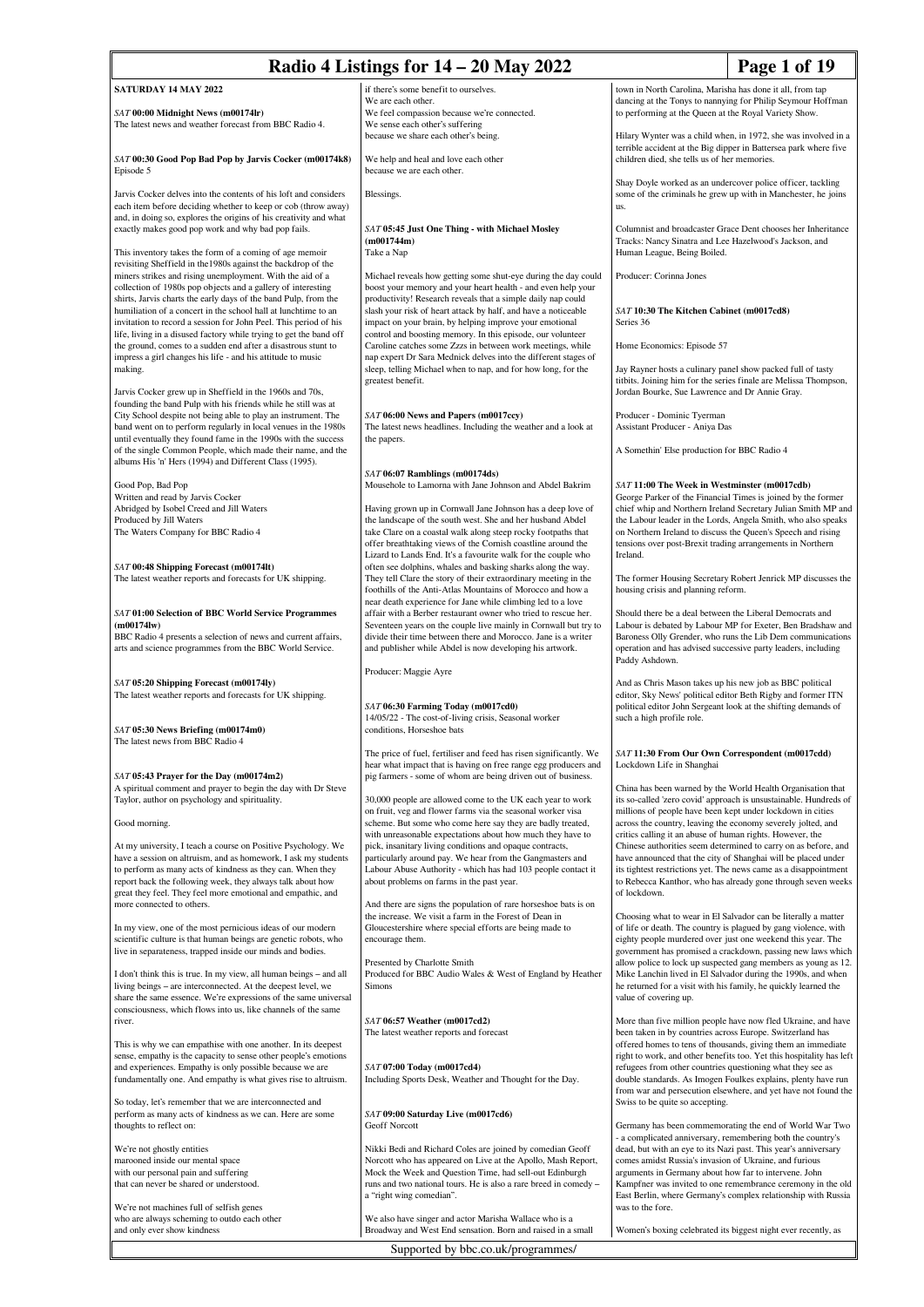| Radio 4 Listings for 14 - 20 May 2022<br>Page 2 of 19                                                                                                                                                                                                                                                                                                                                                                                                                                                                                                                                                                                                                                                                                          |                                                                                                                                                                                                                                                                                                                                                                                                                                    |                                                                                                                                                                                                                                                                                                                                                                                                                 |                                                                                                                                                                                                   |
|------------------------------------------------------------------------------------------------------------------------------------------------------------------------------------------------------------------------------------------------------------------------------------------------------------------------------------------------------------------------------------------------------------------------------------------------------------------------------------------------------------------------------------------------------------------------------------------------------------------------------------------------------------------------------------------------------------------------------------------------|------------------------------------------------------------------------------------------------------------------------------------------------------------------------------------------------------------------------------------------------------------------------------------------------------------------------------------------------------------------------------------------------------------------------------------|-----------------------------------------------------------------------------------------------------------------------------------------------------------------------------------------------------------------------------------------------------------------------------------------------------------------------------------------------------------------------------------------------------------------|---------------------------------------------------------------------------------------------------------------------------------------------------------------------------------------------------|
| Ireland's Katy Taylor defended her world lightweight title<br>against Amanda Serrano from Puerto Rico, at New York's<br>Madison Square Garden. Women's boxing has always struggled<br>to win recognition, but women have fought hard to prove it is<br>not just a men's sport. Steve Bunce was ring-side at the recent<br>bout.                                                                                                                                                                                                                                                                                                                                                                                                                | There are already examples around the world where the<br>manufacturer helps to pay for the safe disposal of waste from<br>their goods once used - such as electronic items or bottles. But<br>what about the carbon dioxide produced from fossil fuels?<br>Tom hears about the 'Carbon Take Back Obligation' concept -<br>in which oil and gas producers would have to capture and store                                           | carried out an investigation. Their Ukraine Office Director,<br>Halyna Kurylo joins Emma.<br>'Alice's Book' by Karina Urbach tells the story of Karina's<br>grandmother Alice Urbach. Before the Second World War<br>Alice wrote a cookbook called Cooking the Viennese Way! -<br>but when books by Jewish authors couldn't be distributed, Alice                                                               |                                                                                                                                                                                                   |
| SAT 12:00 News Summary (m0017cdg)<br>The latest national and international news from BBC Radio 4.                                                                                                                                                                                                                                                                                                                                                                                                                                                                                                                                                                                                                                              | C02 - ratcheting up from 1% of what they produce by 2023, to<br>10% in 2030 and 100% by 2050. Some say it's impossible to<br>meet the aims of the Paris Climate Agreement without it.                                                                                                                                                                                                                                              | was taken off it. Karina talks about her family history,<br>intellectual theft by the Nazis and her mission to restore Alice<br>Urbach's name to her cookbook.                                                                                                                                                                                                                                                  |                                                                                                                                                                                                   |
| SAT 12:04 Money Box (m0017cdj)<br>The people using pawnbrokers to pay for food and fuel                                                                                                                                                                                                                                                                                                                                                                                                                                                                                                                                                                                                                                                        | But where would all that carbon dioxide go? How much storage<br>space would we need for it and how much of the cost would<br>trickle down to the petrol pump?                                                                                                                                                                                                                                                                      | Abi Morgan is a BAFTA and Emmy-award winning playwright<br>and screenwriter whose credits include The Iron Lady,<br>Suffragette and The Hour. She has now written her first book -<br>This Is Not A Pity Memoir - about an extraordinarily                                                                                                                                                                      |                                                                                                                                                                                                   |
| The National Pawnbrokers Association tells Money Box it will<br>hold talks with the Financial Conduct Authority next week.<br>That follows a report which shows people on low incomes are<br>pawning goods to pay for food and fuel. As the cost of living<br>crisis hits more households, pawnbrokers say they're becoming<br>a more important source of credit. Critics argue that<br>pawnbrokers charge annual interest rates of 120% and<br>undervalue people's possessions whilst supporters say they're a<br>vital source of finance for people on low incomes who can't get<br>loans from banks. We'll discuss this - and hear from people in<br>Chester selling things like phones and laptops in order to keep<br>afloat financially. | Dr Tamsin Edwards of King's College, London, armed with<br>statistics gathered by the Royal Geographical Society, joins<br>Tom to add up the numbers.<br>Producer: Anne-Marie Bullock<br>Researcher: Sarah Goodman<br>Produced in conjunction with the Royal Geographical Society.<br>Particular thanks for this episode to Professor Stephen Peake of<br>the Open University and Dr Chris Hope of the University of<br>Cambridge. | tumultuous period in her and her family's life.<br>Last weekend the Baftas saw Sophie Willan, the actress and<br>creator of Alma's Not Normal, take home an award for best<br>female performance in comedy. The sitcom is based on<br>her relationship with the women in her family. Sophie<br>dedicated her win to her grandmother, Denise Willan, who<br>sadly passed away half-way through filming the show. | Sophie's own experience of growing up in care, and focuses on<br>Watching Eurovision tonight? Two hundred million people are<br>expected to watch it, live from Turin. Representing the UK this   |
| New analysis of Land Registry figures suggests house prices<br>have gone up by 11 percent since before the pandemic. But the<br>data, which compares average prices of properties sold in<br>December 2019 with those in December 2021 shows that not all<br>homes are equal. Prices of terrace houses rose by 13% but<br>prices for flats dropped by the same amount. Semi detached                                                                                                                                                                                                                                                                                                                                                           | For more information on the Carbon Take Back Obligation<br>www.carbontakeback.org<br>SAT 15:00 The Reckoning (m0017cds)<br>1. What Feeds Me Destroys Me                                                                                                                                                                                                                                                                            | favourite to win behind Ukraine. The UK really hasn't done<br>joins Anita.                                                                                                                                                                                                                                                                                                                                      | year is Sam Ryder. He's doing well at the moment and is second<br>very well over recent years, but twenty-five years ago we won it<br>with Katrina and The Waves and Love Shine a Light. Katrina  |
| and detached houses rose the most. Up by 20% and 26%<br>respectively. We'll discuss that with property and mortgage<br>experts.<br>We'll hear how some young people are facing months of delays<br>trying to access money from their Child Trust Funds.                                                                                                                                                                                                                                                                                                                                                                                                                                                                                        | It's London, 1593. Christopher Marlowe, a young writer, is<br>fatally stabbed in a Deptford lodging house because of a<br>disagreement over the bill. There's an investigation, the<br>witnesses are interrogated, and the suspect walks free. The<br>authorities find that Marlowe was the aggressor and was killed                                                                                                               | SAT 17:00 PM (m0017cdy)<br>Full coverage of the day's news<br>SAT 17:30 Political Thinking with Nick Robinson<br>(m0017cf0)                                                                                                                                                                                                                                                                                     |                                                                                                                                                                                                   |
| And the new rules on claiming tax relief for working from<br>home.                                                                                                                                                                                                                                                                                                                                                                                                                                                                                                                                                                                                                                                                             | in self-defence.<br>History says it was just a drunken quarrel, nothing more. But<br>Charles Nicholl thinks it was murder, and an unsolved murder                                                                                                                                                                                                                                                                                  | The Nadine Dorries One                                                                                                                                                                                                                                                                                                                                                                                          | Nick Robinson speaks to the Culture Secretary, Nadine Dorries<br>MP about her efforts to clean up social media, her upbringing                                                                    |
| Presenter: Paul Lewis<br>Reporter: Dan Whitworth<br>Researcher: Sandra Hardial<br>Editor: Jess Quayle<br>(First broadcast 12pm on Saturday 14th May, 2022)                                                                                                                                                                                                                                                                                                                                                                                                                                                                                                                                                                                     | never grows old.<br>In this series, Nicholl traces Marlowe's political and intelligence<br>dealings, explores the shadowy underworld of Elizabethan<br>crime and espionage, and penetrates a complex and chilling<br>story of entrapment and betrayal.                                                                                                                                                                             | in Liverpool, and being a bestselling author.<br>Producer: Jack Fenwick.<br>SAT 17:54 Shipping Forecast (m0017cf2)                                                                                                                                                                                                                                                                                              |                                                                                                                                                                                                   |
| SAT 12:30 The News Quiz (m0017418)<br>Series 108                                                                                                                                                                                                                                                                                                                                                                                                                                                                                                                                                                                                                                                                                               | Christopher Marlowe was a playwright and in 1593 his star was<br>at its height. More than any, he was the writer who influenced<br>Shakespeare and had he lived there would have been two stars<br>in that constellation. But he died at the age of 29 and how and                                                                                                                                                                 | The latest weather reports and forecasts for UK shipping.<br>SAT 17:57 Weather (m0017cf4)<br>The latest weather reports and forecast                                                                                                                                                                                                                                                                            |                                                                                                                                                                                                   |
| Episode 4<br>Andy Zaltzman is joined by Mark Steel, Amy Gledhill, Angela<br>Barnes and Michael Deacon to reflect on the State Opening of<br>Parliament and to say farewell to the iPod.                                                                                                                                                                                                                                                                                                                                                                                                                                                                                                                                                        | why he died - thereby hangs a tale.<br>This is a true story. The people in it are real people, the events<br>are documented, the words were spoken, though we have<br>invented some of them, and set them in a modern idiom for the                                                                                                                                                                                                | SAT 18:00 Six O'Clock News (m0017cf6)<br>Ukraine says it has forced Russian troops to retreat from its<br>second city.                                                                                                                                                                                                                                                                                          |                                                                                                                                                                                                   |
| Written by Andy Zaltzman with additional material from Alice<br>Fraser, Catherine Brinkworth and Cameron Loxdale.<br>Producer: Richard Morris                                                                                                                                                                                                                                                                                                                                                                                                                                                                                                                                                                                                  | sake of clarity. But this true story is also a mystery, a jigsaw<br>with many pieces missing, and the spaces have to be filled with<br>what historians call speculation and detectives call hunches.<br>Using drama, we show what might have happened - what could<br>have happened – maybe even what did happen.                                                                                                                  | SAT 18:15 Loose Ends (m0017cf9)<br>Stephen K Amos, Joe Alwyn, Claire Goose, Bonnie Wright,<br>Peter Doherty & Frédéric Lo, Charlie Austen, Sara Cox,                                                                                                                                                                                                                                                            |                                                                                                                                                                                                   |
| Production co-ordinators: Katie Baum and Ryan Walker-<br>Edwards<br>A BBC Studios Production                                                                                                                                                                                                                                                                                                                                                                                                                                                                                                                                                                                                                                                   | Charles Nicholl's book The Reckoning is the winner of the<br>James Tait Black Memorial Prize for Non-Fiction and the<br>CWA Gold Dagger Award for Non-Fiction.                                                                                                                                                                                                                                                                     | Anneka Rice<br>conversation, music and comedy. With music from Peter                                                                                                                                                                                                                                                                                                                                            | Anneka Rice and Sara Cox are joined by Stephen K Amos, Joe<br>Alwyn, Claire Goose and Bonnie Wright for an eclectic mix of                                                                        |
| SAT 12:57 Weather (m0017cdl)<br>The latest weather forecast                                                                                                                                                                                                                                                                                                                                                                                                                                                                                                                                                                                                                                                                                    | Christopher Marlowe Chris Lew Kum Hoi<br>Robert Poley Burn Gorman<br>Ingram Frizer Carl Prekopp<br>Nicholas Skeres Matthew Durkan                                                                                                                                                                                                                                                                                                  | Doherty & Frédéric Lo and Charlie Austen.<br>$SAT$ 19:00 Profile (m0017cff)                                                                                                                                                                                                                                                                                                                                     |                                                                                                                                                                                                   |
| SAT 13:00 News and Weather (m0017cdn)<br>The latest national and international news and weather reports<br>from BBC Radio 4                                                                                                                                                                                                                                                                                                                                                                                                                                                                                                                                                                                                                    | Thomas Heneage Neil McCaul<br>Coroner Danby Michael Begley<br>Drew Woodleff Tayla Kovacevic-Ebong<br>Mrs Bull Ruth Everett<br>Maid Alexandra Hannant                                                                                                                                                                                                                                                                               | Michelle O'Neill<br>Northern Ireland Assembly, entitling them to the position of                                                                                                                                                                                                                                                                                                                                | She wants to be a first minister for all, having led her party to a<br>historic election win. Sinn Féin now hold the most seats in the                                                            |
| SAT 13:10 Any Questions? (m00174ld)<br>Catrina Davies, Jim McMahon MP, Selaine Saxby MP, John<br>Stevens<br>Chris Mason presents political debate and discussion from                                                                                                                                                                                                                                                                                                                                                                                                                                                                                                                                                                          | Dramatised by Mike Walker, based on The Reckoning: The<br>Murder of Christopher Marlowe by Charles Nicholl<br>Sound by Peter Ringrose<br>Directed by Sasha Yevtushenko                                                                                                                                                                                                                                                             | first minister.                                                                                                                                                                                                                                                                                                                                                                                                 | From local councillor to would-be leader of the power sharing<br>executive, Mark Coles looks at the life and career of Michelle<br>O'Neill, the IRA man's daughter, changing the image and appeal |
| Cornwall College in Camborne with a panel which includes the<br>writer and musician Catrina Davies, the Shadow Environment<br>Secretary Jim McMahon MP, Conservative MP Selaine Saxby<br>and the Daily Mail's Deputy Political Editor John Stevens.<br>Producer: Camellia Sinclair                                                                                                                                                                                                                                                                                                                                                                                                                                                             | SAT 16:00 Woman's Hour (m0017cdw)<br>Weekend Woman's Hour: Emeli Sandé, Abi Morgan, Sophie<br>Willan                                                                                                                                                                                                                                                                                                                               | of nationalist party, Sinn Féin.<br>Presenter: Mark Coles<br><b>Staples</b>                                                                                                                                                                                                                                                                                                                                     | Production team: Sally Abrahams, Diane Richardson and Janet                                                                                                                                       |
| Lead broadcast engineer: Nick Ford<br>SAT 14:00 Any Answers? (m0017cdq)<br>Have your say on the issues discussed on Any Questions?                                                                                                                                                                                                                                                                                                                                                                                                                                                                                                                                                                                                             | Emeli Sandé is one of Britain's most successful songwriters -<br>with 19 million singles sold; including three number one singles,<br>six million albums and four BRIT awards. Emeli joins Emma to<br>discuss her music and career.                                                                                                                                                                                                | Sound: Neil Churchill<br>Editor: Richard Vadon<br>SAT 19:15 This Cultural Life (m0017cfk)                                                                                                                                                                                                                                                                                                                       |                                                                                                                                                                                                   |
| SAT 14:45 39 Ways to Save the Planet (m000v8wm)<br>Polluter Pays                                                                                                                                                                                                                                                                                                                                                                                                                                                                                                                                                                                                                                                                               | How are disabled children being affected by the war in<br>Ukraine? There are claims that thousands have been forgotten<br>and abandoned in institutions unable to look after them. The<br>human rights organisation, Disability Rights International, has                                                                                                                                                                          | Jarvis Cocker                                                                                                                                                                                                                                                                                                                                                                                                   | Musician and lyricist Jarvis Cocker talks to John Wilson about<br>the most important influences and experiences that shaped his<br>own creativity. He explains how the DIY spirit of punk during  |
| Supported by bbc.co.uk/programmes/                                                                                                                                                                                                                                                                                                                                                                                                                                                                                                                                                                                                                                                                                                             |                                                                                                                                                                                                                                                                                                                                                                                                                                    |                                                                                                                                                                                                                                                                                                                                                                                                                 |                                                                                                                                                                                                   |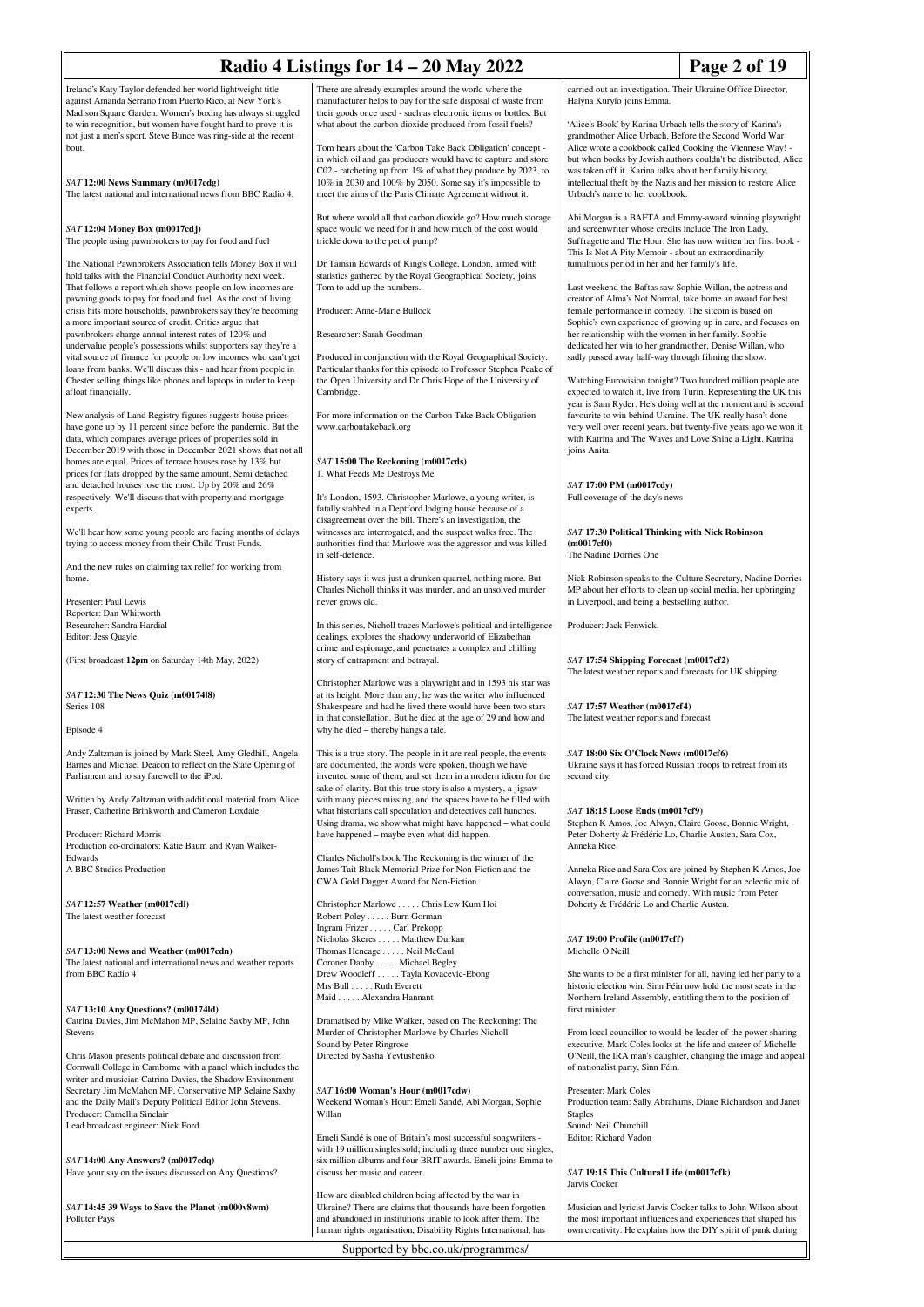| Radio 4 Listings for $14 - 20$ May 2022<br>Page 3 of 19                                                                                                                                                                                                                                                                          |                                                                                                                                                                                                               |                                                                                                                                                                                   |                                                                                                                                                                                                       |
|----------------------------------------------------------------------------------------------------------------------------------------------------------------------------------------------------------------------------------------------------------------------------------------------------------------------------------|---------------------------------------------------------------------------------------------------------------------------------------------------------------------------------------------------------------|-----------------------------------------------------------------------------------------------------------------------------------------------------------------------------------|-------------------------------------------------------------------------------------------------------------------------------------------------------------------------------------------------------|
| his teenage years in Sheffield inspired him to form his band                                                                                                                                                                                                                                                                     | SAT 21:45 The Skewer (m001746c)                                                                                                                                                                               | <b>SUNDAY 15 MAY 2022</b>                                                                                                                                                         |                                                                                                                                                                                                       |
| Pulp, and experiment with a distinctive new look forged in that<br>city's jumble sales.                                                                                                                                                                                                                                          | Series <sub>6</sub><br>Episode 6                                                                                                                                                                              | SUN 00:00 Midnight News (m0017cfx)<br>The latest news and weather forecast from BBC Radio 4.                                                                                      |                                                                                                                                                                                                       |
| Pulp, who went on to become one of the biggest bands to define<br>the Britpop era of the 1990s, made their BBC Radio 1 debut in<br>1981 on the hugely influential John Peel show, another of<br>Jarvis's choices for this programme. And yet the band didn't<br>find mainstream success until well over a decade later. Pulp was | Jon Holmes remixes the news into the award-winning The<br>Skewer. This week Starmer's Survival, Black Rod enters,<br>Doctor Who vs The Racists, Ambient Spaghetti, and Things Go<br>Backwards.                | SUN 00:15 Witness (b036tqps)<br>The Soviet Gulag                                                                                                                                  |                                                                                                                                                                                                       |
| put on hold while Jarvis studied Film at St Martin's Art College<br>in London, an experience which widened his cultural horizons<br>and where he met the girl who came from Greece and 'had a<br>thirst for knowledge', later featured in Pulp's biggest hit<br>Common People. He also fondly recalls his musical hero Scott     | An Unusual production for BBC Radio 4<br>SAT 22:00 News (m0017cft)                                                                                                                                            | Millions of people were sent to brutal labour camps in the<br>Soviet Union during Stalin's rule. Political prisoners and<br>spent more than 5 years in the Gulag. Hear his story. | criminals worked alongside each other as slave labourers. Many<br>died of disease, starvation, or exhaustion. Leonid Finkelstein                                                                      |
| Walker who, after massive pop success with The Walker<br>Bothers in the 1960s, pursued an idiosyncratic and experimental<br>music career, until his death in 2019.                                                                                                                                                               | The latest national and international news from BBC Radio 4                                                                                                                                                   | SUN 00:30 Short Works (m00174ky)                                                                                                                                                  |                                                                                                                                                                                                       |
| Producer: Edwina Pitman                                                                                                                                                                                                                                                                                                          | SAT 22:15 Generation Change (m0017461)<br>From Reclaim the Streets to the Sarah Everard Vigil                                                                                                                 | Are We Dancers                                                                                                                                                                    | An original short story specially commissioned by BBC Radio 4                                                                                                                                         |
| $SAT$ 20:00 Archive on 4 (m0017f1b)<br>A Succession of Repetitive Beats                                                                                                                                                                                                                                                          | Samira Ahmed and Katherine Rake brings together radical<br>feminists from two different generations to reflect on the<br>challenges and breakthrough moments in the on-going                                  |                                                                                                                                                                                   | from the writer Abby Oliveira. As read by Muire McCallion.<br>Abby Oliveira is a spoken-word poet, writer, performer, and                                                                             |
| Political journalist Tom Barton recalls the rave that changed<br>Britain, at Castlemorton Common in May 1992.                                                                                                                                                                                                                    | campaign to end violence against women.<br>Writer and campaigner Julie Bindel organised marches in Leeds<br>in the late 70s when the serial killer Peter Sutcliff was preying                                 | Picnic, and Body&Soul, to the the National Concert Hall of<br>Ireland in Dublin as well as internationally. She has been a                                                        | arts facilitator based in the North of Ireland. She has performed<br>in the mucky fields of festivals such as Glastonbury, Electric                                                                   |
| In the weeks leading up to Castlemorton, New Age Travellers<br>had tried to establish small festivals in Gloucestershire and<br>Somerset - but had been moved on by police at every turn.                                                                                                                                        | on young women. She is co-founder of the law reform group<br>Justice for Women, which has aimed to help women who have<br>been prosecuted for assaulting or killing violent male partners.                    | contributor to multiple BBC and RTE radio shows.<br>Writer: Abby Oliveira                                                                                                         |                                                                                                                                                                                                       |
| Arriving in West Worcestershire, they parked up at                                                                                                                                                                                                                                                                               | Professor Liz Kelly has worked in the field of violence against                                                                                                                                               | Reader: Muire McCallion<br>Producer: Michael Shannon                                                                                                                              |                                                                                                                                                                                                       |
| Castlemorton with the intention, they claim, of gathering just a<br>few hundred people.                                                                                                                                                                                                                                          | women and children for over 40 years. She founded the<br>Women's Centre and Rape Crisis Centre in Norwich in 1974                                                                                             | Executive Editor: Andy Martin                                                                                                                                                     |                                                                                                                                                                                                       |
| But, to the horror and outrage of local people, between 20,000<br>and 30,000 people arrived, with many staying at the site for an                                                                                                                                                                                                | and is currently Professor of Sexualised Violence at London<br>Metropolitan University.                                                                                                                       | A BBC Northern Ireland production.                                                                                                                                                |                                                                                                                                                                                                       |
| entire week.<br>The law that was created in response to the gathering, Part V of                                                                                                                                                                                                                                                 | Dr Jessica Taylor is a psychologist, feminist author and<br>campaigner in her 30s. Her latest book Sexy but Psycho<br>explores the way professionals and society at large pathologize                         | SUN 00:48 Shipping Forecast (m0017cg1)<br>The latest weather reports and forecasts for UK shipping.                                                                               |                                                                                                                                                                                                       |
| the 1994 Criminal Justice and Public Order Act, makes it a<br>criminal offence to hold an unlicensed gathering playing any                                                                                                                                                                                                       | and sexualise women and girls.                                                                                                                                                                                |                                                                                                                                                                                   | <b>SUN 01:00 Selection of BBC World Service Programmes</b>                                                                                                                                            |
| music that is "wholly or predominantly characterised by the<br>emission of a succession of repetitive beats."                                                                                                                                                                                                                    | Meena Kumari has been working in front line services since<br>2005 advocating on behalf of victims and delivering training to<br>both victims and perpetrators of violence. She has previously                | (m0017cg5)<br>arts and science programmes from the BBC World Service.                                                                                                             | BBC Radio 4 presents a selection of news and current affairs,                                                                                                                                         |
| The festival is now widely regarded as the tipping point in a<br>culture war which saw many aspects of the Traveller lifestyle<br>outlawed in the UK.                                                                                                                                                                            | been a Magistrate and sat in adult and family court.<br>They share stories of their individual experiences fighting for<br>change and consider what lessons they can learn from each                          | SUN 05:20 Shipping Forecast (m0017cg8)<br>The latest weather reports and forecasts for UK shipping.                                                                               |                                                                                                                                                                                                       |
| Presented, written and produced by Tom Barton                                                                                                                                                                                                                                                                                    | other. Finally, they map out a plan of action for activists today.                                                                                                                                            |                                                                                                                                                                                   |                                                                                                                                                                                                       |
| Sound Design: Barney Philbrick and Joel Cox<br>A Bespoken Media production for BBC Radio 4                                                                                                                                                                                                                                       | Samira is joined by social change consultant Katherine Rake,<br>former Chief Executive of The Fawcett Society, which<br>campaigns for gender equality and women's rights                                      | SUN 05:30 News Briefing (m0017cgd)<br>The latest news from BBC Radio 4                                                                                                            |                                                                                                                                                                                                       |
| SAT 21:00 GF Newman's The Corrupted (b05077kn)<br>Series <sub>2</sub>                                                                                                                                                                                                                                                            | Presenter: Samira Ahmed                                                                                                                                                                                       | $SUN$ 05:43 Bells on Sunday (m0017cgj)                                                                                                                                            |                                                                                                                                                                                                       |
| Episode 7                                                                                                                                                                                                                                                                                                                        | Producer: Emily Williams<br>Programme consultant: Katherine Rake                                                                                                                                              | The Swan Bell Tower in Perth in Western Australia.                                                                                                                                |                                                                                                                                                                                                       |
| Crime drama based on the characters from the best selling<br>novel by the multi-award winning writer, GF Newman. This<br>second series runs from 1961 to 1970.                                                                                                                                                                   | Editor: David Prest<br>A Whistledown production for BBC Radio 4                                                                                                                                               | peals of sixteen change-ringing bells in the world and was<br>erected in 1988 to mark the Australian bicentenary. The                                                             | Bells on Sunday comes from the Swan Bell Tower in Perth in<br>Western Australia. This tower contains the one of only three                                                                            |
| Spanning six decades, the saga plots the course of one family<br>against the back-drop of a revolution in crime as the underworld                                                                                                                                                                                                | SAT 23:00 Round Britain Quiz (m0017410)<br>Programme 7, 2022                                                                                                                                                  |                                                                                                                                                                                   | heaviest twelve bells of the peal are actually a complete 18th<br>century set of bells that were relocated from St Martin-in-the-<br>Fields in London. We hear them ringing Grandsire Caters on       |
| extends its influence to the very heart of the establishment, in<br>an uncomfortable relationship of shared values.                                                                                                                                                                                                              | (7/12)<br>When Wales last played the Midlands, in the opening edition of<br>the 2022 Round Britain Quiz series, the Midlands won, What                                                                        | the peal's lighter F sharp ring of ten.                                                                                                                                           |                                                                                                                                                                                                       |
| At the start of the 1960s, Joey Oldman acquires crafty Arnold<br>Goodman as his solicitor, and buys shares in the civil<br>engineering firm owned by the corrupt Minister of Transport,<br>Ernest Marples.                                                                                                                       | will happen today, as Stephen Maddock and Frankie Fanko face<br>Myfanwy Alexander and David Edwards for the second time<br>this season?                                                                       | SUN 05:45 Profile (m0017cff)<br>[Repeat of broadcast at 19:00 on Saturday]                                                                                                        |                                                                                                                                                                                                       |
| Prospering with the help of venal bankers, and growing more<br>devious, he and his wife Cath join Macmillan's Conservative                                                                                                                                                                                                       | Kirsty Lang poses the traditionally impenetrable questions, and<br>awards points according to how much help the panellists have<br>needed to arrive at the answers. Will they be able to work out             | SUN 06:00 News Summary (m0017csf)                                                                                                                                                 | The latest national and international news from BBC Radio 4                                                                                                                                           |
| Party. They strive without success to keep their son Brian free<br>of the influence of Jack Braden (Cath's brother) as he takes<br>their 'firm' from running illicit clubs, where they entertain<br>politicians and judges, to armed robbery. All the while, Jack                                                                | why a bride's mother might be happy to visit the football teams<br>from Luton, Northampton and Yeovil, but pass up the<br>opportunity to visit the team from West Bromwich?                                   | SUN 06:05 Something Understood (b019rd6n)<br>Living and Learning                                                                                                                  |                                                                                                                                                                                                       |
| and Brian struggle to keep free of the police and further<br>entanglements with the law, the Kray twins and the<br>Richardsons.                                                                                                                                                                                                  | There's a generous sprinkling of question suggestions from<br>RBQ listeners, as always, and Kirsty will have another teaser at<br>the end of the programme to which the answer will be unveiled<br>next week. | Mark Tully meets adult learners with no previous academic<br>life, not just for the students but for society too.                                                                 | qualifications. He discovers the benefits of education later in                                                                                                                                       |
| Episode 7:<br>Tory councillor, Margaret Courtney, helps Joey corrupt City<br>officials, while continuing their affair.                                                                                                                                                                                                           | Producer: Paul Bajoria                                                                                                                                                                                        | a rather unusual group of students as they enroll at the                                                                                                                          | Much of the programme is recorded in Oxford as Tully follows<br>University's Bodleian Library. The "Ransackers" all missed out                                                                        |
| Cast:<br>The NarratorRoss Kemp<br>Joey OldmanToby Jones                                                                                                                                                                                                                                                                          | SAT 23:30 Poetry Please (m001743l)<br>Amina Atiq                                                                                                                                                              | on education when they were younger, but they all have a                                                                                                                          | passion for a research project of their own choosing. Now, they<br>have been given the chance to pursue their interests by Ruskin<br>College who pay all their costs for an intensive ten-week course |
| Cath OldmanDenise Gough<br>Brian OldmanJoe Armstrong                                                                                                                                                                                                                                                                             | Roger talks to the Yemeni born poet Amina Atiq. Growing up<br>in Liverpool she often found it hard to be accepted and a                                                                                       | of study.                                                                                                                                                                         |                                                                                                                                                                                                       |
| Jack BradenLuke Allen Gale<br>Leah CohenJasmine Hyde                                                                                                                                                                                                                                                                             | feeling of not belonging is central to her poetry. Amina chooses<br>favourite poems selected from the requests sent in by listeners                                                                           |                                                                                                                                                                                   | In an interview with the Principal of Ruskin College, Audrey<br>Mullender, Tully encounters the ideals of John Ruskin, the 19th                                                                       |
|                                                                                                                                                                                                                                                                                                                                  | to include work by DH Lawrence, Danez Smith, Zaffar Kunial                                                                                                                                                    |                                                                                                                                                                                   | century art critic, painter and educationalist. In those days when                                                                                                                                    |
| Written by GF Newman<br>Produced and Directed by Clive Brill<br>A Brill production for BBC Radio 4                                                                                                                                                                                                                               | and Anne Stevenson.<br>Producer: Maggie Ayre                                                                                                                                                                  | fulfillment.                                                                                                                                                                      | the class system was almost set in stone Ruskin believed that,<br>through education, workers could achieve a vital sense of self-                                                                     |
| Supported by bbc.co.uk/programmes/                                                                                                                                                                                                                                                                                               |                                                                                                                                                                                                               |                                                                                                                                                                                   |                                                                                                                                                                                                       |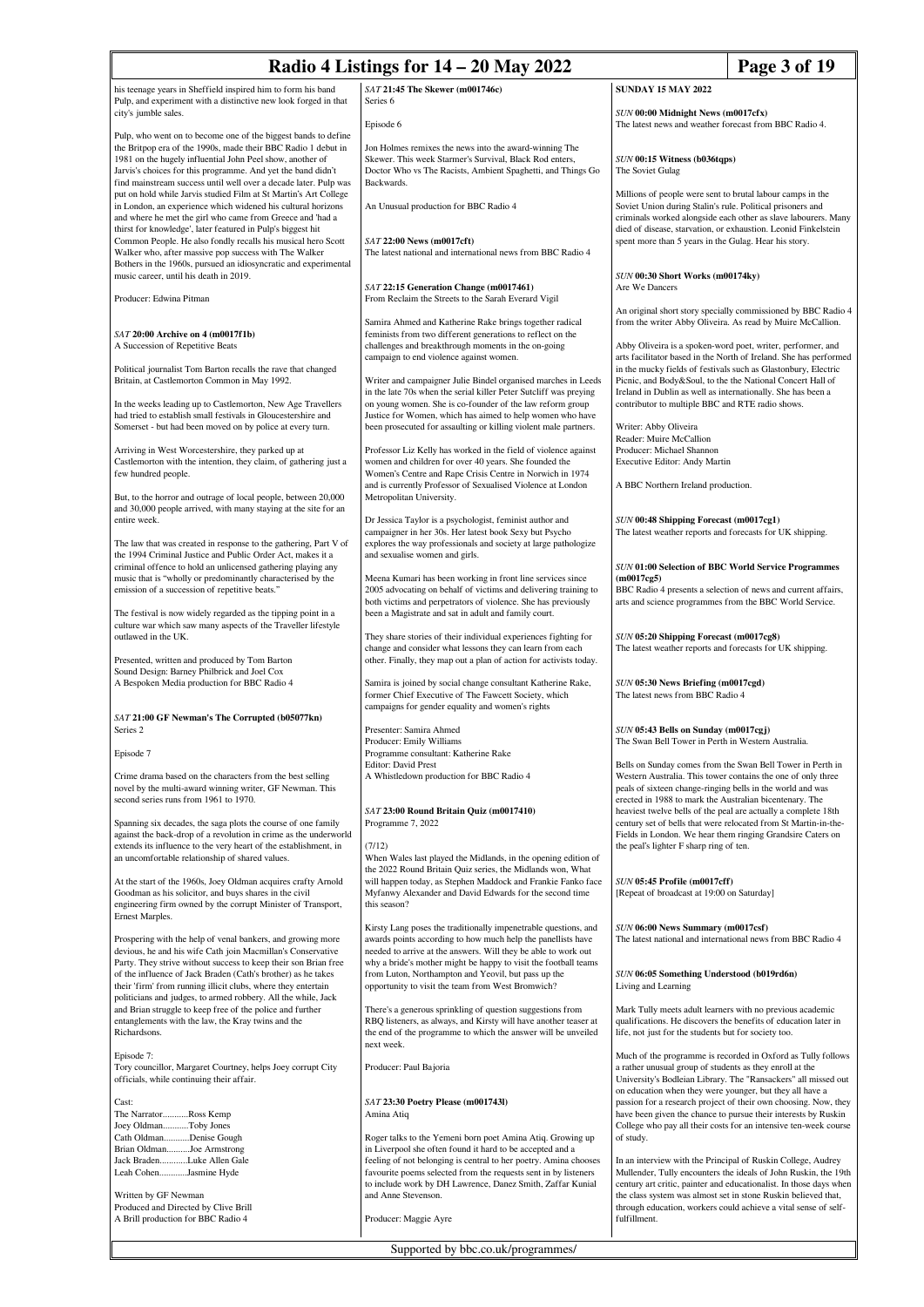| Radio 4 Listings for $14 - 20$ May 2022                                                                                                                                                                                                                                                                                                                   |                                                                                                                                                                                                                                                                                                                                  |                                                                                                                                                                                       | Page 4 of 19                                                                                                                                                                                                                                                    |
|-----------------------------------------------------------------------------------------------------------------------------------------------------------------------------------------------------------------------------------------------------------------------------------------------------------------------------------------------------------|----------------------------------------------------------------------------------------------------------------------------------------------------------------------------------------------------------------------------------------------------------------------------------------------------------------------------------|---------------------------------------------------------------------------------------------------------------------------------------------------------------------------------------|-----------------------------------------------------------------------------------------------------------------------------------------------------------------------------------------------------------------------------------------------------------------|
| And it's the 21st century passion for the benefits of self-                                                                                                                                                                                                                                                                                               | To Give:                                                                                                                                                                                                                                                                                                                         | Bradley Walsh, presenter and actor                                                                                                                                                    |                                                                                                                                                                                                                                                                 |
| fulfillment that Tully encounters when he meets the founder of<br>the Ransackers, Vi Hughes. She speaks of the fear many older<br>people have: fear of education, and fear that they are not<br>capable of learning or contributing. Over nearly thirty years of                                                                                          | - UK Freephone 0800 404 8144<br>-You can donate online at bbc.co.uk/appeal/radio4<br>- Freepost BBC Radio 4 Appeal. (That's the whole address.<br>Please do not write anything else on the front of the envelope).                                                                                                               | Bradley Walsh is a familiar face to many millions of TV<br>viewers, as the host of quiz shows including The Chase and<br>Blankety-Blank, and as an actor in dramas such as Doctor Who |                                                                                                                                                                                                                                                                 |
| tutoring at Ruskin, Vi Hughes has seen hundreds of lives<br>transformed when those fears are overcome. Hughes is a<br>champion of the idea that access to education for all, benefits<br>the whole of society.                                                                                                                                            | Mark the back of the envelope 'Chance to Shine'.<br>- Cheques should be made payable to 'Chance to Shine'.<br>Please note that Freephone and online donations for this charity<br>close at 23.59 on the Saturday after the Appeal is first<br>broadcast. However the Freepost option can be used at any                          | and The Larkins.<br>was apprenticed to the local Rolls-Royce factory as a jet                                                                                                         | Bradley was born in Watford and after leaving school at 16 he<br>engineer. A keen footballer, he signed to Brentford FC when he                                                                                                                                 |
| Tully also looks at other institutions such as the Open<br>University and ponders if the ideal of education for education's<br>sake can survive the modern emphasis on education to meet the                                                                                                                                                              | time.<br>Registered charity number: 1123385                                                                                                                                                                                                                                                                                      | seasons with the club.                                                                                                                                                                | was 19 but his career was cut short by injury after only two                                                                                                                                                                                                    |
| needs of industry.                                                                                                                                                                                                                                                                                                                                        |                                                                                                                                                                                                                                                                                                                                  | He dealt with this blow by turning his attention to the                                                                                                                               | entertainment business. He worked as a Pontin's bluecoat and                                                                                                                                                                                                    |
| But the last word is left to the Ransackers, who describe the<br>freedom they have found amongst the dreaming spires of<br>Oxford.                                                                                                                                                                                                                        | <b>SUN 07:57 Weather (m0017csz)</b><br>The latest weather reports and forecast                                                                                                                                                                                                                                                   |                                                                                                                                                                                       | then tried his luck as a stand-up comedian - doing impressions<br>and telling jokes at working men's clubs. In 1986 he turned<br>professional, and his first booking was a stint at the Pavilion<br>Theatre on Cromer Pier. Later he became the support act for |
| Producer: Adam Fowler<br>A Unique Production for BBC Radio 4                                                                                                                                                                                                                                                                                              | SUN 08:00 News and Papers (m0017ct1)<br>The latest news headlines. Including a look at the papers.                                                                                                                                                                                                                               | Tom Jones.                                                                                                                                                                            | performers including Dame Shirley Bassey, Leo Sayer and Sir                                                                                                                                                                                                     |
| SUN 06:35 On Your Farm (m0017csk)<br>By Hand or by Horse                                                                                                                                                                                                                                                                                                  | SUN 08:10 Sunday Worship (m0017ct3)<br>Celebrate the City                                                                                                                                                                                                                                                                        |                                                                                                                                                                                       | In 1997 he hosted the quiz show Wheel of Fortune and three<br>years later got his first acting role in the Channel 4 series Lock<br>Stocka spin-off from Guy Ritchie's 1998 feature film Lock,<br>Stock and Two Smoking Barrels. He followed this up with roles |
| Anna Louise Claydon explores Greenacres Smallholding in<br>Witnesham in Suffolk - a community-supported farm on just<br>under five hectares. Partners Jo Henderson and Andy Pratt have<br>transformed the land from a space which was once abandoned<br>and overgrown into to a busy, thriving farm and nature reserve,                                   | A service live from Newcastle Cathedral which celebrates the<br>concept of a city both in a physical sense, and as images in the<br>bible. The service focuses on social justice, climate justice,<br>racial justice and the role of the Church in a post-pandemic<br>world. The Cathedral choir leads the congregation in hymns | in Coronation Street, Law & Order: UK and Doctor Who<br>interpretations of popular standards, in 2016. In that year it<br>became the biggest-selling debut album by a British artist. | Bradley released his debut album Chasing Dreams, featuring his                                                                                                                                                                                                  |
| with big dreams for the future. Together they are on a mission<br>to maintain and sustain Suffolk heritage livestock breeds, while<br>running the farm by hand and by horse - as it would have been<br>run in the 1930s. Anna finds out how Jo became a self-taught<br>butcher, producing her Suffolk pork herself. She also meets                        | including Glorious things of the are spoken, Jesus Christ is<br>waiting, and All my hope on God is founded, and biblical<br>readings come from Genesis and the Book of Revelation.<br>Leader: The Revd Canon Clare MacLaren. Director of Music:<br>Ian Roberts. Producer: Ben Collingwood.                                       | Barney Walsh: Breaking Dad.                                                                                                                                                           | Bradley lives in Essex with his wife Donna and their son Barney<br>who appears alongside him in the television series Bradley &                                                                                                                                 |
| Justine Paul, the founder of Suffolk Market Events which runs<br>some of the biggest farmers' markets in the county - a<br>community which has been vital for the growth of Greenacres.                                                                                                                                                                   | SUN 08:48 A Point of View (m00174lg)                                                                                                                                                                                                                                                                                             | DISC ONE: Life on Mars? by David Bowie<br>DISC TWO: March of the Mods by Joe Loss Orchestra<br>DISC THREE: Bye Bye Baby by Bay City Rollers                                           |                                                                                                                                                                                                                                                                 |
| Anna follows Jo down the track of their new meadow walk in-<br>development to find out why she's passionate about working the<br>land herself, with the help of their horses-in-harness.                                                                                                                                                                  | The War with Words<br>'We must never underestimate the power of words to shape<br>public opinion and politics', writes Bernardine Evaristo.                                                                                                                                                                                      | DISC FOUR: I'm Mandy Fly Me by 10cc<br>DISC FIVE: Firefly by Tony Bennett<br>DISC SIX: The Hungry Years by Neil Sedaka<br>DISC SEVEN: Always and Forever by Heatwave                  |                                                                                                                                                                                                                                                                 |
| Produced and presented by Anna Louis Claydon                                                                                                                                                                                                                                                                                                              | This comes in the aftermath of a call from a school authority in                                                                                                                                                                                                                                                                 |                                                                                                                                                                                       | DISC EIGHT: That's Life (Remastered 2008) by Frank Sinatra                                                                                                                                                                                                      |
| SUN 06:57 Weather (m0017csp)<br>The latest weather reports and forecast                                                                                                                                                                                                                                                                                   | South Dakota for the banning of her novel, 'Girl, Woman,<br>Other' on the grounds that it - and four other novels - are<br>unsuitable for seventeen and eighteen-year-olds.                                                                                                                                                      | Dumas<br>LUXURY ITEM: A set of golf clubs and balls<br>CASTAWAY'S FAVOURITE: Always and Forever by<br>Heatwave                                                                        | BOOK CHOICE: The Count of Monte Christo by Alexandre                                                                                                                                                                                                            |
| SUN 07:00 News and Papers (m0017cst)<br>The latest news headlines. Including a look at the papers.                                                                                                                                                                                                                                                        | Bernardine argues that we should avoid vocabulary that fosters<br>outrage and try instead to find words that convey our exact, and<br>reasoned, argument.                                                                                                                                                                        | Presenter: Lauren Laverne<br>Producer: Paula McGinley                                                                                                                                 |                                                                                                                                                                                                                                                                 |
| SUN 07:10 Sunday (m0017csx)<br>The arrest of Hong Kong Cardinal Joseph Zen; The history of<br>black nuns; A Russian Quaker                                                                                                                                                                                                                                | Producer: Adele Armstrong<br>Sound: Peter Bosher<br>Production coordinator: Gemma Ashman<br>Editor: Richard Fenton-Smith                                                                                                                                                                                                         | SUN 11:45 Living with the Gods (b09by75p)<br>Living with the Dead                                                                                                                     |                                                                                                                                                                                                                                                                 |
| Generations of black women and girls who took up the call to<br>religious life in America found themselves subjected to racism,<br>sexism and exclusion from within their own Roman Catholic                                                                                                                                                              | SUN 08:58 Tweet of the Day (b09h3t70)<br>Tara Robinson on the Treecreeper                                                                                                                                                                                                                                                        |                                                                                                                                                                                       | Neil MacGregor's series on the role and expression of beliefs<br>continues with a reflection on our relationship with the dead.                                                                                                                                 |
| communities. Edward Stourton explores this hidden history<br>with Dr Shannon Dee Williams, from the University of Dayton<br>in Ohio and author of 'Subversive Habits: Black Catholic Nuns<br>in the Long African American Freedom Struggle' and Dr<br>Patricia Grey, a former nun and the Founding President of the<br>National Black Sisters Conference. | While in Spain, theatre director Tara Robinson recalls seeing a<br>treecreeper close on a tree while she and her partner were<br>relaxing by the poolside.<br><b>Producer Andrew Dawes</b>                                                                                                                                       | Peru, skeletons wrapped in textiles made of Ilama wool or<br>key decision-makers.                                                                                                     | In the British Museum, he focuses on mummy bundles from<br>cotton. For the living, these were ancestors with great wisdom<br>and knowledge of the world, who could be called upon to help                                                                       |
|                                                                                                                                                                                                                                                                                                                                                           | <b>Dhotograph Stave Dalgomb</b>                                                                                                                                                                                                                                                                                                  |                                                                                                                                                                                       | also examines two Chinese 'ancestor pertraits' and discover                                                                                                                                                                                                     |

The war in Ukraine has prompted many countries to review their military strategies. But one religious group believes the way to bring peace is for individuals to build bridges. The Quakers in Britain are suggesting people contact individual Russians, emphasising our common humanity and shared values. They call it Citizen Diplomacy, and hundreds of Quakers have been using social media to reach people in Russia, or making cards to send. One Russian supporter of the Quakers, who now lives in the UK, has been reaching out to people in his homeland through his own initiative - a Russian language podcast called Human Rights in Russia. Sergei Nikitin talks of building bridges of peace through personal relationships.

Earlier this week an outspoken supporter of democracy and former leader of the Catholic Church in Hong Kong, Cardinal Zen, was arrested and then released on bail. Edward Stourton asks Lord Chris Patten, the last Governor of Hong Kong for his reaction to the news and his fears for the future of religious freedom in Hong Kong.

Producers: Jonathan Hallewell and Jill Collins Presenter: Edward Stourton

*SUN* **07:54 Radio 4 Appeal (m0017ckb)** Chance to Shine

Cricket commentator and former cricketer Mark Nicholas makes the Radio 4 Appeal on behalf of Chance to Shine.

ptograph Steve Balc

*SUN* **09:00 Broadcasting House (m0017ct5)** The Sunday morning news magazine programme. Presented by Paddy O'Connell

# *SUN* **10:00 The Archers Omnibus (m0017ct7)** Writer, Nick Warburton

Director, Jeremy Howe and Peter Leslie Wild Editor, Jeremy Howe

Alistair Lloyd ….. Michael Lumsden Chelsea Horrobin ….. Madeleine Leslay Ed Grundy …… Barry Farrimond Fallon Rogers ….. Joanna Van Kampen Freddie Pargetter ….. Toby Laurence Jazzer McCreary ….. Ryan Kelly Jill Archer ….. Patricia Greene Jim Lloyd ..... John Rowe Lee Bryce ….. Ryan Early Lily Pargetter ….. Katie Redford Pat Archer ….. Patricia Gallimore Shula Hebden Lloyd ….. Judy Bennett Stella Pryor ….. Lucy Speed Tony Archer ….. David Troughton Tracy Horrobin ….. Susie Riddell Fern ….. Joanna Gay

*SUN* **11:00 Desert Island Discs (m0017cq7)**

Supported by bbc.co.uk/programmes/

He also examines two Chinese 'ancestor portraits', and discovers how and why they were venerated by surviving family members.

Producer Paul Kobrak

The series is produced in partnership with the British Museum, with the assistance of Dr Christopher Harding, University of Edinburgh.

Photograph (c) The Trustees of the British Museum.

*SUN* **12:00 News Summary (m0017ct9)**

The latest national and international news from BBC Radio 4.

*SUN* **12:04 The Unbelievable Truth (m001741d)** Series 28

Episode 6

David Mitchell hosts the panel game in which four comedians are encouraged to tell lies and compete against one another to see how many items of truth they're able to smuggle past their opponents.

Lou Sanders, Ria Lina, Milton Jones and Chris McCausland are the panellists obliged to talk with deliberate inaccuracy on subjects as varied as flowers, wood, underground and goldfish.

Produced by Jon Naismith A Random Entertainment production for BBC Radio 4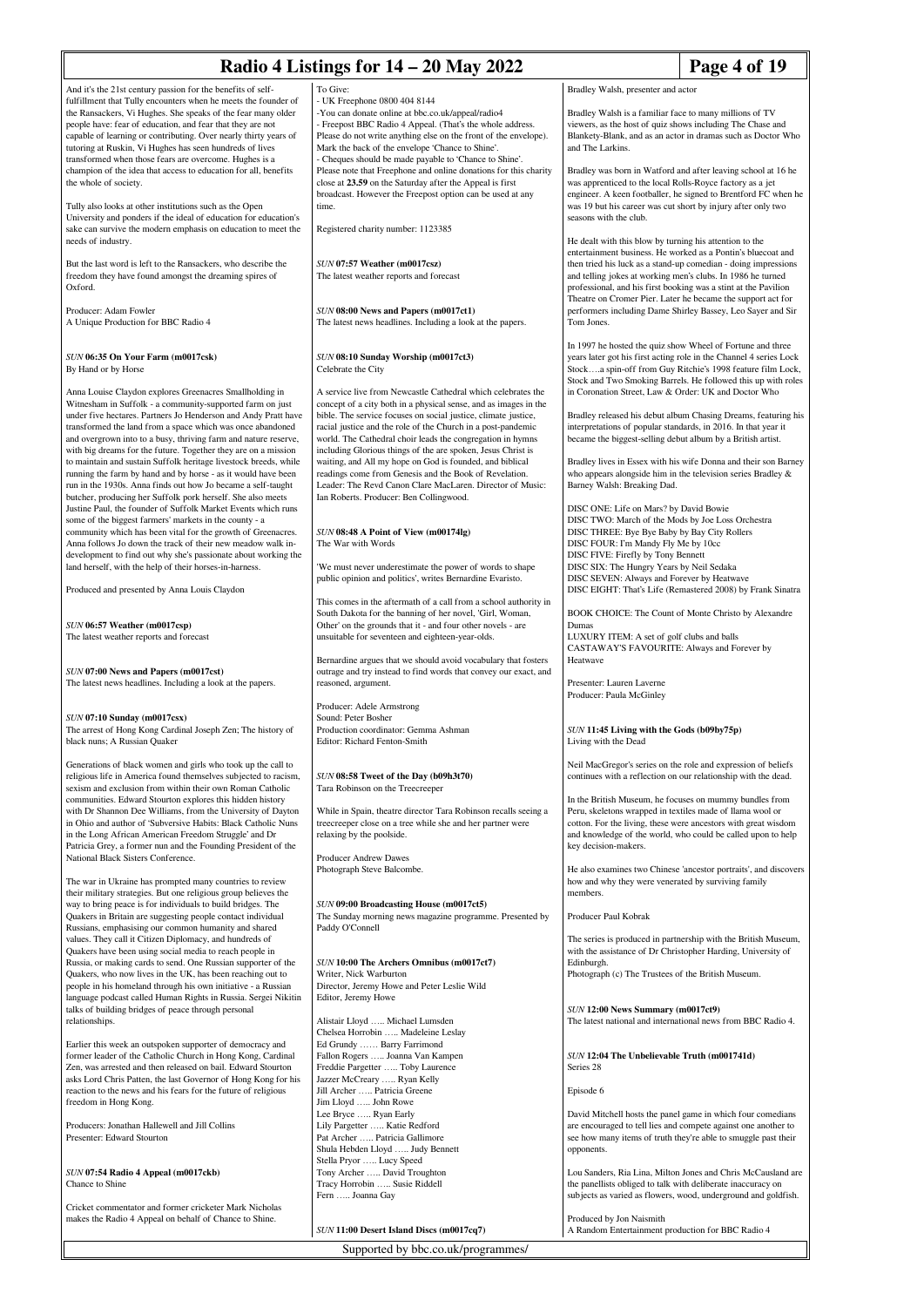| Radio 4 Listings for $14 - 20$ May 2022<br>Page 5 of 19                                                                             |                                                                                                                                      |                                                                                                                                |                                                                                                                                         |
|-------------------------------------------------------------------------------------------------------------------------------------|--------------------------------------------------------------------------------------------------------------------------------------|--------------------------------------------------------------------------------------------------------------------------------|-----------------------------------------------------------------------------------------------------------------------------------------|
| SUN 12:32 The Food Programme (m0017cpm)                                                                                             | Editor, Ellen Evans ad RHS Garden Bridgewater's Caroline                                                                             | The Kiss Quotient by Helen Hoang                                                                                               |                                                                                                                                         |
| Madhur Jaffrey: A Legacy                                                                                                            | Williamson about her designs for The New Blue Peter Garden:<br>Discover Soil, and plant historian Advolly Richmond takes us          | The Heart Principle by Helen Hoang<br>The Book Eaters by Sunyi Dean                                                            |                                                                                                                                         |
| 40 years ago the BBC broadcast a new TV cooking series called                                                                       | back in time with the history of carnations.                                                                                         | The Unkindness of Ghosts by Rivers Solomon                                                                                     |                                                                                                                                         |
| "Madhur Jaffrey's Indian Cooking". It was a first, and showed<br>audiences that Indian food did not rely on curry powder, and       | Producer: Dan Cocker                                                                                                                 | The Deep by Rivers Solomon<br>Sorrowland by Rivers Solomon                                                                     |                                                                                                                                         |
| that dishes were different depending on what region of India<br>they originated. But that's not all, the series and Madhur          | Assistant Producer: Aniya Das                                                                                                        | Get a Life, Chloe Brown by Talia Hibbert<br>The Princess Trap by Talia Hibbert                                                 |                                                                                                                                         |
| Jaffrey's subsequent books (she has written more than 30) had                                                                       | A Somethin' Else production for BBC Radio 4                                                                                          | Funny, You Don't Look Autistic by Michael McCreary                                                                             |                                                                                                                                         |
| another effect; it made her a model for two generations of<br>women with roots in India.                                            |                                                                                                                                      | The Art of Saving The World by Corinne Duyvis<br>Queens of Geek by Jen Wilde                                                   |                                                                                                                                         |
|                                                                                                                                     | SUN 14:45 1922: The Birth of Now (m0013zlv)                                                                                          | The Outside by Ada Hoffman                                                                                                     |                                                                                                                                         |
| Today Sheila Dillon meets some of those prominent and hugely<br>successful female chefs, restaurateurs, food writers and stylists   | Pirandello's Henry IV and the Idea of Truth                                                                                          | The Reason I Jump by Naoki Higashida<br>Frankie's World by Aoife Dooley                                                        |                                                                                                                                         |
| who are currently working in the UK, to find out about their                                                                        | 1922: The Birth of Now - Ten programmes in which Matthew                                                                             | A Different Sort Of Normal by Abigail Balfe                                                                                    |                                                                                                                                         |
| lives, and what they make of Madhur Jaffrey's legacy.                                                                               | Sweet investigates objects and events from 1922, the crucial<br>year for modernism, that have an impact today.                       | The Rosie Project by Graeme Simsion<br>The Unauthorised Biography of Ezra Maas by Daniel James                                 |                                                                                                                                         |
| Asma Khan rose to fame when she was chosen as the first<br>British chef to star in the Netflix series, Chef's Table. She runs       | 9. Pirandello's Henry IV, first produced in 1922, is a play about                                                                    | Haddon                                                                                                                         | The Curious Incident of the Dog in the Night-Time by Mark                                                                               |
| her London restaurant, Darjeeling Express, with an all-female                                                                       | a man who believes himself to be the Holy Roman Emperor,                                                                             | The Girl with the Dragon Tattoo by Stieg Larsson                                                                               |                                                                                                                                         |
| staff.                                                                                                                              | and lives in a fake palace with courtiers (in reality he's sane and<br>knows that he is being humoured). It's the Truman Show with a | His Bloody Project by Graeme Macrae Burnet                                                                                     |                                                                                                                                         |
| Chetna Makan worked as a fashion designer in India before                                                                           | great twist and illuminates the confusion and uncertainty of the                                                                     |                                                                                                                                |                                                                                                                                         |
| moving to the UK. She switched careers after making it to the<br>semi-finals of the Great British Bake Off in 2014. She is now      | 1920s - a decade full of swirling ideologies and manifestos,<br>some distinctly fascist in character. The play, which has been       | SUN 16:30 Poetry Please (m0017ctn)<br>Hannah Hodgson                                                                           |                                                                                                                                         |
| the author of 5 cookery books, and has more than 210,000                                                                            | translated by Tom Stoppard, has strong resonances in our own                                                                         |                                                                                                                                |                                                                                                                                         |
| subscribers on YouTube.                                                                                                             | time, too: an era in which truth has become an oddly<br>personalised concept. Matthew Sweet discusses truth, reality                 | Hannah Hodgson has a life limiting illness and writes<br>remarkable poetry about her experience. She has selected a            |                                                                                                                                         |
| Ravinder Bhogal is a chef, food writer and author of two books.<br>She also runs the London restaurant, Jikoni, which she describes | and fascist ideologies in 1922 and now, with guests including<br>the drama critic Michael Billington, who has probably seen          |                                                                                                                                | range of poems that sing, including those reflecting on disability<br>and by disabled poets. We hear from Raymond Antrobus, Amy         |
| as being "proudly inauthentic".                                                                                                     | more productions of the play than anyone, and the historian                                                                          |                                                                                                                                | Acre, Andrew McMillan and Dorothy Wordsworth as well as a                                                                               |
| Romy Gill is a chef, broadcaster and food writer, and was one                                                                       | Roger Griffin.                                                                                                                       | little known poem by WB Yeats.                                                                                                 |                                                                                                                                         |
| of the first Asian women in the UK to own her own restaurant.                                                                       | Producer: Julian May                                                                                                                 | Producer Sally Heaven                                                                                                          |                                                                                                                                         |
| Rukmini Iyer is a food stylist and writer and the author of the                                                                     |                                                                                                                                      |                                                                                                                                |                                                                                                                                         |
| bestselling "Roasting Tin" series of books.                                                                                         | SUN 15:00 The Reckoning (m0017ctl)<br>2. Secret Servants                                                                             | SUN 17:00 File on 4 (m001748d)<br>Locking Up the Sick                                                                          |                                                                                                                                         |
| Sejal Sukhadwala is a London food writer. Her first book "The                                                                       |                                                                                                                                      |                                                                                                                                |                                                                                                                                         |
| Philosophy of Curry" has just been published.                                                                                       | It's London, 1593. Christopher Marlowe, a young writer, is<br>fatally stabbed in a Deptford lodging house because of a               | Almost half of all the seriously mentally ill people in prison<br>assessed as needing hospital treatment are being refused the |                                                                                                                                         |
| Presented by Sheila Dillon                                                                                                          | disagreement over the bill. There's an investigation, the                                                                            |                                                                                                                                | help they need. In this episode of File on 4, Shell and "Ian" tell                                                                      |
| Produced in Bristol by Natalie Donovan                                                                                              | witnesses are interrogated, and the suspect walks free. The<br>authorities find that Marlowe was the aggressor and was killed        |                                                                                                                                | us the reality of living with mental illness whilst in prison, why<br>so many people fail to get the crucial treatment they need whilst |
| SUN 12:57 Weather (m0017ctd)                                                                                                        | in self-defence.                                                                                                                     |                                                                                                                                | inside and what impact that has on them. And prison officer<br>"Mike" describes how a shortage of staff and a lack of training          |
| The latest weather forecast                                                                                                         | History says it was just a drunken quarrel, nothing more. But                                                                        |                                                                                                                                | contribute to he and his colleagues struggling to help mentally                                                                         |
|                                                                                                                                     | Charles Nicholl thinks it was murder, and an unsolved murder<br>never grows old.                                                     | ill prisoners.                                                                                                                 |                                                                                                                                         |
| SUN 13:00 The World This Weekend (m0017ctg)<br>Radio 4's look at the week's big stories from both home and                          | In Episode 2, Nicholl explores the shadow world of the                                                                               |                                                                                                                                | File on 4 research shows that the number of seriously mentally<br>unwell prisoners denied a transfer to hospital has tripled in the     |
| around the world                                                                                                                    | Elizabethan Secret Service - its masters, servants and victims -                                                                     | past decade, leaving hundreds of desperately unwell people                                                                     |                                                                                                                                         |
|                                                                                                                                     | in his search to discover what happened in that little room in<br>Deptford.                                                          | living in deeply unsuitable conditions.                                                                                        |                                                                                                                                         |
| SUN 13:30 The Listening Project (m0017ctj)                                                                                          |                                                                                                                                      | Reporter: Annabel Deas                                                                                                         |                                                                                                                                         |
| Walking the Tightrope                                                                                                               | Christopher Marlowe Chris Lew Kum Hoi<br>Robert Poley Burn Gorman                                                                    | Producers: Jim Booth, Tom Wall<br>Editor: Nicola Addyman                                                                       |                                                                                                                                         |
| Fi Glover presents friends, relatives and strangers in<br>conversation.                                                             | Thomas Phelippes Carl Prekopp<br>Francis Walsingham Emilio Doorgasingh                                                               |                                                                                                                                | For details of organisations that can provide help and support                                                                          |
|                                                                                                                                     | Robert Cecil John Heffernan                                                                                                          |                                                                                                                                | with mental health, self-harm and feelings of despair, visit the                                                                        |
| This week: Veteran comic Chris and new stand-up Katie swap<br>advice and opinions on negotiating the comedy circuit; Jane,          | Thomas Watson Matthew Durkan<br>Anthony Babington Gavi Singh Chera                                                                   | <b>BBC</b> Action Line.                                                                                                        |                                                                                                                                         |
| mother of five, and Nicola, who has two sons, share their                                                                           | Thomas Hariot Neil McCaul                                                                                                            |                                                                                                                                | Mental health & Self-harm: https://www.bbc.co.uk/programmes                                                                             |
| experiences of bringing up young boys to respect young girls;<br>following their mums' chat, Jane's daughter, Mairi, and Nicola's   | Richard Topcliffe Michael Begley<br>William Bradley Tayla Kovacevic-Ebong                                                            | /articles/1NGvFrTqWChr03LrYlw2Hkk/information-and-<br>support-mental-health-self-harm                                          |                                                                                                                                         |
| son, Karl, debate the lessons they've learnt growing-up; and Fi<br>talks to Jonnie Robinson, the man in charge of The Listening     | Mary Queen of Scots Ruth Everett<br>Maid Alexandra Hannant                                                                           | s/articles/4WLs5NlwrySXJR2n8Snszdg/information-and-                                                                            | Suicide / Emotional distress https://www.bbc.co.uk/programme                                                                            |
| Project archive at the British Library, about 10 years of                                                                           |                                                                                                                                      | support-suicide-emotional-distress                                                                                             |                                                                                                                                         |
| capturing the nation in conversation.                                                                                               | Dramatised by Mike Walker, based on The Reckoning: The<br>Murder of Christopher Marlowe by Charles Nicholl                           |                                                                                                                                |                                                                                                                                         |
| The Listening Project is a Radio 4 initiative that offers a                                                                         | Sound by Peter Ringrose<br>Directed by Sasha Yevtushenko                                                                             | SUN 17:40 Profile (m0017cff)<br>[Repeat of broadcast at 19:00 on Saturday]                                                     |                                                                                                                                         |
| snapshot of contemporary Britain in which people across the<br>UK volunteer to have a conversation. The conversations are           |                                                                                                                                      |                                                                                                                                |                                                                                                                                         |
| being gathered across the UK by teams of producers from local<br>and national radio stations who facilitate each encounter. Every   | SUN 16:00 Open Book (m0017ckd)                                                                                                       | SUN 17:54 Shipping Forecast (m0017ctq)                                                                                         |                                                                                                                                         |
| conversation lasts up to an hour, and is then edited to extract the                                                                 | Neurodiversity                                                                                                                       | The latest weather reports and forecasts for UK shipping.                                                                      |                                                                                                                                         |
| key moments of connection between the participants. Most of<br>the unedited conversations are being archived by the British         | Johny Pitts discusses neurodiversity in literature with Elle                                                                         |                                                                                                                                |                                                                                                                                         |
| Library and used to build up a collection of voices capturing a<br>unique portrait of the UK in this decade of the millennium. You  | McNicoll, Helen Hoang and Sunyi Dean. There is a long history<br>of characters in fiction whom readers presume to be autistic.       | SUN 17:57 Weather (m0017cts)<br>The latest weather reports and forecast                                                        |                                                                                                                                         |
| can learn more about The Listening Project by visiting                                                                              | But who are the new breed of writers owning the terminology                                                                          |                                                                                                                                |                                                                                                                                         |
| bbc.co.uk/listeningproject                                                                                                          | today? Our guests discuss labels, possible progress and the<br>exciting proliferation of different experience represented in a       | SUN 18:00 Six O'Clock News (m0017ctv)                                                                                          |                                                                                                                                         |
| Producer: Jane Wilkinson                                                                                                            | wide range of contemporary genres - from YA and romance, to                                                                          | Finland has formally announced its intention to apply for                                                                      |                                                                                                                                         |
|                                                                                                                                     | sci-fi and fantasy                                                                                                                   | said they were abandoning decades of opposition to                                                                             | membership of NATO. In Sweden the ruling Social Democrats                                                                               |
| SUN 14:00 Gardeners' Question Time (m00174kw)                                                                                       | Plus a literary postcard from the North West Highlands of<br>Scotland by Daniel James. Sharing a deeply personal                     | membership.                                                                                                                    |                                                                                                                                         |
| Shropshire                                                                                                                          | experience, he meditates on the importance of listening - to                                                                         |                                                                                                                                |                                                                                                                                         |
| Kathy Clugston and the panel are in Shropshire. This week, the<br>green-fingered experts answering your questions are Bunny         | both nature and neurodivergent voices.                                                                                               | SUN 18:15 Pick of the Week (m0017ctx)<br>Otegha Uwagba                                                                         |                                                                                                                                         |
| Guinness, Matt Biggs and Matthew Pottage.                                                                                           | Presenter: Johny Pitts                                                                                                               |                                                                                                                                |                                                                                                                                         |
| The panel think of some moisture-loving plants and shrubs for                                                                       | Producer: Ciaran Bermingham and Robbie Wojciechowski                                                                                 | This week we've been enlightened and informed about<br>everything from the perils of social media, to how best to              |                                                                                                                                         |
| around a garden pond, as well as suggesting how we can keep                                                                         | Book List - Sunday 15 May and Thursday 19 May                                                                                        |                                                                                                                                | manage our money - with a quick pit stop via some of the most                                                                           |
| our gardens wildlife-friendly and biodiverse in times of extreme<br>weather.                                                        | A Kind of Spark by Elle McNicoll                                                                                                     |                                                                                                                                | talked about celebrity trials of the year. Plus, we have writers<br>and musicians who share their musical inspirations, providing a     |
| Away from the questions, Juliet Sargeant speaks to Blue Peter                                                                       | Show Us Who You Are by Elle McNicoll<br>Like A Charm by Elle McNicoll                                                                | fitting soundtrack for the early spring sunshine.                                                                              |                                                                                                                                         |

F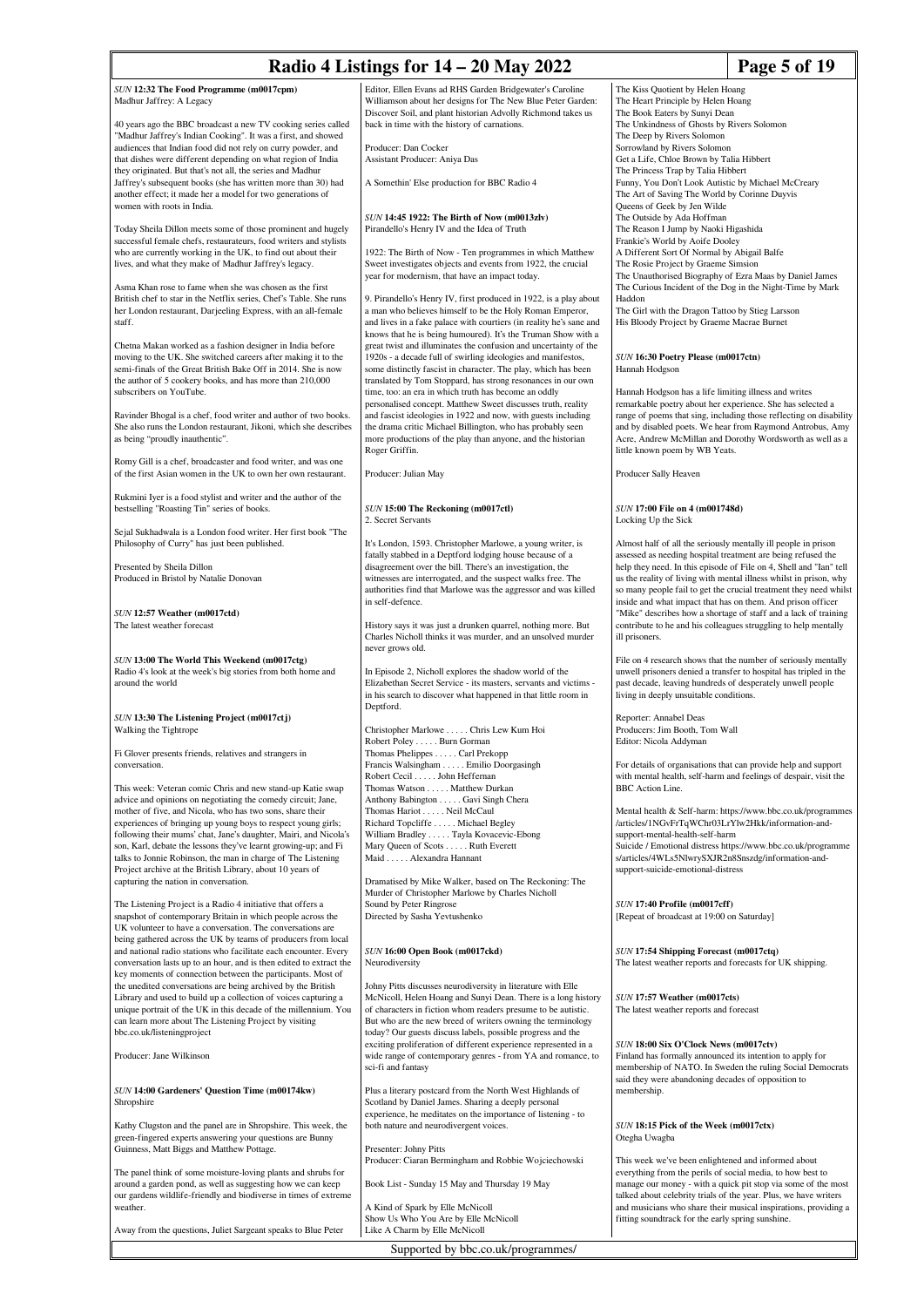| Radio 4 Listings for $14 - 20$ May 2022                                                                                              | Page 6 of 19                                                                                                                      |                                                                                                                                         |
|--------------------------------------------------------------------------------------------------------------------------------------|-----------------------------------------------------------------------------------------------------------------------------------|-----------------------------------------------------------------------------------------------------------------------------------------|
| Presenter: Otegha Uwagba                                                                                                             | And listeners respond to the censoring of Bob Dylan's anti-                                                                       | <b>MONDAY 16 MAY 2022</b>                                                                                                               |
| Producer: Emmie Hume                                                                                                                 | racist classic, Hurricane. Should the N-word ever be heard on                                                                     |                                                                                                                                         |
| Production Coordinator: Elodie Chatelain                                                                                             | the airwaves?                                                                                                                     | MON 00:00 Midnight News (m0017cv6)                                                                                                      |
| Studio Manager: Simon Highfield                                                                                                      |                                                                                                                                   | The latest news and weather forecast from BBC Radio 4.                                                                                  |
|                                                                                                                                      | Presenter: Roger Bolton<br>Producer: Kate Dixon                                                                                   |                                                                                                                                         |
| SUN 19:00 The Archers (m0017cpf)                                                                                                     | Executive Producer: Samir Shah                                                                                                    | MON 00:15 Thinking Allowed (m001745n)                                                                                                   |
| Fallon admits to Pip that she's beginning to regret her decision                                                                     |                                                                                                                                   | Workplace Misbehaviour                                                                                                                  |
| to appoint child judges for the perfect pudding competition -<br>it's been a nightmare! Fallon's delighted when Pip comes up         | A Juniper Connect production for BBC Radio 4                                                                                      | Workplace Misbehaviour: Laurie Taylor talks to Paul                                                                                     |
| with the idea of making it so that any child can be a judge, as                                                                      |                                                                                                                                   | Thompson, Emeritus Professor of Employment Studies at the                                                                               |
| long as they haven't entered a pudding themselves. Fallon says                                                                       | SUN 20:30 Last Word (m0017410)                                                                                                    | University of Stirling, about workers behaving badly, from                                                                              |
| she'll just have to make sure that all of the entries make much<br>bigger desserts to accommodate all of the tasters!                | Kathy Boudin, Dennis Waterman (pictured), Sidney Altman,<br>Régine Zylberberg                                                     | pilferage and absenteeism to the deployment of satirical<br>humour and dissent on social media. In what ways has the                    |
|                                                                                                                                      |                                                                                                                                   | modern workplace facilitated new kinds of recalcitrance? Also,                                                                          |
| Freddie tries to give Chelsea some constructive feedback about                                                                       | Matthew Bannister on                                                                                                              | Rebecca Scott, Senior Lecturer in Marketing at the University                                                                           |
| her first shift, but she manages to brush off all his concerns.                                                                      |                                                                                                                                   | of Cardiff, explores bullying and aggressive behaviour among                                                                            |
| However she has a few pointers for him – he needs to dress<br>more like a manager and be more authoritative as he comes              | Kathy Boudin, the American radical activist who was sent to<br>prison for her part in the killing of a security guard and two     | chefs employed in fine dining restaurants. Does the isolation of<br>the work itself, combined with the geography of elite kitchens,     |
| across as a bit drippy. She finishes by telling him not to worry -                                                                   | police officers during a robbery. While serving her sentence she                                                                  | lead to outrageous conduct that would be condemned                                                                                      |
| with a few tweaks, she's confident he'll get there.                                                                                  | became a campaigner for penal reform.                                                                                             | elsewhere?                                                                                                                              |
| Will encourages Mia about her forthcoming GCSEs; he's sure                                                                           | Dennis Waterman, the actor best known for his roles in TV                                                                         | Producer: Jayne Egerton                                                                                                                 |
| she'll do well. He'd put money on her and Jake being the first in                                                                    | series 'The Sweeney', 'Minder' and 'New Tricks'.                                                                                  |                                                                                                                                         |
| the family to go to university. In fact the whole family's made<br>up about it. Later on a walk to clear her head from revising, Mia | Sidney Altman, the American biologist who won the Nobel                                                                           | MON 00:45 Bells on Sunday (m0017cgj)                                                                                                    |
| bumps into Stella with her new dog Weaver. With gentle                                                                               | prize for his work on the function of RNA                                                                                         | [Repeat of broadcast at 05:43 on Sunday]                                                                                                |
| probing from Stella, Mia opens up about the pressure she feels                                                                       |                                                                                                                                   |                                                                                                                                         |
| under with everyone's high expectations for her exam results.<br>Stella encourages her to talk about it with her family, as Mia      | And Régine Zylberberg, the French nightclub owner who<br>claimed to have invented the discotheque.                                | MON 00:48 Shipping Forecast (m0017cv8)                                                                                                  |
| said it had helped talking to her - a chat with someone at home                                                                      |                                                                                                                                   | The latest weather reports and forecasts for UK shipping.                                                                               |
| might help even more.                                                                                                                | Producer: Neil George                                                                                                             |                                                                                                                                         |
|                                                                                                                                      | Interviewed guest: Baroness Helena Kennedy QC.                                                                                    | MON 01:00 Selection of BBC World Service Programmes                                                                                     |
| SUN 19:15 Stand-Up Specials (m0017ctz)                                                                                               | Interviewed guest: Dr Thomas R. Cech, Ph.D.                                                                                       | (m0017cv <sub>b</sub> )                                                                                                                 |
| Lovecraft (Not the Sex Shop in Cardiff)                                                                                              | Interviewed guest: Hugh Schofield                                                                                                 | BBC Radio 4 presents a selection of news and current affairs,                                                                           |
| Lovecraft (Not the sex shop in Cardiff) is a one woman,                                                                              | Archive clips used: CBS Sunday Morning, Weather                                                                                   | arts and science programmes from the BBC World Service.                                                                                 |
| comedy-science-music-show about the neuroscience of love and                                                                         | Underground's accidental bombing 06/03/1970; Center for                                                                           |                                                                                                                                         |
| loneliness.                                                                                                                          | Justice at Columbia University, Interview with Kathy Boudin                                                                       | MON 05:20 Shipping Forecast (m0017cvd)<br>The latest weather reports and forecasts for UK shipping.                                     |
| First performed in 2018 at Cardiff's Festival of Voice, it has                                                                       | 09/05/2022; BBC One, Life and Times of Dennis Waterman<br>06/12/2000; Danziger Productions Ltd, Night Train To                    |                                                                                                                                         |
| been to the Edinburgh Fringe Festival, Machynlleth Comedy                                                                            | Inverness (1960); Cy Howard Productions / Desilu Productions,                                                                     |                                                                                                                                         |
| Festival and Adelaide Fringe Festival where it won Best Cabaret<br>award.                                                            | Fair Exchange (1962); Minder.org / YouTube clip, Dennis<br>Waterman - Very Early Clip 07/10/2016; BHE Films / Crasto,             | MON 05:30 News Briefing (m0017cvg)<br>The latest news from BBC Radio 4                                                                  |
|                                                                                                                                      | Up The Junction (1968); Euston Films / Thames TV, The                                                                             |                                                                                                                                         |
| The show tackles the stigma around loneliness and breaks it                                                                          | Sweeney (TV series) 1974; Euston Films / Thames TV, Minder                                                                        |                                                                                                                                         |
| down scientifically for what it is and how Carys Eleri came to<br>recognise it in herself and combat it by finding love in different | 1979; BBC / Wall To Wall, New Tricks 01/04/2004; UC<br>Berkeley Events, Unravelling the Mystery of Ribonucleic Acid               | MON 05:43 Prayer for the Day (m0017cvj)<br>A spiritual comment and prayer to begin the day with Dr Steve                                |
| ways through the medium of rats and songs and science. It is                                                                         | 2010; i24NEWS Francais, Histoires Et Decouvertes Régine se                                                                        | Taylor, author on psychology and spirituality.                                                                                          |
| essentially a celebration of community, a wider sense of love<br>and the scientific importance of kindness.                          | raconte 4/04/2021.                                                                                                                | Good morning.                                                                                                                           |
|                                                                                                                                      |                                                                                                                                   |                                                                                                                                         |
| Bringing down this well researched lesson to a 28 minute radio                                                                       | SUN 21:00 Money Box (m0017cdj)                                                                                                    | Once I was in New York on holiday, sitting in a café on Wall                                                                            |
| format has been quite the challenge, where songs about tits have<br>been sacrificed to make way for an updated narrative as the      | [Repeat of broadcast at 12:04 on Saturday]                                                                                        | Street watching people rush by, in the middle of their working<br>days. "Where are they all going?" I wondered. Of course, they         |
| show is now visited through the lens of the pandemic with new                                                                        |                                                                                                                                   | all had different destinations, but I realised that, in a sense, they                                                                   |
| lessons learned of ways to cope in isolation.                                                                                        | SUN 21:25 Radio 4 Appeal (m0017ckb)<br>[Repeat of broadcast at 07:54 today]                                                       | were all rushing towards the same place: the future. They were<br>all trying to reach the future as quick as they could, for their      |
| Writer composer and producer: Carys Eleri                                                                                            |                                                                                                                                   | next appointment or meeting.                                                                                                            |
| Co-producers: Branwen Munn at Goldhill Studios and Jo                                                                                |                                                                                                                                   |                                                                                                                                         |
| Southerd at Little Wander.<br>Neuroscientist consultant: Dr. Dean Burnett                                                            | SUN 21:30 The Digital Human (m000sqsb)<br>Series <sub>22</sub>                                                                    | When we rush, it's difficult to be in the present. To be in the<br>present, you have to slow down. You have to look around,             |
|                                                                                                                                      |                                                                                                                                   | taking in the reality of each moment. You have to be aware.                                                                             |
| Originally co-produced for stage by Carys Eleri and Wales<br>Millennium Centre                                                       | Troll                                                                                                                             | This is the essence of mindfulness - when your mind is full of                                                                          |
|                                                                                                                                      | In the early days of the internet, trolls were nothing to fear.                                                                   | your experience in the present.                                                                                                         |
| A Little Wander production for BBC Radio 4                                                                                           | Comedians, tricksters, harmless pranksters ready to waste a                                                                       | It's a shame that many of our lives are so full of activity and                                                                         |
|                                                                                                                                      | little time or pounce on a typo. Some people enjoyed a bit of<br>provocation to spark some spirited debate. You had flamers and   | busyness, because in a sense, life only takes place in the present<br>The past and the future only really exist in our minds - the past |
| SUN 19:45 How One Becomes Lonely (m0017cv1)                                                                                          | griefers, but in general communities were good at booting out                                                                     | as memory, the future as anticipation.                                                                                                  |
| Episode 2                                                                                                                            | malicious actors, while leaving the trickers to their fun.                                                                        |                                                                                                                                         |
| Novelist and musician Luke Sutherland's immersive tale of                                                                            | But in 2021, things are very different. In the past, a random                                                                     | So today, treat yourself to a few periods of slowness. Every so<br>often, step off the train of incessant activity, to take in the      |
| cowardice, courage and connection tackles the perpetual                                                                              | troll post on 4Chan would quickly sink into obscurity. Now, one                                                                   | reality of the landscape around you.                                                                                                    |
| struggle to make sense of an ever-changing world. From the<br>comfort of his Perthshire home, 81-year old Archie Devine dips         | proved the start of the QAnon movement that lead to an<br>attempted coup in Washington DC.                                        | Here are some spiritual reflections to contemplate:                                                                                     |
| into the murkier corners of the internet as he remembers the                                                                         |                                                                                                                                   |                                                                                                                                         |
| time he let true love slip through his fingers.                                                                                      | Malicious trolls are now the dominant type across our shared                                                                      | Slow down.                                                                                                                              |
| Archie's friends grow worried as he makes connections online                                                                         | internet spaces, their numbers are rising, and their influence<br>spreading both online and off, causing harm to both individuals | Don't be so desperate to reach the future<br>that you push the present away.                                                            |
| with characters from the incel community.                                                                                            | and wider society.                                                                                                                |                                                                                                                                         |
| Words and music by Luke Sutherland                                                                                                   | Aleks Krotoski explores troll evolution, finding out why                                                                          | Treat each moment with respect<br>as a friend who deserves your attention.                                                              |
| Read by Cal MacAninch and Reuben Joseph                                                                                              | maliciousness became an evolutionary advantage in the digital                                                                     |                                                                                                                                         |
| Produced by Eilidh McCreadie                                                                                                         | space, and asking what happens when being a troll is becoming<br>the new normal.                                                  | Greet every new experience as a guest                                                                                                   |
|                                                                                                                                      |                                                                                                                                   | who's welcome to be part of your life.                                                                                                  |
| SUN 20:00 Feedback (m0017412)                                                                                                        |                                                                                                                                   | Slow down                                                                                                                               |
| Should music that accompanies video games be played at the<br><b>BBC</b> Proms?                                                      | SUN 22:00 Westminster Hour (m0017cv3)<br>Radio 4's Sunday night political discussion programme.                                   | and feel how the stress of doing<br>turns into ease of being.                                                                           |
|                                                                                                                                      |                                                                                                                                   |                                                                                                                                         |
| On Feedback this week the man in charge of the Proms, Radio                                                                          |                                                                                                                                   | Slow down                                                                                                                               |
| 3 Controller Alan Davey, will explain why that sort of music<br>forms part of this year's programme. Also, whether any Russian       | SUN 23:00 Loose Ends (m0017cf9)<br>[Repeat of broadcast at 18:15 on Saturday]                                                     | and feel how your rigid separateness<br>softens into spacious belonging.                                                                |
| music or musicians will be taking part.                                                                                              |                                                                                                                                   |                                                                                                                                         |
| He also responds to listeners' questions and explains how he                                                                         | SUN 23:30 Something Understood (b019rd6n)                                                                                         | Slow down<br>and see how the future fades like a mirage                                                                                 |
| plans to get more young people listening to his network.                                                                             | [Repeat of broadcast at 06:05 today]                                                                                              | and how the present arises around you                                                                                                   |

Supported by bbc.co.uk/programmes/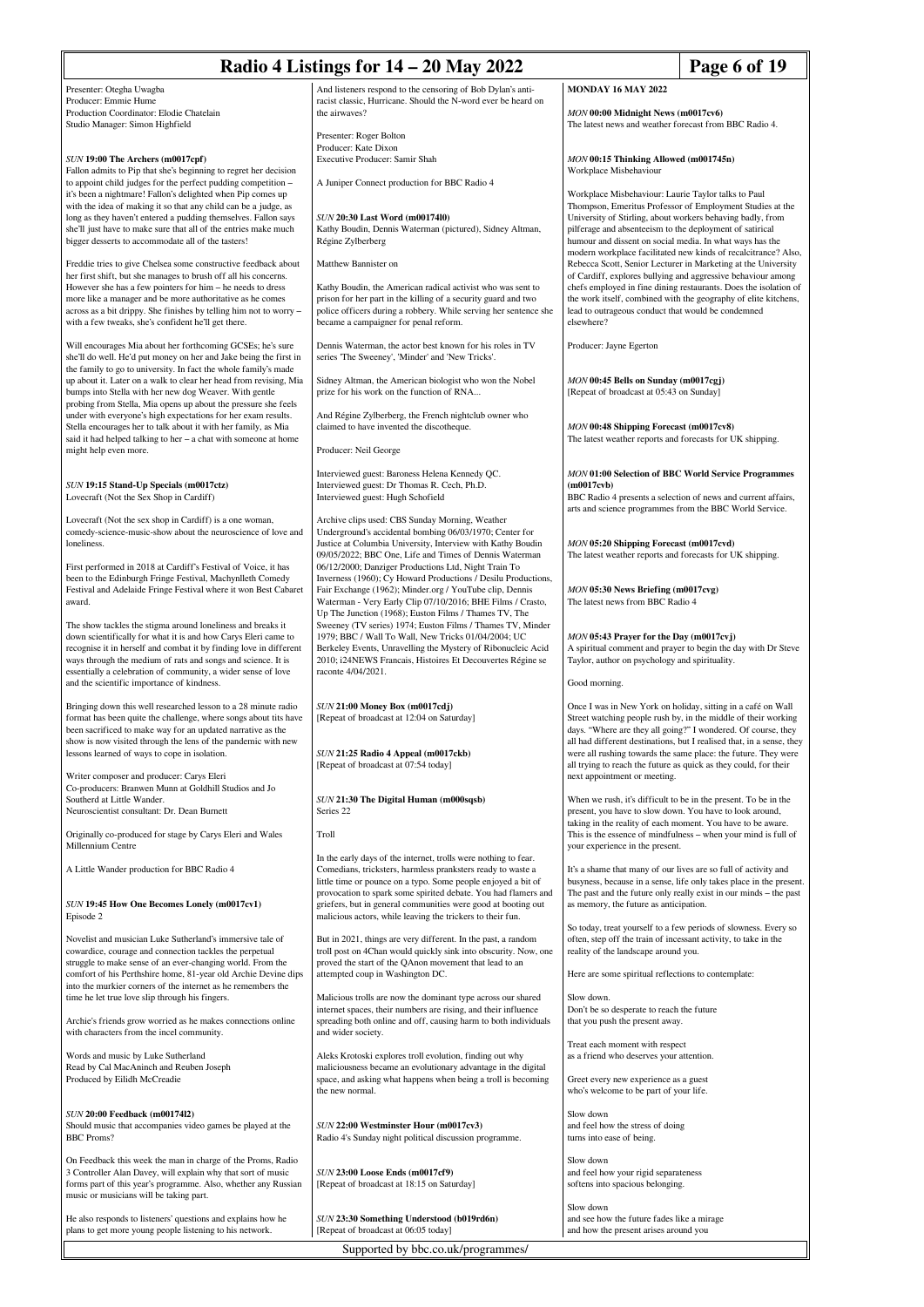# **Radio 4 Listings for 14 – 20 May 2022** Page 7 of 19

as clear and fresh as dawn.

Blessings.

### *MON* **05:45 Farming Today (m0017cvl)** 16/05/22 Water quality; vet shortage; Northumberland show

The Government's rejected calls to stop intensive poultry and livestock farms being built to protect rivers from pollution - but says it will work with farmers to improve water quality in England. It has published a response to a report from MPs on the Environmental Audit Committee. Ministers say there will be money for farmers to improve their slurry storage and says more advice and funding will be available via the Catchment Sensitive Farming Programme and the new Environmental Land Management schemes. However, the committee says it's concerned that the Government has rejected many of its recommendations around agricultural pollution.

It's estimated around seven million people a year attend agricultural and county shows in the UK. The Northumberland County Show draws a crowd of 30,000 – in a county of just 300,000 people and that number has been growing in recent years. We speak to the farmers who can't wait to get back into the showground.

There's a shortage of farm vets in the UK which the British veterinary association warns could have an impact on animal welfare. We speak to the British Veterinary Association about the problems and some of the solutions.

Presenter = Charlotte Smith Producer = Rebecca Rooney

#### *MON* **05:56 Weather (m0017cvn)** The latest weather forecast for farmers.

#### *MON* **05:58 Tweet of the Day (b04t0vhm)** Asian Koel

Michael Palin presents the Asian koel's arrival to an Indian orchard. This long-tailed glossy blue-black bird, is a well-known British harbinger of spring, and like its British counterpart, it is a cuckoo.

The koel's plaintive call is heard from late March until July around villages and in wooded countryside from Pakistan east to Indonesia and southern China. In India, it symbolises the birth of a new season, the flowering of fruit-trees, the bloom of romance and all that's good about spring. The koel's song can be heard in many Bollywood movies and has inspired poems and folk songs; it's even rumoured to help mangoes ripen faster.

This almost universal feel-good factor doesn't extend to its victims, because the koel is after all a cuckoo, and lays its eggs in other birds' nests. Asian Koels are parasitic on a wide range of birds, but in India especially, on House Crows and Jungle Crows.

Producer Andrew Dawes.

### *MON* **06:00 Today (m0017cnp)**

News and current affairs, including Sports Desk, Weather and Thought for the Day.

*MON* **09:00 Start the Week (m0017cnr)** The body clock and sleep

Every moment of the day tiny biological clocks are ticking throughout the body, but Russell Foster, world-renowned expert in circadian neuroscience, warns that modern life is playing havoc with these ancient and delicate mechanisms. In his latest book, Life Time: The New Science Of The Body Clock And How It Can Revolutionise Your Sleep and Health, Professor Foster reveals how this essential part of our biology works. He tells Tom Sutcliffe how new understandings about our daily routines could help reset how we live and sleep.

ViSiBLE is a professional theatre company dedicated to creating new and provocative works, with and about older people. Its latest performance, Five Characters in Search of a Good Night's Sleep, is at the Southwark Playhouse until 21st May. ViSiBLE's founder, the playwright Sonja Linden, says the new piece was inspired by the experiences of the actors who as they've aged have found sleep more elusive and sleep-inducing techniques more desperate.

Ros Holmes is a lecturer in Chinese Studies at the University of St Andrews. Her research focuses on ideas about sleep and insomnia, and how they've been represented in the visual culture of twentieth century and contemporary China. From the images of 'national awakening' in the early years of the Republic and the always-alert workers of the Cultural Revolution to the cities that never sleep today – sleep

deprivation has become part of life in China.

er: Katy Hickm

Photo Image: 'Five Characters in Search of a Good Night's Sleep' (credit: Bessell Photography)

## *MON* **09:45 Empire of Pain: The Secret History of the Sackler Dynasty by Patrick Radden Keefe (m0017cnt)** 1. A Good Name

Empire of Pain by the acclaimed writer, Patrick Radden Keefe was the winner of the Baille Gifford Prize 2021. Here Radden Keefe tells the saga of three generations of the Sackler family, their wealth, and their role in America's opioid crisis. Kyle Soller reads.

The Sackler family numbered among the richest in the United States, and are famed for their philanthropy. Their names adorn the walls of many of the globe's most prestigious institutions, from Harvard; the Metropolitan Museum of Art, the Louvre, and the British Museum to name just a few. Less well known is that much of their wealth came from the powerful painkiller, OxyContin. While the drug wasn't the only opioid behind this public health emergency, it is regarded as the pioneer. What follows is the story of an immigrant family struggling to survive during the depression in the 1930s, and who, as the century progressed turned their lives around when they made their way into the pharmaceutical business. In particular, it was Arthur Sackler's role in the marketing of the blockbuster drug, Valium that was the foundation of the first Sackler fortune. Later, the lessons learned in making Valium a success story were applied to OxyContin in the 1990s, leading to phenomenal wealth for the Sacklers. Meanwhile, on the eve of the new millenium, families across America were beginning to fall victim to what would become the opioid epidemic.

Patrick Radden Keefe is an award-winning writer at the New Yorker. He is the winner of the 2019 Orwell Prize for Political Writing.

Kyle Soller is an American film, stage, and television actor. His accolades include an Olivier Award, and three Evening Standard Theatre Awards.

Abridger: Katrin Williams. Producer: Elizabeth Allard.

### *MON* **10:00 Woman's Hour (m0017cnw)** Girl Bands, Period Tracking Apps, Couples Therapy

After Little Mix said goodbye to their fans with their final show on Saturday before going on hiatus, it seems that for the first time in decades, Britain is without a major girl band. Emma is joined by Melanie Chisholm from the Spice Girls and music journalist, Jacqueline Springer.

We discuss recent work from home data with Dr Jane Parry, Associate Professor of work and employment at Southampton Business school and Guardian columnist Gaby Hinsliff.

In the wake of the tragic killings of toddlers Star Hobson and Arthur Labinjo Hughes, a government report is expected to be published shortly looking into what went wrong. Social workers had failed to act on warnings from relatives, which meant the children were not removed from their abusive homes. But a BBC One Panorama explores a different perspective - what about when children's services intervene too far, too fast – and when they act unethically, even unlawfully towards children and their parents, causing lifelong trauma in the process? One local authority in Herefordshire has been severely and repeatedly criticised by a high court judge for breaching children's human rights through what the judge called "appalling" social work practice. Woman's Hour talks to Panorama Reporter Louise Tickle about her investigation.

Women in the US have been raising concerns about period and pregnancy tracking apps on phones. BBC Technology reporter Shiona McCallum and Jillian York from the American digital rights group, the Electronic Frontier Foundation, join Emma to discusse

Relationships for many of us are just downright fascinating. Susanna Abse is a psychoanalytic psychotherapist and joins Emma to discuss her new book.

Presenter: Emma Barnett Producer: Emma Pearce

### *MON* **11:00 The Untold (m0017cny)** Island Warden Wanted

If you look out to the horizon from the coast of South Wales or North Somerset, you see two bumps on the horizon - one tall and one flat. These are the islands of Steep Holm and Flat Holm - the former is English, the latter Welsh.

island of just 500m across, mainly populated by gulls. He is responsible for the island's nature reserve, its buildings (which include a lighthouse, a foghorn cottage, a Victorian barracks and a ruined cholera hospital), its tiny museum and its tinier pub. With the help of a team of volunteers, he welcomes daytrippers and conservationists to the island and maintains the natural and built environment.

Since 2018, Mat Brown has been the warden of Flat Holm - an

After four years of island life, he's decided that it's time to return to the mainland. Who will take on this very unique job and how will they fare?

Produced by Mair Bosworth for BBC Audio

### *MON* **11:30 Don't Log Off (m0017cp0)** Series 13

Roads Less Travelled

Alan Dein shares digital conversations with people from across the world, from the Northwest Territories of Canada to Kolkata in India. Alan reconnects with Leo in Moldova, who discusse his experience as a trans man and his time spent in Guinea-Bissau, West Africa. He also hears from Shugofa, an Afghan refugee living in Rome, Akhil who loves playing the blues on his guitar and Maureen, a Blackburn-born nurse who works above the 60th parallel in Canada.

Presented by Alan Dein Producer: Sam Peach

*MON* **12:00 News Summary (m0017cp3)**

The latest national and international news from BBC Radio 4.

*MON* **12:04 You and Yours (m0017cp5)** Eating Meat, Inclusive Rents and Busi

More businesses are going bust. A record number closed in the first quarter now the Federation of Small Businesses say more will go in the next three months

More tenants are looking for bills inclusive deals but are they a good idea?

Are we being misled about some of the environmental and health benefits of giving up meat ?

The Channel 4 Comedy Derry Girls has ended after three series but its impact on Londonderry/Derry is far from over.

Are reviews of the energy price cap going to help consumers or the companies?

You and Yours has received complaints about the operation of an online pharmacist; we are not alone. Complaints about the industry are ten times more numerous than those laid against high street chemist.

PRODUCER: KEV IN MOUSLEY

PRESENTER: WINIFRED ROBINSON

*MON* **12:57 Weather (m0017cp7)** The latest weather forecast

*MON* **13:00 World at One (m0017cp9)**

Forty-five minutes of news, analysis and comment, with Sarah Montague.

*MON* **13:45 The Future Will Be Synthesised (m0017cpc)** Private pain - deepfake image abuse

What do we want the synthetic future to look like? It's seeping into our everyday lives, but are we ready? We need a conversation about the legal, policy and ethical implications for society.

Deepfakes' murky origins are in a form of sexual image abuse that is being used against hundreds of thousands of people, most of them women. Presenter and synthetic media expert Henry Ajder speaks to journalist Sam Cole, who first reported on deepfakes in 2018. She uncovered a Reddit forum sharing pornographic videos with the faces of famous Hollywood actresses transposed on to the bodies of porn performers. Since then the technology has become much more accessible and ordinary women have become the target. Henry interviews a woman who was targeted with deepfake image abuse, and considers what we can do to protect citizens from synthetic media's malicious uses. Interviewees: Sam Cole, Vice; Noelle Martin, campaigner;

Jesselyn Cook, NBC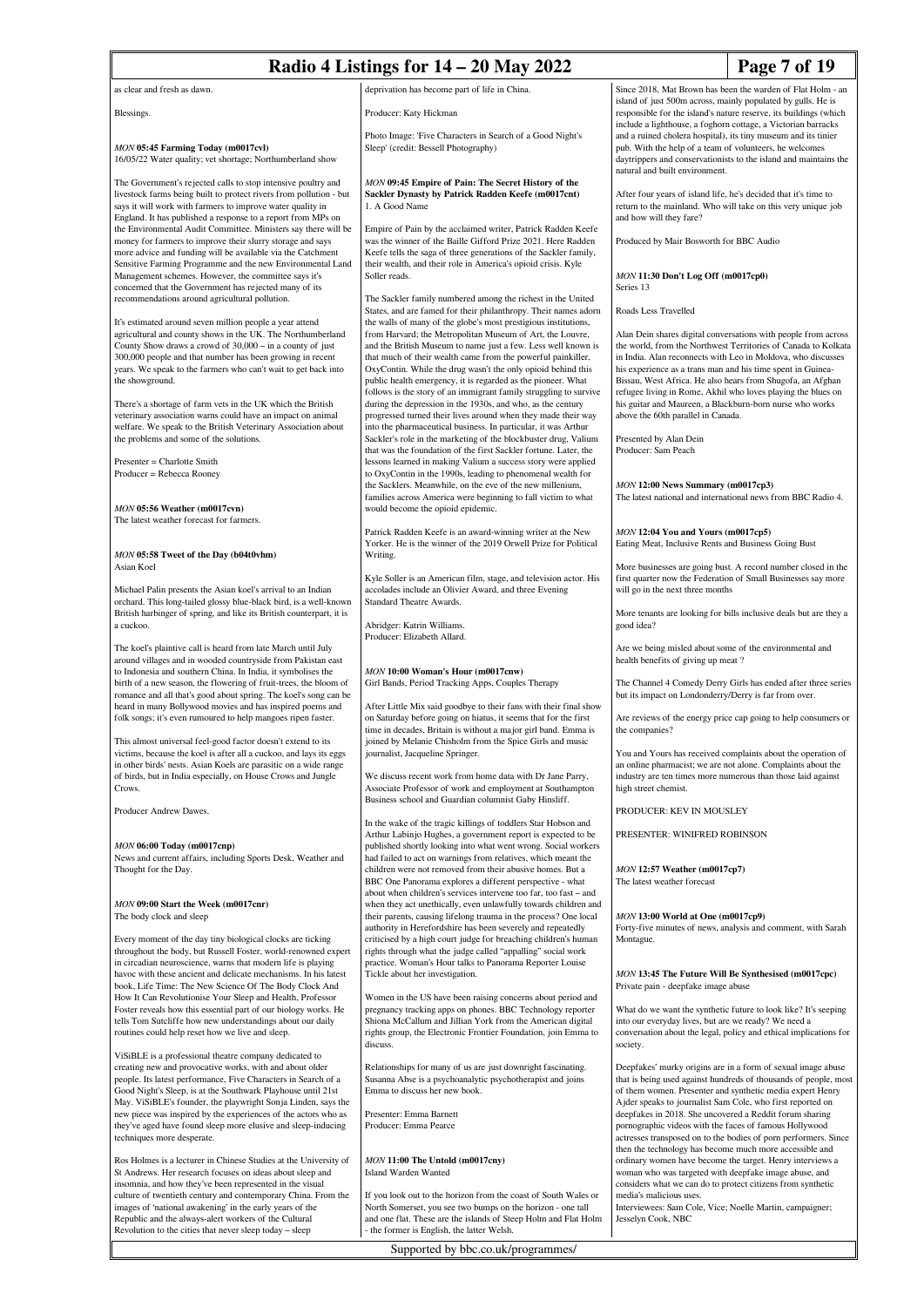| Radio 4 Listings for 14 - 20 May 2022<br>Page 8 of 19                                                                                                                                                                                                                                                                                                                                                                                                     |                                                                                                                                                                                                                                                                                                                                                                                                                                                                                          |                                                                                                                                                                                                                                      |                                                                                                                                                                                                                                                                                                                                     |
|-----------------------------------------------------------------------------------------------------------------------------------------------------------------------------------------------------------------------------------------------------------------------------------------------------------------------------------------------------------------------------------------------------------------------------------------------------------|------------------------------------------------------------------------------------------------------------------------------------------------------------------------------------------------------------------------------------------------------------------------------------------------------------------------------------------------------------------------------------------------------------------------------------------------------------------------------------------|--------------------------------------------------------------------------------------------------------------------------------------------------------------------------------------------------------------------------------------|-------------------------------------------------------------------------------------------------------------------------------------------------------------------------------------------------------------------------------------------------------------------------------------------------------------------------------------|
| MON 14:00 The Archers (m0017cpf)<br>[Repeat of broadcast at 19:00 on Sunday]                                                                                                                                                                                                                                                                                                                                                                              | The National Autistic Society describe autism as a lifelong<br>developmental disability that affects how people communicate<br>and interact with the world. They say 1 in 100 of us may be<br>autistic and the diagnosis of autism has risen dramatically in                                                                                                                                                                                                                             | the centre piece of the Joseph Wright collection at Derby<br>on the other a study for An Experiment on a Bird in the Air<br>Pump. Curator Lucy Bamford explains why this is such a                                                   | Museums and Art Gallery. On one side there is a self-portrait,                                                                                                                                                                                                                                                                      |
| MON 14:15 The Reckoning (m0017cph)<br>3. The Price of Silence                                                                                                                                                                                                                                                                                                                                                                                             | recent decades.                                                                                                                                                                                                                                                                                                                                                                                                                                                                          | significant acquisition.                                                                                                                                                                                                             |                                                                                                                                                                                                                                                                                                                                     |
| It's London, 1593. Christopher Marlowe, a young writer, is<br>fatally stabbed in a Deptford lodging house because of a<br>disagreement over the bill. There's an investigation, the<br>witnesses are interrogated, and the suspect walks free. The<br>authorities find that Marlowe was the aggressor and was killed<br>in self-defence.<br>History says it was just a drunken quarrel, nothing more. But                                                 | How are religious organisations responding to the needs of a<br>growing number of their congregations?<br>Ernie Rae is joined by a panel of three autistic guests to discuss<br>their experiences: Professor Grant Macaskill, the co-director of<br>the Centre for Autism and Theology at the University of<br>Aberdeen; Samantha Stein, a YouTuber with over seven million<br>views, who set up an atheist summer camp; and Iqra Babar, a<br>digital artist with a strong Muslim faith. | So that the exhibits are not confined to within the museum<br>of the London Transport Museum and discovers part of the<br>capital's hidden heritage.                                                                                 | building, London Transport Museum is running guided tours of<br>the Kingsway Tram Tunnel in Central London. Opened in 1906<br>the last tram ran through it in 1952. Since it was abandoned it<br>has been a secret space in the heart of the city. Samira visits the<br>tunnel with transport historian Tim Dunn and Siddy Holloway |
| Charles Nicholl thinks it was murder, and an unsolved murder<br>never grows old.                                                                                                                                                                                                                                                                                                                                                                          | We also hear from TV quizzer Anne Hegarty, who is autistic<br>and a Catholic, about her relationship with faith.                                                                                                                                                                                                                                                                                                                                                                         |                                                                                                                                                                                                                                      | Louise Erdrich is a member of the Turtle Mountain Band and<br>of Chippewa, and is the latest of our authors shortlisted for the<br>Women's Prize for Fiction 2022 for The Sentence. The novel is                                                                                                                                    |
| The storm clouds are gathering. In Episode 3, we enter the last<br>few weeks of Marlowe's life, the weeks that end with his violent<br>death in Deptford.                                                                                                                                                                                                                                                                                                 | Producer: Rebecca Maxted<br>Assistant Producer: Josie Le Vay<br>Editor: Helen Grady                                                                                                                                                                                                                                                                                                                                                                                                      | Minneapolis between All Souls' Day in 2019 and 2020,<br>including of course the death of George Floyd.                                                                                                                               | about a bookshop, a haunting, and the events that unfurled in                                                                                                                                                                                                                                                                       |
| Christopher Marlowe Chris Lew Kum Hoi<br>Robert Poley Burn Gorman<br>Robert Cecil John Heffernan<br>Thomas Phelippes Carl Prekopp<br>Richard Baines Michael Begley<br>Thomas Kyd Matthew Durkan<br>John Puckering Neil McCaul<br>Official Tayla Kovacevic-Ebong<br>Mrs Bull Ruth Everett                                                                                                                                                                  | MON 17:00 PM (m0017cpr)<br>Afternoon news and current affairs programme, reporting on<br>breaking stories and summing up the day's headlines<br>MON 18:00 Six O'Clock News (m0017cpt)<br>PM continues efforts to restore power sharing government at<br>Stormont. Bank of England delivers "apocalyptic" warning                                                                                                                                                                         | Presenter: Samira Ahmed<br>Producer: Julian May<br>MON 20:00 London on the Line (m0017cg2)<br>This summer marks a decade since the 2012 Olympics - a                                                                                 | moment of national pride when London represented Britain on<br>the global stage. Ten years on from those Olympian heights, the<br>capital is struggling. Scarred by the pandemic and entrenched<br>inequality, London faces challenges which are often overlooked                                                                   |
| Dramatised by Mike Walker, based on The Reckoning: The<br>Murder of Christopher Marlowe by Charles Nicholl<br>Sound by Peter Ringrose<br>Directed by Sasha Yevtushenko                                                                                                                                                                                                                                                                                    | about food price increases because of war in Ukraine.<br>MON 18:30 Just a Minute (m0017cpw)                                                                                                                                                                                                                                                                                                                                                                                              | threatens a crisis of confidence - at a time when the city's<br>success looks far from guaranteed.                                                                                                                                   | or ignored. Meanwhile a cultural backlash, an anti-Londonism,                                                                                                                                                                                                                                                                       |
| MON 15:00 Round Britain Quiz (m0017cpk)<br>Programme 8, 2022                                                                                                                                                                                                                                                                                                                                                                                              | Series 89<br>Nosey Neighbours, Tap Dancing and Charlie Chaplin<br>Sue Perkins challenges Paul Merton, Pippa Evans, Tony Hawks                                                                                                                                                                                                                                                                                                                                                            | the Olympic borough of Waltham Forest, talks to fellow                                                                                                                                                                               | London expert Dr Jack Brown, who was born and still lives in<br>residents about life in the capital. He hears from those who defy<br>the 'liberal metropolitan elite' stereotypes - those who stay local<br>and rarely, if ever, venture into Zone One, those of deep faith,                                                        |
| (8/12)<br>If Venice is an explorer, New Orleans a trumpeter, Pisa an<br>astronomer, Warsaw a composer, Louisville a boxer and<br>Granada a playwright, what's Belfast?                                                                                                                                                                                                                                                                                    | and Suzi Ruffell to speak for 60 seconds without repetition,<br>deviation or hesitation.<br>The long running Radio 4 national treasure of a parlour game is<br>back for a new series with subjects this week ranging from                                                                                                                                                                                                                                                                | London has attracted, magnet-like, so many negative<br>associations, and how views of the city might change. Can<br>at ease again?                                                                                                   | and the gentrifiers who now can't afford their rent. He asks why<br>London recapture the spirit of 2012? Can capital and country be                                                                                                                                                                                                 |
| This is just one of the puzzles Kirsty Lang has in store for the<br>panellists in today's cryptic contest. The Northern Ireland<br>pairing of Paddy Duffy and Freya McClements were beaten by<br>Paul Sinha and Marcus Berkmann of the South of England in<br>their previous encounter a few weeks ago: can they turn the<br>tables today? Kirsty will guide them through the apparently<br>impenetrable questions if they need her to, but the more help | Nosey Neighbours to Charlie Chaplin.<br>Production co-ordinator: Caroline Barlow<br>Sound editor: Marc Willcox<br>Producer: Richard Morris<br>A BBC Studios Production                                                                                                                                                                                                                                                                                                                   | Producer: Emily Craig<br>Executive producer: Leala Padmanabhan<br>MON 20:30 Crossing Continents (m00174d6)<br>Cambodia: Returning the Gods                                                                                           |                                                                                                                                                                                                                                                                                                                                     |
| she has to give them, the more points she'll be taking away.<br>The programme as always includes a number of questions<br>suggested by Round Britain Quiz listeners, which are often even<br>more devious than those set by the in-house team.                                                                                                                                                                                                            | MON 19:00 The Archers (m0017cmg)<br>When Will asks Mia how her revision's going, assuring her she's<br>going to smash her exams, Mia says she's been having a think                                                                                                                                                                                                                                                                                                                      | While some countries fight to reclaim antiquities that were                                                                                                                                                                          | stolen centuries ago, Cambodian investigators are dealing with<br>far more recent thefts. Many of the country's prized treasures<br>were taken by looters in the 1980s and 1990s and then sold on                                                                                                                                   |
| Producer: Paul Bajoria                                                                                                                                                                                                                                                                                                                                                                                                                                    | about stuff. She reminds him of how stressed she got after her<br>mum died and says with her exams coming up, she's started<br>feeling like that again. Will's relieved she's told him, and wants<br>to help. When she explains her fears about letting everyone                                                                                                                                                                                                                         | British Museum and the Victoria & Albert museum. At the<br>centre of many of the sales was a rogue British art dealer.                                                                                                               | to some of the world's most prestigious museums, including the                                                                                                                                                                                                                                                                      |
| MON 15:30 The Food Programme (m0017cpm)<br>[Repeat of broadcast at 12:32 on Sunday]                                                                                                                                                                                                                                                                                                                                                                       | down if she doesn't get her grades, Will's reassuring; they're so<br>proud of her, she could never disappoint them. When he<br>suggests taking her for a fancy afternoon tea at Lower Loxley as<br>a treat, Mia agrees, telling him it's really thoughtful of him.                                                                                                                                                                                                                       |                                                                                                                                                                                                                                      | Celia Hatton joins the Cambodian investigative team and gains<br>unprecedented access to looters who have become government<br>witnesses. The Phnom Penh government has now launched a<br>legal campaign in the UK to get some of its most prized statues                                                                           |
| MON 16:00 A Life in Miniatures (m00174d8)<br>People become writers for myriad reasons - novelist Max Porter<br>suspects that for him the crucial spur was his fascination with<br>Bekonscot model village, which he visited scores of times as a<br>child. It was there that he discovered the pleasure and value of<br>people watching at a life-size and miniature scale.                                                                               | Chris, Alice and Brian meet with the forensic accountant to<br>discuss the valuation of the Home Farm partnership and its<br>businesses. Brian's incensed when Chris tries to bring the three<br>Home Farm cottages and Spiritual Home into the equation.                                                                                                                                                                                                                                | back. For many Cambodians these are not simply blocks of<br>foreign collections and they want to come home.<br>Producer: John Murphy                                                                                                 | stone or pieces of metal, they are living spirits and integral to<br>the Khmer identity. The Gods, they say, are cold and lonely in                                                                                                                                                                                                 |
| In A Life In Miniatures he returns to Bekonscot to celebrate not<br>just the care, craft and love that have gone into its construction,<br>but also the opportunity it affords to create complicated stories<br>out of the various people and scenes on show.                                                                                                                                                                                             | When Chris accuses Brian of trying to hide assets, Brian says he<br>should've trusted his instincts; Chris was never good enough for<br>Alice and is a parasite. Chris retorts he's only after what he's<br>entitled to. Alice tries unsuccessfully to calm them both down<br>and Chris turns on her, accusing her of letting Brian kick off on<br>her behalf. Chris storms off telling Brian that he's not going to                                                                     | Producer in Cambodia: Eva Krysiak<br>MON 21:00 The Long View (m0014g04)<br>Cancel Culture                                                                                                                                            |                                                                                                                                                                                                                                                                                                                                     |
| He interrogates whether these places are necessarily escapist<br>and reactionary or offer a more radical opportunity to critique<br>society. He visits Jimmy Cauty of KLF fame to hear about the<br>dystopian model village he has toured around the world in a<br>shipping container and talks with Douglas Stuart, author of<br>Shuggie Bain, about the miniature appearance of a miniature<br>village that appears in that book.                       | push him around anymore. After he goes, Alice says how awful<br>it was and Brian tries to comfort her by saying it was never<br>likely to be plain sailing. When Alice notices Brian's shaking,<br>she asks whether it has to be this painful.<br>$MON$ 19:15 Front Row (m0017cpy)<br>Top Gun Maverick, Joseph Wright of Derby Painting,                                                                                                                                                 | long as humans have had society, we've cancelled those who<br>violated its unwritten rules and norms.<br>today's cancel culture might play out. He looks for historical<br>precursors, starting with the the story of Galileo, whose | Cancel culture is not new or unique to the modern day. For as<br>Jonathan Freedland explores what history can tell us about how<br>insistence in the early 17th Century that the Earth goes round                                                                                                                                   |
| Max also speaks with academic Melinda Rabb about the rise of<br>miniatures in 18th Century England - and how smart phones are<br>keeping the tradition alive in various unexpected ways.                                                                                                                                                                                                                                                                  | Kingsway Tram Subway, Louise Erdrich<br>36 years after playing pilot Pete Mitchell in the first Top Gun<br>film, Tom Cruise returns to the role. Now Mitchell is one of the                                                                                                                                                                                                                                                                                                              | Catholic Church.<br>Contributors:                                                                                                                                                                                                    | the Sun and not vice versa, got him into deep trouble with the                                                                                                                                                                                                                                                                      |
| Produced by Geoff Bird<br>A Falling Tree production for BBC Radio 4                                                                                                                                                                                                                                                                                                                                                                                       | US Navy's top aviators, a courageous test pilot and instructor.<br>He can dodge planes in the air but avoiding the advancement in<br>rank that would ground him proves more difficult for him.<br>Larushka Ivan Zadeh reviews the film.                                                                                                                                                                                                                                                  | California<br>in County Kildare                                                                                                                                                                                                      | Paula Findlen, Professor of History at Stanford University in<br>Terence Dooley, Professor of History at Maynooth University                                                                                                                                                                                                        |
| MON 16:30 Beyond Belief (m0017cpp)<br>Autism and Faith                                                                                                                                                                                                                                                                                                                                                                                                    | Joseph Wright of Derby was a fine portrait painter but is best<br>known as the first artist to paint scenes of the Industrial<br>Revolution and its scientific processes, such as in his most                                                                                                                                                                                                                                                                                            | Sir Antony Beevor, historian and author.<br>Producer: Sarah Shebbeare                                                                                                                                                                |                                                                                                                                                                                                                                                                                                                                     |
| How easy is it for autistic people to believe in God?                                                                                                                                                                                                                                                                                                                                                                                                     | famous work, An Experiment on a Bird in the Air Pump. Today<br>one of his paintings, in a private collection since 1772, became                                                                                                                                                                                                                                                                                                                                                          | MON 21:30 Start the Week (m0017cnr)                                                                                                                                                                                                  |                                                                                                                                                                                                                                                                                                                                     |
|                                                                                                                                                                                                                                                                                                                                                                                                                                                           | Supported by bbc.co.uk/programmes/                                                                                                                                                                                                                                                                                                                                                                                                                                                       |                                                                                                                                                                                                                                      |                                                                                                                                                                                                                                                                                                                                     |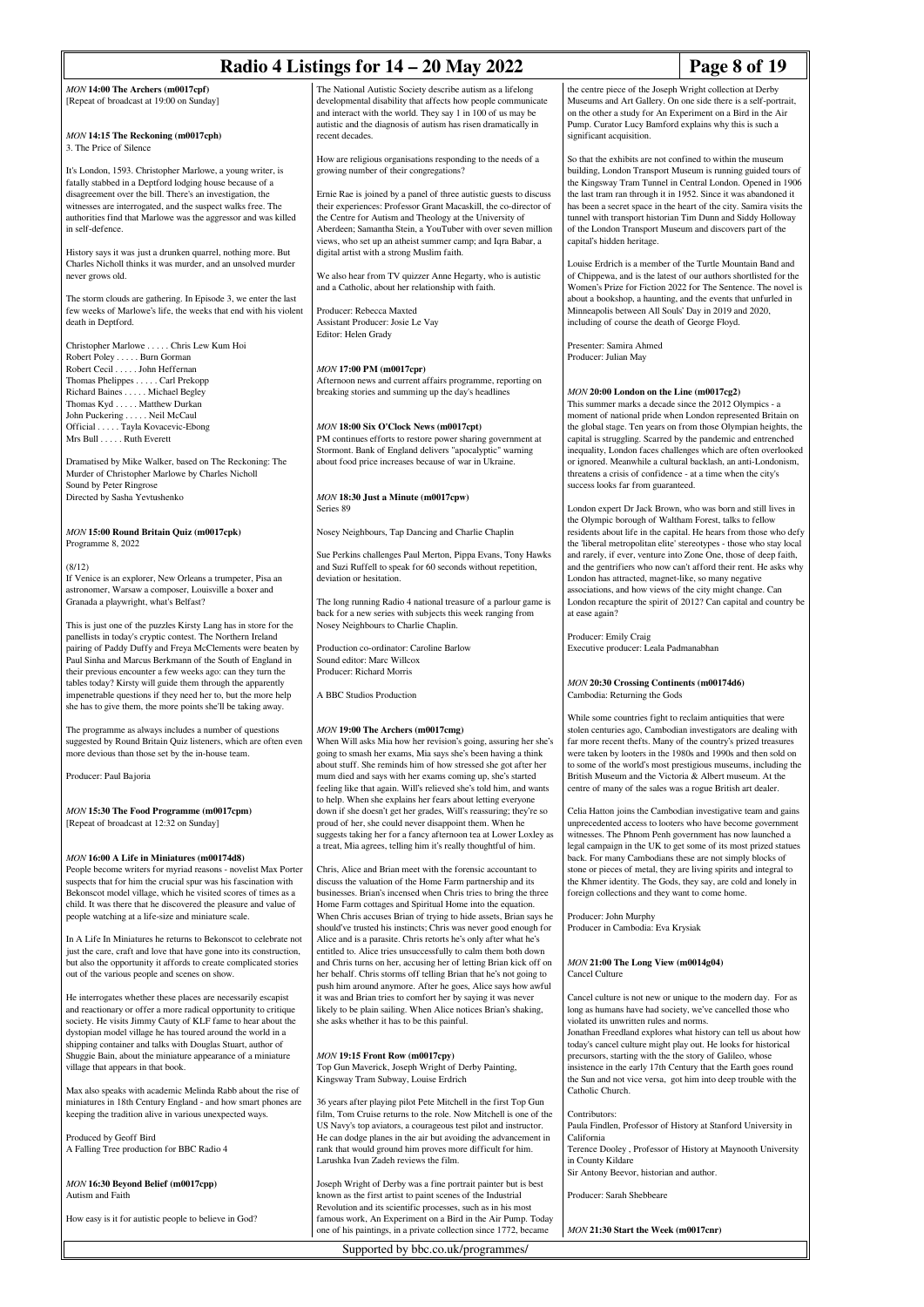# **Radio 4 Listings for 14 – 20 May 2022 Page 9 of 19**

but it doesn't affect me.

unnecessary conflict and discord.

A task may seem tedious a chore to rush through reluctantly or a task may seem rewarding a process to relish, with an attentive mind and the only difference between them is acceptance. Life can be frustrating and full of obstacles

**Blessings** 

rape

Hobbs

Northern Wheatear

made by any perching bird.

*TUE* **06:00 Today (m0017clj)**

*TUE* **09:00 The Long View (m0017cln)** Inflation and the cost of living crisis

Thought for the Day.

and the 1970s.

Producer: Tom Alban

*TUE* **09:30 One Direction (m0017cls)**

(which wasn't very pleasant for my wife.)

at night, I tuned a radio to the white noise between stations

Eventually, I realised that I had no choice but to try to accept my tinnitus. So one night I went to bed and didn't turn the radio on. I put my head down on the pillow and allowed the noise to submerge me. I did the same over the next few nights. And soon, to my surprise, I found that the tinnitus no longer bothered me much. I accepted it as a part of my reality, and its power to disturb me ebbed away. I can hear it now, as I speak,

This story illustrates the power of acceptance. There will always be some aspects of our lives which we find uncomfortable, but which we don't – at least for the moment – have any control over. Resistance to situations we can't change creates

So perhaps today you can try to practice what, in the following reflections, I call 'The Alchemy of Acceptance.'

with desires for different life constantly disturbing your mind

17/05/22 - vets' mental health, global wheat prices and oilseed

Rising costs and a volatile world market means farmers need to make significant decisions about how they plan ahead when planting crops. With India suffering from a blazing heatwave, its' government has now decided to temporarily halt exports of wheat as its supplies come under pressure, which has caused

And the war in Ukraine is also affecting prices. As a major producer of sunflower oils, disruption to supplies means the

And this week we're talking about staff shortages in the vet industry, and the mental health challenges vets are facing. Presented by Anna Hill and produced for BBC Audio by Caitlin

Tweet of the Day is a series of fascinating stories about the British birds inspired by their calls and songs.

Michaela Strachan presents the northern wheatear. With their black masks, white bellies, apricot chests and grey backs, male wheatears are colourful companions on a hill walk. The birds you see in autumn may have come from as far as Greenland or Arctic Canada. They pass through the British Isles and twice a year many of them travel over 11,000 kilometres between Africa and the Arctic. It's one of the longest regular journeys

News and current affairs, including Sports Desk, Weather and

With the warning of potential double digit inflation on the way and the already very real cost of living crisis, Jonathan Freedland is joined by Economic Historians Albrecht Ritschl and Duncan Needham to compare today's situation with the context, causes and impact of UK inflation spikes in the 1920s

Economies rarely fall prey to single drivers, but war, pandemic, international oil price and food costs have all been part of Britain's story in the past. Jonathan discovers how politicians dealt with inflation in the 1920s and 1970s, what the costs of their interventions were, and to what extent the insights of hindsight might help an approach to today's growing pressures.

or life can be fulfilling, full of opportunities with a constant flow of gratitude for the gifts you have and the only difference between them is acceptance.

*TUE* **05:45 Farming Today (m0017cr9)**

wheat prices worldwide to jump.

price of oil seed rape has seen a big increase.

*TUE* **05:58 Tweet of the Day (b0378xj7)**

[Repeat of broadcast at 09:00 today]

*MON* **22:00 The World Tonight (m0017cq1)** Boris Johnson visits Northern Ireland

Government planning to override parts of agreement governing post-Brexit trade in NI

*MON* **22:45 Love Marriage by Monica Ali (m0017cq6)** 1: First impressions

Meera Syal reads Monica Ali's first new novel for a decade, a bighearted and hilarious story of two very different families brought together by marriage.

Yasmin Ghorami has brilliant career in medicine, and is engaged to a charming junior doctor, Joe Sangster. But as their wedding approaches, and the two families are thrown together, they all find themselves confronting long-held secrets, lies and betrayals.

Today: Yasmin prepares herself for the long-feared meeting between her traditional Muslim parents and her fiance's firebrand feminist mother, Harriet.

Author: Monica Ali is the author of several novels including Brick Lane, shortlisted for the Booker Prize. Reader: Meera Syal is an acclaimed comedian, writer, playwright, and actress, who rose to prominence as one of the team that created Goodness Gracious Me. She has a CBE for services to drama and literature. Abridger: Katrin Williams

Producer: Justine Willett

*MON* **23:00 Word of Mouth (m0017480)** What is language actually good for?

Acclaimed Australian linguist Professor Nick Enfield has come to the conclusion that language is good for lawyers, for the purposes of persuasion, but bad for scientists who seek to accurately represent reality. It's a fascinating idea he explores in his new book Language vs Reality. What can language describe and where does it fail? Presenter Michael Rosen explores this with him in an in-depth conversation. Producer Beth O'Dea

*MON* **23:30 Today in Parliament (m0017cqb)** Susan Hulme reports on the Governor of the Bank of England's

warning that the situation regarding rising food prices is 'apocalyptic'.

# **TUESDAY 17 MAY 2022**

*TUE* **00:00 Midnight News (m0017cqg)** The latest news and weather forecast from BBC Radio 4.

*TUE* **00:30 Empire of Pain: The Secret History of the Sackler Dynasty by Patrick Radden Keefe (m0017cnt)** [Repeat of broadcast at 09:45 on Monday]

*TUE* **00:48 Shipping Forecast (m0017cql)** The latest weather reports and forecasts for UK shipping.

*TUE* **01:00 Selection of BBC World Service Programmes (m0017cqq)** BBC Radio 4 presents a selection of news and current affairs,

arts and science programmes from the BBC World Service.

*TUE* **05:20 Shipping Forecast (m0017cqv)** The latest weather reports and forecasts for UK shipping.

*TUE* **05:30 News Briefing (m0017cqz)** The latest news from BBC Radio 4

#### *TUE* **05:43 Prayer for the Day (m0017cr4)**

A spiritual comment and prayer to begin the day with Dr Steve Taylor, author on psychology and spirituality.

Good morning.

About 20 years ago, I was sitting in my flat one afternoon when a loud whistling-screaming noise started up in my left ear, as if someone had pressed a button. I assumed it would go away, but it became my constant companion. I realised that I had tinnitus, probably because I played in loud rock bands in my youth.

For about a year, tinnitus drove me crazy. When I went to bed

Supported by bbc.co.uk/programmes/

# West

thor Jerry Brotton presents a five part series exploring each of the four cardinal directions in turn – north, east, south and west – and the possibility that, in the age of digital mapping, we are being left disoriented.

Throughout history the cardinal directions have been crucial to virtually all societies in understanding themselves in relation to the wider world. More than points on a compass, they are ideas in their own right – creating their own political, moral and cultural meanings. They've shaped how we divide the world geopolitically into East and West (Orient and Occident) while contrasting the 'Global South' with the industrialised 'Global North' drives much current development policy, especially around climate change.

In the final part of the series Jerry looks West. Forming a direct axis with East and the rising sun, West is the direction where the sun sets, anticipating the descent into darkness and symbolically, the end of life. As a result hardly any early societies chose it as a sacred orientation for prayer and even fewer placed it at the top of their maps. Broadly understood as originating in Europe then incorporating North America, 'West' is more often imagined as a frontier or threshold than a fixed geographical place (in America, tied to the notion of 'manifest destiny'). But it has given birth to that most powerful yet intangible of concepts, the western world. As a political identity it's more contested today than any of the other cardinal directions.

So why is north at the top of most world maps? The four cardinal points on a compass are defined by the physical realities of the magnetic North Pole (north-south) and the rising and setting of the sun (east-west) but there is no reason why north is at the top of maps, any other cardinal point would do just as well. The convention was developed by the western world. So why not put west at the top? Well, early societies refused to privilege the west because it was the direction of the set, where death reigned. For medieval Christianity, east was at the top, because that was the direction of the Garden of Eden, shown on many mappae-mundi. On early Islamic maps south was at the top, while Chinese maps used north because the emperor looked 'down' southwards and everyone else looked 'up', north.

Series contributors include Google spatial technologist Ed Parsons, historian Sujit Sivasundaram, neuroscientist Hugo Spiers, author Rana Kabbani, geographer Alistair Bonnett, head of the China Institute at SOAS Steve Tsang, former head of maps at the British library Peter Barber, barrister and specialist in equality law Ulele Burnham, historian Felipe Fernandez-Armesto, author Irna Qureshi, wayfinder and science writer Michael Bond, librarian at Hereford Cathedral Rosemary Firman and historian of Islamic maps Yossef Rappaort.

Presenter: Jerry Brotton Producer: Simon Hollis

A Brook Lapping production for BBC Radio 4

#### *TUE* **09:45 Empire of Pain: The Secret History of the Sackler Dynasty by Patrick Radden Keefe (m0017clx)** 2. A Revolutionary Medicine

Patrick Radden Keefe's award winning telling of America's opioid epidemic tells the story of the Sackler family, how they amassed their fortune, and the role of their pharmaceutical company in the public health crisis that spanned the nation. Today, it's the 1970s and the second generation Sacklers are seeking out new opportunities for the family business. Kyle Soller reads.

The Sackler family are famed for their philanthropy. The Sackler name adorns the walls of many of the globe's most prestigious institutions, from Harvard, the Metropolitan Museum of Art, the Louvre, and the British Museum to name just a few. Less well known is that much of their wealth derived from the powerful painkiller, OxyContin. While it wasn't the only opioid behind this public health emergency, it is regarded as the pioneer. What follows is the story of an immigrant family struggling to survive during the depression, and who, as the 20th century progressed made their way into the pharmaceutical business. It was Arthur Sackler's role in the marketing of Valium that made the first Sackler fortune. Later, the lesson learned in making this blockbuster drug a success were applied to OxyContin, leading to phenomenal wealth for the family. Meanwhile, on the eve of the new millenium, families across America were beginning to fall victim to what would become the opioid epidemic.

Patrick Radden Keefe is the winner of the 2019 Orwell Prize for Political Writing and the 2021 Baillie Gifford Prize.

Kyle Soller is an American film, stage, and television actor. His accolades include an Olivier Award, and three Evening Standard Theatre Awards.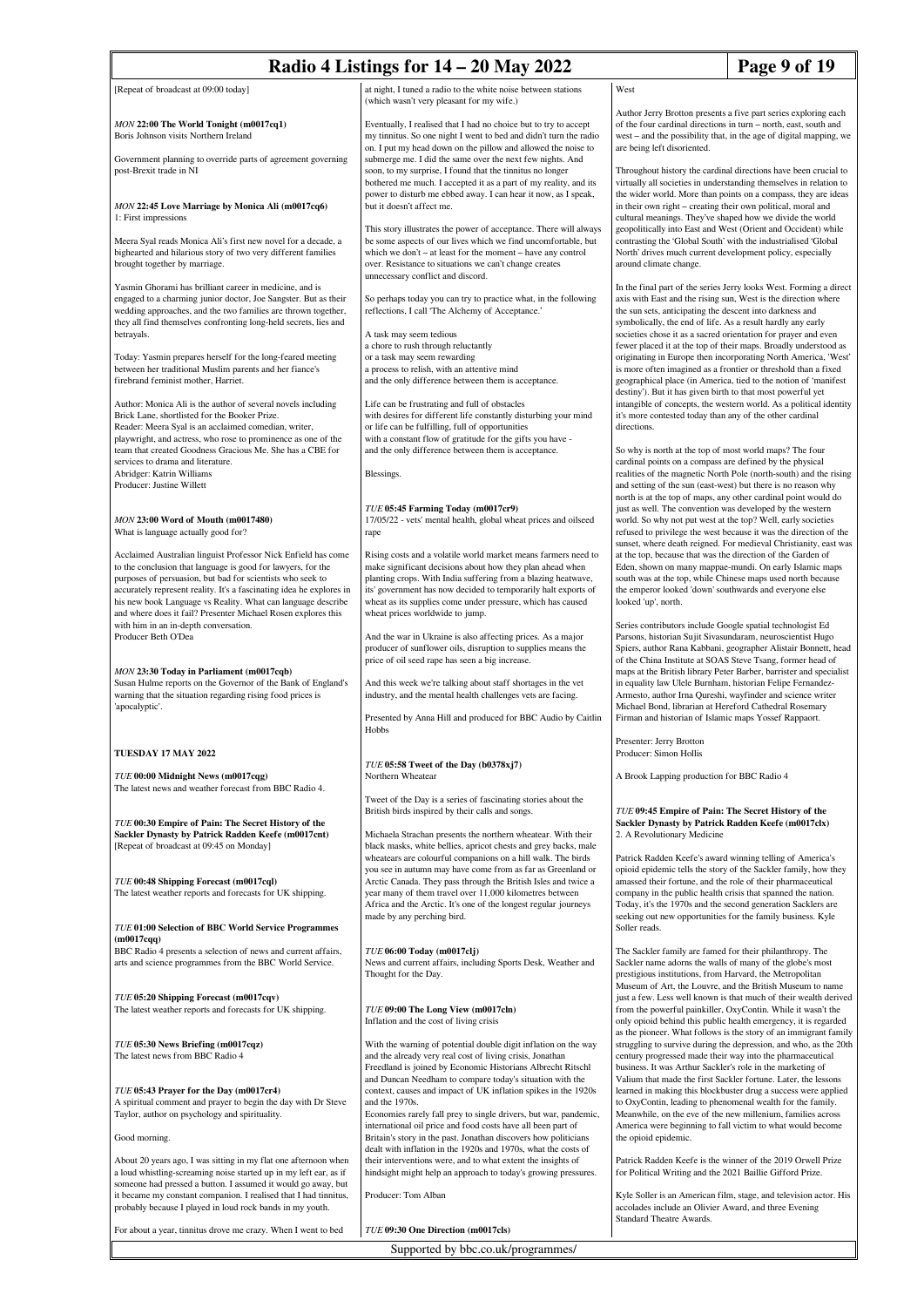| Radio 4 Listings for $14 - 20$ May 2022<br>Page 10 of 19                                                                                                                                             |                                                                                                                                                                                           |                                                                                                                                                                                                      |
|------------------------------------------------------------------------------------------------------------------------------------------------------------------------------------------------------|-------------------------------------------------------------------------------------------------------------------------------------------------------------------------------------------|------------------------------------------------------------------------------------------------------------------------------------------------------------------------------------------------------|
| Abridger: Katrin Williams.                                                                                                                                                                           | Would a shorter week or more flexible patterns help you out?                                                                                                                              | Producers for BBC Audio in Bristol: Perminder Khatkar and                                                                                                                                            |
| Producer: Elizabeth Allard.                                                                                                                                                                          | Have you got experience of the 4 day week? How did it work                                                                                                                                | Helen Lennard                                                                                                                                                                                        |
|                                                                                                                                                                                                      | for you?                                                                                                                                                                                  |                                                                                                                                                                                                      |
| TUE 10:00 Woman's Hour (m0017clz)<br>Kate Rusby, Gay Women and Sport, Motor Racing                                                                                                                   | If you're an employer do you think it's a benefit or a complete<br>nightmare for your business?                                                                                           | TUE 16:00 Bound to the Mast (m0017cmj)<br>Why are people with mental illness committing themselves in<br>advance, when well, to treatment that they know they may want                               |
| Kate Rusby is one of the UK's leading folk singers. She joins<br>Andrea Catherwood to talk about her latest album 30: Happy<br>Returns. She's collaborated with musicians such as Ladysmith          | Email us and leave your contact number<br>youandyours@bbc.co.uk                                                                                                                           | to refuse when they become unwell? Sally Marlow investigates.<br>Juan was diagnosed with bipolar in his late teens. In the decade                                                                    |
| Black Mambazo, K. T. Tunstall and Richard Hawley to sing<br>new versions of her old songs and to celebrate thirty years of                                                                           | Or after 11 on Tuesday, call us on 03700 100 444                                                                                                                                          | that followed, he suffered an episode of severe mental illness<br>once nearly every year, plagued by intense paranoid thoughts                                                                       |
| making music.                                                                                                                                                                                        |                                                                                                                                                                                           | that distorted his thinking. Each time this happened, it got to the<br>point that he could no longer care for himself and he was                                                                     |
| The footballer Jake Daniels has come out as gay. He's the first<br>current male professional footballer to do so, which shows you<br>how unusual it is. So, is it harder to be yourself in the men's | TUE 12:57 Weather (m0017cm8)<br>The latest weather forecast                                                                                                                               | detained or 'sectioned' under the Mental Health Act for his own<br>safety.                                                                                                                           |
| game compared to the women's? With us on Woman's Hour is<br>the footballer Lianne Sanderson who's won 50 international                                                                               | TUE 13:00 World at One (m0017cmb)                                                                                                                                                         | Juan has enjoyed good mental health for the past three years<br>and he hopes that it will stay that way. But, as a precaution, he                                                                    |
| caps for England and was the first professional female player to<br>come out 12 years ago, and Dr Rachael Bullingham, who's a<br>senior lecturer at the University of Gloucestershire and            | Forty-five minutes of news, analysis and comment, with Jonny<br>Dymond.                                                                                                                   | has joined a pilot study taking place at South London and<br>Maudsley NHS Foundation Trust. It's part of the reforms to the<br>Mental Health Act which are underway to give service users            |
| specialises in homophobia in women's sport.                                                                                                                                                          | TUE 13:45 The Future Will Be Synthesised (m0017cmd)                                                                                                                                       | more control, when well, over what happens to them when they<br>become seriously ill.                                                                                                                |
| We speak to the BBC's Sarah Rainsford who's covering the war<br>in Ukraine about the Wives of Azov. Their husbands are part of                                                                       | Deepfakes for disinformation                                                                                                                                                              | Sally Marlow talks to Juan who, as part of the pilot, has written                                                                                                                                    |
| the Azov Regiment who are seen as heroes in Ukraine because<br>they've been defending Mariupol, but they've been trapped for                                                                         | Ever since the 2018 mid-term elections in the US, people have<br>been sounding the alarm that a deepfake could be used to                                                                 | an advance choice document. In this he summarises what it was<br>like for him when he was unwell and how he'd like to be treated                                                                     |
| more than two months in a steel works. Overnight some of them<br>managed to get out of there.                                                                                                        | disrupt or compromise a democratic process. These fears have<br>not yet come to pass, but recently deepfakes of Zelensky and                                                              | if it ever happens again. The document can include a range of<br>preferences, within reason, such as which medication a person                                                                       |
| Paula McGowan's autistic son died when because he was given                                                                                                                                          | Putin were deployed as the Ukrainian conflict escalated. How<br>much disruption did these deepfakes cause? How convincing                                                                 | might prefer while in hospital and a request for admission<br>earlier in an episode to avoid reaching crisis point. The person                                                                       |
| anti-psychotic drugs, despite warnings from him and his family.<br>His death was described as 'avoidable'. Paula is now on the<br>brink of achieving her goal which is that all health and social    | were they? And are they an omen of things to come? Could<br>deepfakes enhance disinformation campaigns that already cause<br>significant harm? Presenter and synthetic media expert Henry | records their preferences when well so that they can be read and<br>acted upon by the health professionals treating them if they<br>become unwell in the future. Where reasonable, their             |
| care staff must, by law, undergo mandatory training in autism<br>and learning disability awareness. We speak to Paula, as well as                                                                    | Ajder unpicks the most recent deepfake video and speaks to a<br>journalist who reported on an unusual news report which used a                                                            | preferences must be followed.                                                                                                                                                                        |
| Alexis Quinn, who's been involved in piloting the training.                                                                                                                                          | deepfake news presenter to attempt to spread disinformation in<br>Mali.                                                                                                                   | This might seem straightforward but, as medical ethicist Tania<br>Gergel explains, some people may choose to include a so-called                                                                     |
| TUE 11:00 Putin (p0c0037m)<br>Episode 10: Preying on Hopes and Fears                                                                                                                                 | Interviewees: Kateryna Fedotenko, Ukraine 24; Sam Gregory,<br>Witness; Catherine Bennett, Le Monde/ France 24                                                                             | 'self-binding' element, saying "this is what I want to happen, and<br>when I'm ill over-rule me even if I say otherwise". The<br>powerful image of Odysseus bound to the mast to resist the          |
| In 2021 Vladimir Putin retreats to his bunker as the Covid-19                                                                                                                                        | TUE 14:00 The Archers (m0017cmg)                                                                                                                                                          | Sirens' song, captures the overwhelming role that distorted<br>thinking can play in mental illness, and the therapeutic potential                                                                    |
| pandemic spreads through Russia. How did this isolation affect<br>his thinking, and what role could it have played in his decision<br>to invade Ukraine?                                             | [Repeat of broadcast at 19:00 on Monday]                                                                                                                                                  | that binding oneself to a treatment decision in advance might<br>have.                                                                                                                               |
| To understand how Putin views history and his place in it, Jonny<br>Dymond is joined by:                                                                                                             | TUE 14:15 Drama (m000jmt7)<br>An Accident that Wasn't Your Fault                                                                                                                          | It's hoped that advance choice documents, including this 'self-<br>binding' element, will help people who have fluctuating periods<br>of mental ill health, such as those with bipolar, and a recent |
| Nina Khrushcheva, Professor of International Affairs, The New<br>School; former BBC Moscow correspondent Sarah Rainsford;<br>and Alexander Vindman, former director of European Affairs              | by Margaret Perry. A chance encounter in a random phonecall<br>may prove good fortune or bad luck for Jess and Lydia. A sweet<br>romance about taking control of destiny.                 | survey of hundreds of people with the condition largely agree.<br>PRESENTER: Sally Marlow                                                                                                            |
| at the US National Security Council.<br>Production coordinators: Sophie Hill and Siobhan Reed                                                                                                        | Cast                                                                                                                                                                                      | PRODUCER: Beth Eastwood                                                                                                                                                                              |
| Sound engineer: Rod Farquhar<br>Producers: Sandra Kanthal, Caroline Bayley, Joe Kent                                                                                                                 | Lydia  Charlotte O'Leary<br>Jess  Vanessa Schofield<br>Gary  John Dougall                                                                                                                 | TUE 16:30 Great Lives (m0017cml)<br>Rob Newman on Franklin D Roosevelt                                                                                                                               |
| Series Editor: Emma Rippon<br>Commissioning Editor: Richard Knight                                                                                                                                   | Jess' Mum  Maggie Service<br>Sharon  Elizabeth Counsell                                                                                                                                   | Comedian and writer Rob Newman is a long-time fan of                                                                                                                                                 |
|                                                                                                                                                                                                      | Catherine  Bettrys Jones<br>Nate  Hasan Dixon                                                                                                                                             | President Franklin D. Roosevelt, who "saved the United States,<br>just in time for the United States to save the world".                                                                             |
| TUE 11:30 Mary Portas: On Style (m0017cm2)<br>Staying In and Going Out                                                                                                                               | Writer, Margaret Perry                                                                                                                                                                    | When FDR came into office in 1933, at the height of the Great                                                                                                                                        |
| This week we're embracing the return of event dressing with                                                                                                                                          | Director, Jessica Dromgoole                                                                                                                                                               | Depression, unemployment stood at more than 25% and<br>drought in the Dust Bowl had decimated American agriculture                                                                                   |
| fashion designer Jenny Packham, who has been creating<br>beautiful gowns for the past 35 years. She talks bespoke bridal,<br>sustainable sequins, and what she's learnt from failure.                | TUE 15:00 The Kitchen Cabinet (m0017cd8)<br>[Repeat of broadcast at 10:30 on Saturday]                                                                                                    | across the Great Plains. While known for his folksy charm,<br>Roosevelt was a shrewd and determined politician, who<br>transformed federal government, the US financial system and                   |
| Dieter Rams is a hero in the design world. His 10 principals of                                                                                                                                      |                                                                                                                                                                                           | the relationship between the American people and their<br>president forever. His raft of early interventions, known as the                                                                           |
| design have become a foundational text for designers the world<br>over. This month he turns 90 and we talk to Dejah Sudijc about                                                                     | TUE 15:30 Costing the Earth (m0017chj)<br>Sustainable Sport for the Future                                                                                                                | New Deal, have become the benchmark for US presidents' first<br>100 days in office ever since.                                                                                                       |
| his most influential designs and his practise that aimed for<br>sustainability at a time when the rest of the world was becoming<br>enthralled by disposable plastic.                                | Two of the biggest sports events of the year, the<br>Commonwealth games in Birmingham and the FIFA world cup                                                                              | As 'Forester in Chief', FDR's administration initiated mass tree<br>planting and soil conservation - all while providing employment                                                                  |
| Finally former Vogue colleagues Lucinda Chambers and Serena                                                                                                                                          | in Qatar have pledged to be the most sustainable and green<br>sporting events to date. Both have made bold statements 'the                                                                | for 3 million young men. Rob talks to Matthew Parris about<br>how FDR's radical and ambitious environmentalism continues                                                                             |
| Hood on their cross-generational partnership at Collagerie,<br>Spring style, and why the time was right for the comeback of<br>the flared jean.                                                      | first sustainable commonwealth games' and the 'first carbon-<br>neutral FIFA World Cup'.                                                                                                  | to inspire him, and how this man defied his sheltered upper<br>class upbringing to reach out to working Americans and address<br>their struggles directly.                                           |
| Presenter: Mary Portas                                                                                                                                                                               | Qasa Alom finds out if they can really deliver and just how<br>sustainable and green these global sports events will be. Starting                                                         | They are joined by Professor David B. Woolner, Senior Fellow                                                                                                                                         |
| Producer: Jessica Treen                                                                                                                                                                              | off with his home city of Birmingham Qasa discovers some of<br>the changes taking place, from stadium infrastructure to<br>transport and offsetting. Will these commonwealth games be     | and Resident Historian of the Roosevelt Institute and author of<br>The Last 100 Days: FDR at War and at Peace, to discuss FDR's<br>personal triumphs, his hidden struggles and his international     |
| TUE 12:00 News Summary (m0017cm4)<br>The latest national and international news from BBC Radio 4.                                                                                                    | the first games with a carbon neutral legacy and set a<br>benchmark for future games?                                                                                                     | legacy. Could or should he have predicted the divided Europe<br>that followed hot on the heels of a hard-fought peace?                                                                               |
|                                                                                                                                                                                                      | The sporting world is starting to rise to the challenge, and it                                                                                                                           | With thanks to the archivists at the Franklin D Roosevelt                                                                                                                                            |
| TUE 12:04 You and Yours (m0017cm6)<br>Would more flexible working or a four-day week work for you?                                                                                                   | must, already major International tournaments are being<br>adversely affected by a warming climate. At the FIFA World<br>Cup in Qatar teams will be playing in artificially cooled        | Presidential Library.<br>Presented by Matthew Parris.                                                                                                                                                |
| Would more flexible working or a 4 day week be good for you?<br>A major report called The Working Families Index is out today                                                                        | stadiums with games held, controversially, in the cooler month<br>of November and December. Qasa finds out if future world                                                                | Produced by Sarah Goodman for BBC Audio Bristol.                                                                                                                                                     |
| It looks at the increase in flexible working patterns in the UK                                                                                                                                      | class sports events will require radical solutions in a changing<br>climate, and what sporting events can do to curb their own                                                            |                                                                                                                                                                                                      |
| and who can access them. That comes ahead of a major UK<br>trial of the 4 day week by thousands of employees for 60 firms.                                                                           | emissions.                                                                                                                                                                                | TUE 17:00 PM (m0017cmn)<br>Afternoon news and current affairs programme, reporting on                                                                                                                |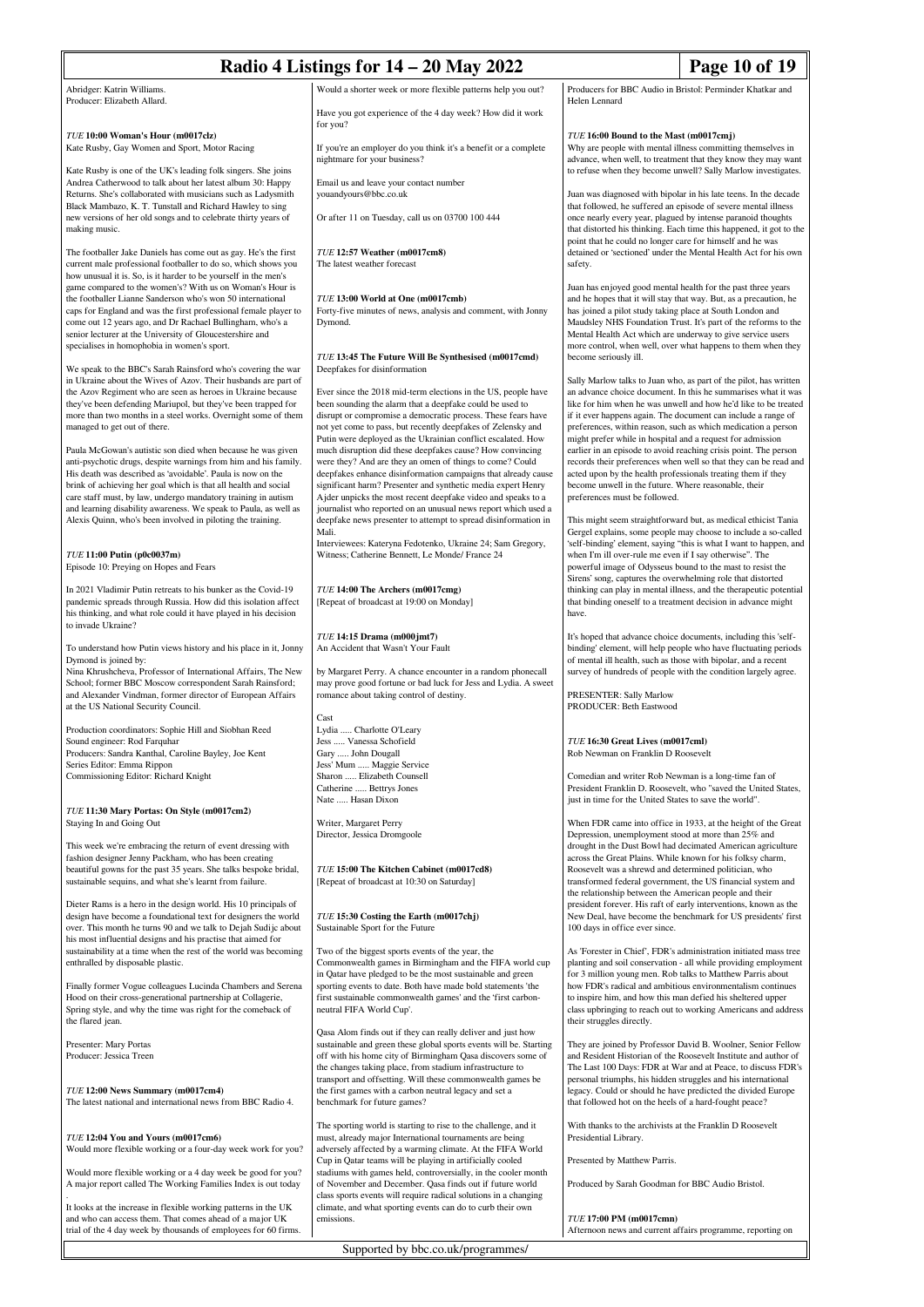| Radio 4 Listings for 14 - 20 May 2022<br>Page 11 of 19                                                                                                                                                                                                                                                                            |                                                                                                                                                                                                                                                                                                                               |                                                                                                                                                        |                                                                                                                                                                                                      |
|-----------------------------------------------------------------------------------------------------------------------------------------------------------------------------------------------------------------------------------------------------------------------------------------------------------------------------------|-------------------------------------------------------------------------------------------------------------------------------------------------------------------------------------------------------------------------------------------------------------------------------------------------------------------------------|--------------------------------------------------------------------------------------------------------------------------------------------------------|------------------------------------------------------------------------------------------------------------------------------------------------------------------------------------------------------|
| breaking stories and summing up the day's headlines                                                                                                                                                                                                                                                                               | Producer Ekene Akalawu                                                                                                                                                                                                                                                                                                        | a global perspective.                                                                                                                                  |                                                                                                                                                                                                      |
| TUE 18:00 Six O'Clock News (m0017cmq)<br>The government has set out its plans to alter trade rules agreed<br>with the EU after Brexit.                                                                                                                                                                                            | TUE 20:00 File on 4 (m0017cmv)<br>Ukraine: Taking in the Trauma                                                                                                                                                                                                                                                               | TUE 22:45 Love Marriage by Monica Ali (m0017cn1)<br>2: Revelations                                                                                     |                                                                                                                                                                                                      |
| TUE 18:30 Daphne Sounds Expensive (b08xctdw)<br>Series <sub>2</sub>                                                                                                                                                                                                                                                               | More than 150 thousand people have signed up to the UK's<br>'Homes for Ukraine' scheme - hoping to open their doors to<br>those desperately fleeing the war. But it's a process that has<br>been dogged with delays, and is raising serious safeguarding                                                                      | bighearted and hilarious story of two very different families<br>brought together by marriage.                                                         | Meera Syal reads Monica Ali's first new novel for a decade, a                                                                                                                                        |
| <b>Black Country</b>                                                                                                                                                                                                                                                                                                              | concerns as vulnerable women and children try to match up<br>with potential hosts through unregulated sites online. By                                                                                                                                                                                                        | Yasmin Ghorami has brilliant career in medicine, and is                                                                                                | engaged to a charming junior doctor, Joe Sangster. But as their                                                                                                                                      |
| The Daphne boys host a charity gala night in George's native<br>Wolverhampton, where guests include award-winning author<br>Caitlin Moran. All seems to be going swimmingly before<br>George makes a shocking confession.                                                                                                         | following those escaping the conflict, and the host families<br>trying to help them, File on 4 investigates the difficulties this<br>new scheme is facing, and examines how schools, councils and<br>health services are coping with the arrival of so many<br>traumatised families.                                          | betrayals.                                                                                                                                             | wedding approaches, and the two families are thrown together,<br>they all find themselves confronting long-held secrets, lies and<br>Today: Yasmin is struggling to keep up with family revelations, |
| As usual they are joined by their live band, The Daphnettes and<br>renown opera singer Sir Willard White.                                                                                                                                                                                                                         | Reporter: Adrian Goldberg<br>Producer: Mick Tucker                                                                                                                                                                                                                                                                            | Joe                                                                                                                                                    | first from her brother, then her mother, and worst of all from                                                                                                                                       |
| Written by and starring: Jason Forbes, Phil Wang & George<br>Fouracres                                                                                                                                                                                                                                                            | Editor: Maggie Latham                                                                                                                                                                                                                                                                                                         | Author: Monica Ali<br>Reader: Meera Syal<br>Abridger: Katrin Williams                                                                                  |                                                                                                                                                                                                      |
| with Celeste Dring, Jack Kirwan, Sir Willard White and special<br>guest the actual Caitlin Moran                                                                                                                                                                                                                                  | TUE 20:40 In Touch (m0017cmx)<br>Travelling                                                                                                                                                                                                                                                                                   | Producer: Justine Willett                                                                                                                              |                                                                                                                                                                                                      |
| Original music composed by Jeff Carpenter                                                                                                                                                                                                                                                                                         | It could be about time to start planning that long overdue<br>holiday and whether you prefer to stay in the UK or go abroad,<br>we have three experienced visually impaired travellers on hand                                                                                                                                | TUE 23:00 Fortunately with Fi and Jane (m0017cn3)<br>Miquita Oliver                                                                                    | 233. Galloping Gourmet and Merthyr Motoring, with Andi &                                                                                                                                             |
| Orchestrator: Simon Nathan                                                                                                                                                                                                                                                                                                        | to share their advice of making the most of a holiday.                                                                                                                                                                                                                                                                        |                                                                                                                                                        | This week on the Fortunately podcast, Fi and Jane are joined by                                                                                                                                      |
| The Daphnettes were the London Musical Theatre Orchestra:<br>Musical Director - Freddie Tapner                                                                                                                                                                                                                                    | The North Wales Accessible Holidays for Blind and Visually<br>Impaired is a charity run by Nigel Garry and his wife, Karen.<br>They can offer free fully adapted accessible caravan holidays.                                                                                                                                 | Club and upcoming Radio 4 podcast One Dish. Miquita has                                                                                                | mother-daughter broadcasters Andi Oliver and Miquita Oliver.<br>Andi is the presenter of Great British Menu, the Sky Arts Book                                                                       |
| Violin - Debs White                                                                                                                                                                                                                                                                                                               | Nigel tells us about his charity and his own preferences to<br>holiday within the UK.                                                                                                                                                                                                                                         | hosted the legendary Popworld, the Sunday Times Culture                                                                                                | Show and Sunday Brunch. Topics include their recent journey                                                                                                                                          |
| Cello - Nick Squires<br>Trumpet - Michael Maddocks<br>Trombone - Elliot Pooley<br>Tenor Sax - Joe Atkin Reeves                                                                                                                                                                                                                    | Nicola Naylor is a Paralympian horse rider who has travelled<br>far and wide, both alone and with family and friends. She tells<br>us about her travel experiences; amongst them, how she went<br>about not making her young daughter feel the responsibility of                                                              | in a Victorian workhouse. Before the Olivers arrive there's a                                                                                          | to the Caribbean for BBC Two, rally driving and spending time<br>train conundrum and paragraph that's impossible to read aloud.                                                                      |
| Drum Kit - Ben Hartley<br>Percussion - Ben Burton                                                                                                                                                                                                                                                                                 | being her guide.<br>Rosie Fluskey globetrots with her husband, Karl. They produce                                                                                                                                                                                                                                             | Get in touch: fortunately.podcast@bbc.co.uk                                                                                                            |                                                                                                                                                                                                      |
| Piano - Jon Ranger<br>Bass - Jack Cherry                                                                                                                                                                                                                                                                                          | a travel blog called Flying Fluskey, to document their trips and<br>to share travel tips and advice for people who perhaps don't feel<br>confident to go overseas.                                                                                                                                                            | TUE 23:30 Today in Parliament (m0017cn5)<br>All the news from today's sitting at Westminster with Sean                                                 |                                                                                                                                                                                                      |
| The Production Coordinator was Hayley Sterling                                                                                                                                                                                                                                                                                    | Presenter: Peter White                                                                                                                                                                                                                                                                                                        | Curran.                                                                                                                                                |                                                                                                                                                                                                      |
| It was produced by Matt Stronge and was a BBC Studios<br>production.                                                                                                                                                                                                                                                              | Producer: Beth Hemmings<br>Production Coordinator: Liz Poole                                                                                                                                                                                                                                                                  | <b>WEDNESDAY 18 MAY 2022</b>                                                                                                                           |                                                                                                                                                                                                      |
|                                                                                                                                                                                                                                                                                                                                   | Website image description: a close-up shot of two mature                                                                                                                                                                                                                                                                      |                                                                                                                                                        |                                                                                                                                                                                                      |
| TUE 19:00 The Archers (m0017cgt)<br>Ian tells Alice that he and Adam hope to be up and running with<br>the pizza van project in time for the Ambridge Fete. Alice is<br>mortified when she learns Ian and Adam were asked to buy out                                                                                              | women disembarking an airplane. The woman on the left is<br>visually impaired and is holding her folded up cane in her right<br>hand. Both women are wearing casual clothing.                                                                                                                                                 | WED 00:00 Midnight News (m0017cn7)<br>The latest news and weather forecast from BBC Radio 4.                                                           |                                                                                                                                                                                                      |
| her share of Home farm.<br>Alice promises Chris that he won't lose out financially in the<br>divorce but asks him to leave her family out of it. Chris points<br>out she brought Brian along to the forensic accountant - he                                                                                                      | TUE 21:00 All in the Mind (m0017ch0)<br>Manifestation; Overconfidence; Radio drama changing attitudes                                                                                                                                                                                                                         | WED 00:30 Empire of Pain: The Secret History of the<br>Sackler Dynasty by Patrick Radden Keefe (m0017clx)<br>[Repeat of broadcast at 09:45 on Tuesday] |                                                                                                                                                                                                      |
| thinks she's just as devious as Brian. Jakob tries to calm them<br>down and says Kate's a nervous wreck because Chris brought<br>Spiritual Home into it. Chris retorts that Kate was nasty about<br>Amy – he's not going easy on any of them! Later Chris<br>apologises to Jakob - he's just trying to get what he's entitled to. | Instagram is awash with people sharing dream homes, holidays,<br>partners and jobs which they claim to have 'manifested' into<br>being. Proponants of manifestation say that thinking positive<br>thoughts attracts tangible positive things into your life. They<br>believe that 'asking the universe' for what you want via | WED 00:48 Shipping Forecast (m0017cn9)<br>The latest weather reports and forecasts for UK shipping.                                                    |                                                                                                                                                                                                      |
| Lily comments on Freddie's new jacket. Freddie admits that<br>Chelsea suggested he try a more managerial look. Lily says<br>she'd heard Chelsea runs rings around him! Later when Lily                                                                                                                                            | journaling, mood boards, and mantras can have a powerful real-<br>world impact. Hayley Sparkes is a successful TV presenter and<br>model but when the pandemic started she found herself with no                                                                                                                              | $(m0017$ cnc $)$                                                                                                                                       | <b>WED 01:00 Selection of BBC World Service Programmes</b><br>BBC Radio 4 presents a selection of news and current affairs,                                                                          |
| tells Freddie she knows he's trying really hard, Freddie admits<br>he envies her; she's so good at everything. Lily says the envy<br>works both ways - he's always got the attention, not to mention                                                                                                                              | work or income and turned to manifestation to try to improve<br>her situation. Now she credits manifestation with bringing her a<br>dream partner, home, and job, and all in under a year. Claudia                                                                                                                            | arts and science programmes from the BBC World Service.                                                                                                |                                                                                                                                                                                                      |
| the estate! They agree to combine their talents. However when<br>Freddie nearly messes up a booking, Lily says he's got a long<br>way to go. Freddie's determined to show her - Lower Loxley<br>will thrive thanks to him. He bets her a million pounds that in                                                                   | Hammond and her studio guest David Robson ask whether<br>there is any research evidence that manifestation really can<br>change your life.                                                                                                                                                                                    | WED 05:20 Shipping Forecast (m0017cnf)<br>The latest weather reports and forecasts for UK shipping.                                                    |                                                                                                                                                                                                      |
| two years' time the success of Lower Loxley will be all of his<br>making - whereas Lily thinks he'll still be reliant on her<br>expertise. They shake on it.                                                                                                                                                                      | Last week a passenger in Florida landed a place safely after the<br>pilot become unresponsive. Do you think you could do the same<br>thing in an emergency? Researchers in New Zealand found that<br>people are surprisingly confident about their ability to fly a                                                           | WED 05:30 News Briefing (m0017cnh)<br>The latest news from BBC Radio 4                                                                                 |                                                                                                                                                                                                      |
| TUE 19:15 Front Row (m0017cms)<br>Kay Mellor remembered                                                                                                                                                                                                                                                                           | plane with no training. Claudia talks to one of the researchers,<br>Kayla Jordan from the University of Waikato.                                                                                                                                                                                                              | WED 05:43 Prayer for the Day (m0017cnk)<br>Taylor, author on psychology and spirituality.                                                              | A spiritual comment and prayer to begin the day with Dr Steve                                                                                                                                        |
| Television screenwriter Kay Mellor, the woman behind popular<br>series like Band of Gold, Fat Friends and The Syndicate, is                                                                                                                                                                                                       | Finally, new research showing a radio soap opera in Burkina<br>Faso changed attitudes towards violent insurgency. Psychologist<br>Rezarta Bilali from New York University talks to Claudia about                                                                                                                              | Good morning.                                                                                                                                          |                                                                                                                                                                                                      |
| remembered by fellow dramatist Sally Wainwright, Kat Rose<br>Martin holder of the Kay Mellor Fellowship and television<br>critic Julia Raeside.                                                                                                                                                                                   | the power of radio to change minds.<br>Producer: Lorna Stewart                                                                                                                                                                                                                                                                | Many years ago, I decided to learn meditation and went to a<br>one with the teacher, who asked me how my meditation was                                | local Buddhist centre. After one of the sessions, I had a one to                                                                                                                                     |
| The idea of a minimum wage for artists is discussed by Aisa<br>Villarosa Director of External Relations at the Yerba Buena                                                                                                                                                                                                        | Air Traffic Control Source: Liveatc.net                                                                                                                                                                                                                                                                                       | going.                                                                                                                                                 | "Not very well," I responded. "Every time I meditate my mind                                                                                                                                         |
| Center for the Arts, Dr Joe Chrisp of the Institute for Policy<br>Research at the University of Bath and Angela Dorgan, Chair of                                                                                                                                                                                                  | TUE 21:30 The Long View (m0017cln)                                                                                                                                                                                                                                                                                            | fills up with random thoughts, and I can't seem to slow them<br>down."                                                                                 |                                                                                                                                                                                                      |
| the National Campaign for The Arts, in Dublin                                                                                                                                                                                                                                                                                     | [Repeat of broadcast at 09:00 today]                                                                                                                                                                                                                                                                                          |                                                                                                                                                        | To my surprise, the teacher said, "That's good. It's a sign that                                                                                                                                     |
| Nick talks to Chloe Moss writer of a new play, Corinna<br>Corinna, at the Liverpool Everyman about the only woman on<br>board a ship bound for Singapore.                                                                                                                                                                         | TUE 22:00 The World Tonight (m0017cmz)<br>More Ukrainian soldiers evacuated from Azovstal                                                                                                                                                                                                                                     | is all about realising that you are not your thoughts."                                                                                                | you don't identify with your thoughts. You can watch them pass<br>by, as if they're a process. But the process isn't you. Buddhism                                                                   |
| Presenter: Nick Ahad                                                                                                                                                                                                                                                                                                              | In-depth reporting, intelligent analysis and breaking news from                                                                                                                                                                                                                                                               |                                                                                                                                                        | Every day thousands of thoughts pass through our minds - most                                                                                                                                        |
|                                                                                                                                                                                                                                                                                                                                   | Supported by bbc.co.uk/programmes/                                                                                                                                                                                                                                                                                            |                                                                                                                                                        |                                                                                                                                                                                                      |
|                                                                                                                                                                                                                                                                                                                                   |                                                                                                                                                                                                                                                                                                                               |                                                                                                                                                        |                                                                                                                                                                                                      |

 $\overline{\phantom{a}}$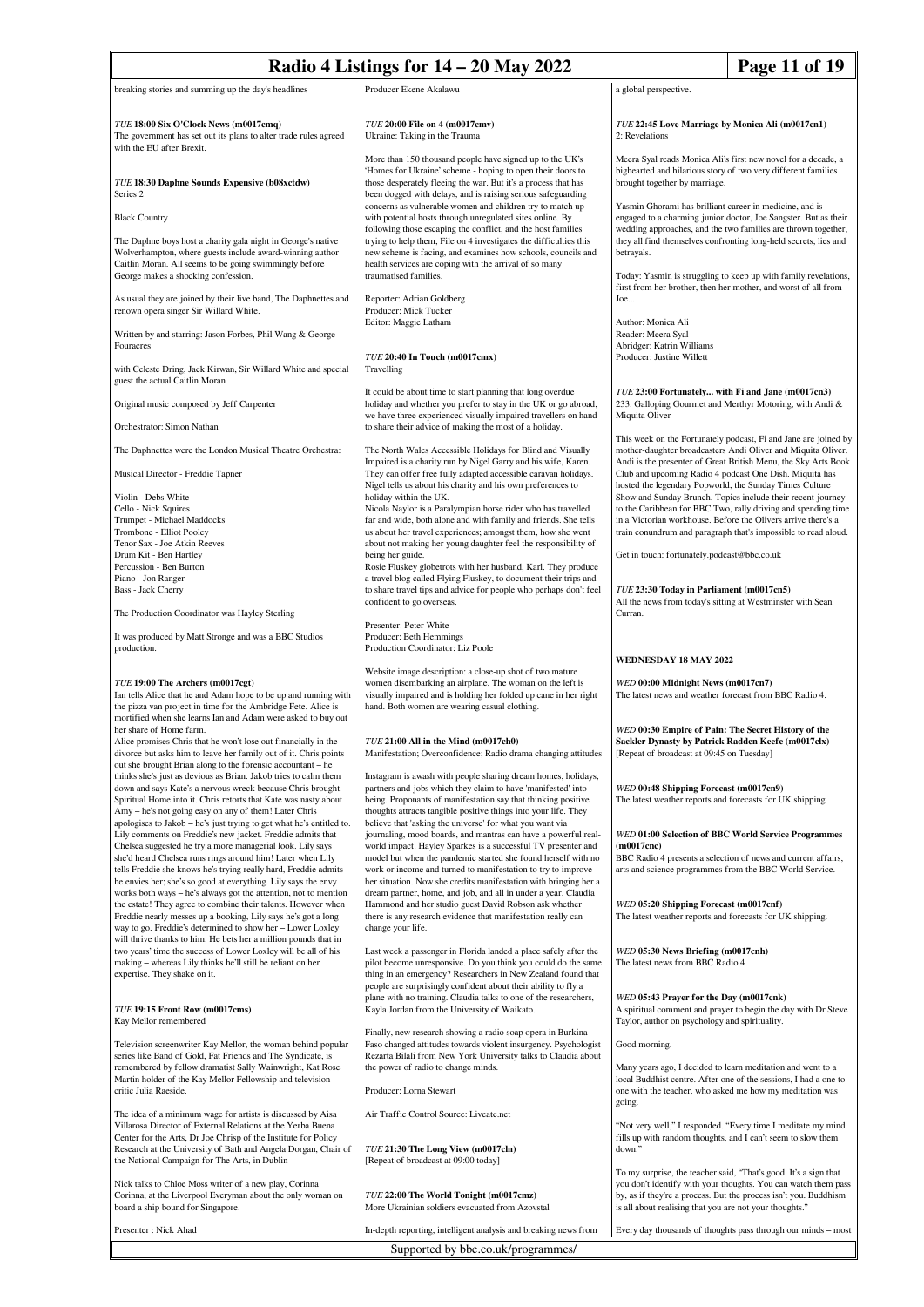# **Radio 4 Listings for 14 – 20 May 2022 Page 12 of 19**

of them random associations about the past or future, or daydreams about people or places. Some thoughts make us feel positive, others make us fill anxious or depressed. A thought about your upcoming holiday will give you a boost of happiness. A thought about an upcoming work presentation or a past argument will tinge your mind with negativity.

But our mood doesn't have to be determined by the content of our thoughts. You don't have to listen to your thoughts at all. When negative thoughts enter your mind, you can smile at them, ignore them. You don't have to take them seriously. You can let them pass by without attaching yourself to them.

Here are some reflections on the restless, chattering voice inside your head:

One day you'll stop listening to the voice inside your head with its constant murmurings of discontent its fearmongering thoughts of the future and its questioning of every choice you make.

Without the fuel of your attention, the voice will become more hesitant will stumble and slow down, leaving space until eventually the voice inside your head will be no louder than a whisper, like a gentle breeze that seems to be part of silence.

**Blessings** 

# *WED* **05:45 Farming Today (m0017cnm)**

The dairy industry has been committed to reducing the sector's greenhouse gas emissions by auditing the carbon footprint of each farm. But, due to the pressure of rising costs, it's been agreed to delay those audits for another six mont

The biggest biodiversity audit in the country has just been carried out on the North Norfolk coast. It's taken more than a year and produced more than a million biological records of over ten thousand species.

It's rare that a foreign species is introduced into the UK to fight off another which has taken hold, but after a decade of research, the government decided it would be safe to release South American Weevils to combat the serious invasion of the floating pennywort plant.

And this week we're looking at staff shortages in the vet industry and the first vet school in Wales.

Presented by Anna Hill and produced for BBC Audio by Caitlin Hobbs

*WED* **05:58 Tweet of the Day (b08spdww)** David Lindo on the Osprey

Osprey and Wormwood Scrubs are not usually words you expect to read in the same sentence, but Urban Birder David Lindo has seen one on his birdwatching patch next to the prison. His mantra is to look up and around in the city as there are more varieties of bird to be seen than you might imagine.

Producer Maggie Ayre.

*WED* **06:00 Today (m0017cfb)** News and current affairs, including Sports Desk, Weather and Thought for the Day.

*WED* **09:00 Life Changing (m0017cfg)** Undercover

It's 1976, the UK is in the grip of a gruelling heatwave and freshfaced detective, Steve Bentley is about to go undercover in a rural village in mid Wales. It's his first undercover gig, part of a massive national operation called Operation Julie and Steve's excited but wholly unprepared for the toll this job will take.

*WED* **09:30 Just One Thing - with Michael Mosley (m0017cfl)** Dance

In this episode, Michael gets out his dancing shoes  $\&$  shines some light on the many benefits of dancing, revealing that dancing has been shown to be BETTER than traditional fitness exercises for improving your muscles, your balance and even the size of your brain. He speaks to professional-ballet-dancerturned-neuroscientist Dr Julia F Christensen at the Max Planck Institute in Frankfurt, to find out how dancing can improve our balance and coordination, and trigger new connections in our brain, while our volunteer Lorne has a go at adding some disco dancing to her everyday routine.

*WED* **09:45 Empire of Pain: The Secret History of the**

**Sackler Dynasty by Patrick Radden Keefe (m0017cfq)** 3. The Business of Pain

Patrick Radden Keefe's award-winning account of America's opioid epidemic tells the story of the Sackler family, how they amassed their fortune, and the role of their pharmaceutical company in a public health crisis that spanned the nation. Today, it's 1984 and new thinking on the treatment of chronic pain presents the Sacklers with a potentially lucrative business opportunity.

The Sackler family are famed for their philanthropy. The name adorns the walls of many of the world's most prestigious institutions, from the Metropolitan Museum of Art, the Louvre, and the British Museum to name just a few. Less well known that much of their wealth came from the powerful painkiller, OxyContin. While the drug wasn't the only opioid behind this public health emergency, it is regarded as the pioneer. What follows is the story of an immigrant family struggling to survive during the depression, and who, as the 20th century progressed turned their lives around by making their way into the pharmaceutical business. It was Arthur Sackler's role in the marketing of Valium that was the basis of the first Sackler fortune. Later, the lessons learned in making Valium a succ story were applied to OxyContin in the 1990s, leading to phenomenal wealth for the Sacklers. Meanwhile, on the eve of the new millenium, families across America were beginning to fall victim to what would become the opioid epidemic.

Patrick Radden Keefe is an award-winning writer at the New Yorker, winner of the 2019 Orwell Prize for Political Writing and the Baille Gifford Prize, 2021

Kyle Soller is an American film, stage, and television actor. His accolades include an Olivier Award, and three Evening Standard Theatre Awards.

Abridger: Katrin Williams. Producer: Elizabeth Allard.

# *WED* **10:00 Woman's Hour (m0017cfy)**

Helen Fitzgerald, Abortion Clinic Harassment, Nuns and Juliet Stevenson on Acting Your Age

Helen Fitzgerald grew up in rural Australia as one of 13 siblings. Her new novel Keep Her Sweet looks at what happens when 'normal' sibling rivalry turns into something else. She joins Krupa to explain why she's so fascinated by the dark corners of family life.

When was the last time you saw a nun? It feels like a very oldfashioned vocation – and there are less and less in the public eye now. But some nuns in the US are turning to Tik Tok to bring religion into the 21st century through social media. The Daughters of St Paul are known as the 'media nuns' on Tik Tok, they do skits and dances, and have millions of followers worldwide. Then Sister Monica Clare from the Community of St John the Baptist went viral because she was on Tik Tok and everyone wanted to know her skin routine…now she answers people's questions about being a nun. And, of course, we've got everyone's favourite - less PC nun – Sister Michael from Derry Girls, played by Siobhan McSweeney.

Women attending abortion clinics in the UK can face "regular harassment" according to a report from BBC Newsnight. Antiabortion groups who gather outside services say they're holding "prayer vigils" and offering help but some patients say they have been so distressed they've had panic attacks or even felt suicidal. Now charities are calling for protected areas outside all services which activists cannot legally enter. More than  $100,000$ women in the UK attended abortion services targeted by activists in 2019, according to latest data from the British Pregnancy Advisory Service, which is a leading provider of abortions. Anna Collinson is the Newsnight Correspondent who compiled the report.

It's four years since journalist and actor Nicky Clark founded the Acting Your Age Campaign. Incensed by the lack of middleaged women on stage, television and in film, and rarely seeing stories of women like herself portrayed, she has attracted a lot of support from women such as Meera Syal, Tracy-Ann Obermann and MP Jess Phillips. Actor and fellow-supporter, Juliet Stevenson joins Nicky and presenter Krupa Padhy to explain why it appears male actors on screen 'have a whole life and women have a shelf life' and why this campaign is necessary.

*WED* **11:00 London on the Line (m0017cg2)** [Repeat of broadcast at 20:00 on Monday]

*WED* **11:30 Lady Killers with Lucy Worsley (p0c2550y)** 4. Grace Marks

Lucy Worsley investigates the ordinary lives and extraordinary es of Victorian women.

This story is about a young servant, Grace Marks, accused of two brutal murders that generated enormous attention in the new world of Upper Canada in 1843. In that time and in that place, murders were rare - and rarer still was a female murderer.

Grace Marks and stable boy James McDermott went on the run, ending up in Lewiston, New York after their employers Thomas Kinnear and his housekeeper, Nancy were found dead. Grace insisted she didn't kill them and was forced by James McDermott to run away with him. But when Grace was arrested she was even wearing the clothing of the woman she was accused of murdering.

Lucy examines the evidence, including duelling confessions from the accused, with the help of psychological scientist and host of the Bad People podcast, Dr Julia Shaw.

They ask if the 16-year-old housemaid who had worked in five different houses in three years could be responsible for the violent killings.

We also hear from historian Susan Houston from York University, Toronto, who has written about the case and discusses the legal and social environment that is stacked against Grace.

In the case made famous by Margaret Atwood in Alias Grace, we speculate on what happened and ask if Grace would have been treated differently if she had more power. Or was she actually a naïve 16-year-old caught up in the doomed plot of a disgruntled stable boy? You decide.

Producer: Sandra Bartlett Readers: Colleen Prendergast and William Hope Sound Design: Chris Maclean

A StoryHunter production for BBC Radio 4

*WED* **12:00 News Summary (m0017cgc)** The latest national and international news from BBC Radio 4.

*WED* **12:04 You and Yours (m0017cgh)** Winter World Cup, Inflation, The Metaverse

This year - could we be singing it's coming home for Christmas?

That's because the men's World Cup this year will be held in Qatar and kick off will be in mid November. But how will this impact the pubs and bars that usually experience a big bump in sales during summer competition

On Thursday last week we heard yet another incredible story from our reporter Shari Vahl. If you missed head it then you can find it on BBC Sounds - search for You and Yours. She helped two listeners after they fell victim to something we've reported on numerous times, courier fraud. They were groomed using a fraud that's been around for nearly 20 years now but it's on the increase. We hear from City of London police about how to avoid being caught out.

You and Yours has learned that more than a year after a new government task force in England was first announced to boost housing options for older people and people with disabilities, the first meeting is yet to even be scheduled. We hear how a lack of accessible housing it stopping some from getting on the property ladder...

Big brands are buying up virtual real estate that doesn't quite exist yet... we find out why...

And Prices are rising at their fastest rate for 40 years. UK inflation jumped to 9% in the 12 months to April, up from 7 in March. Last October it was just over 4%. That was when the extra £20 a week in universal credit was withdrawn by the Government.

The charity Action for Children, that help families in financial difficulty have found that in the six months since the £20 reduction, more than half of the grants they've issued were for families on Universal Credit. We hear from a mum of two, struggling to get by.

PRESENTER: PETER WHITE PRODUCER: JAY UNGER

*WED* **12:57 Weather (m0017cgl)** The latest weather forecast

*WED* **13:00 World at One (m0017cgn)** Forty-five minutes of news, analysis and comment, with Edward Stourton.

*WED* **13:45 The Future Will Be Synthesised (m0017cgq)** Threat to democracy?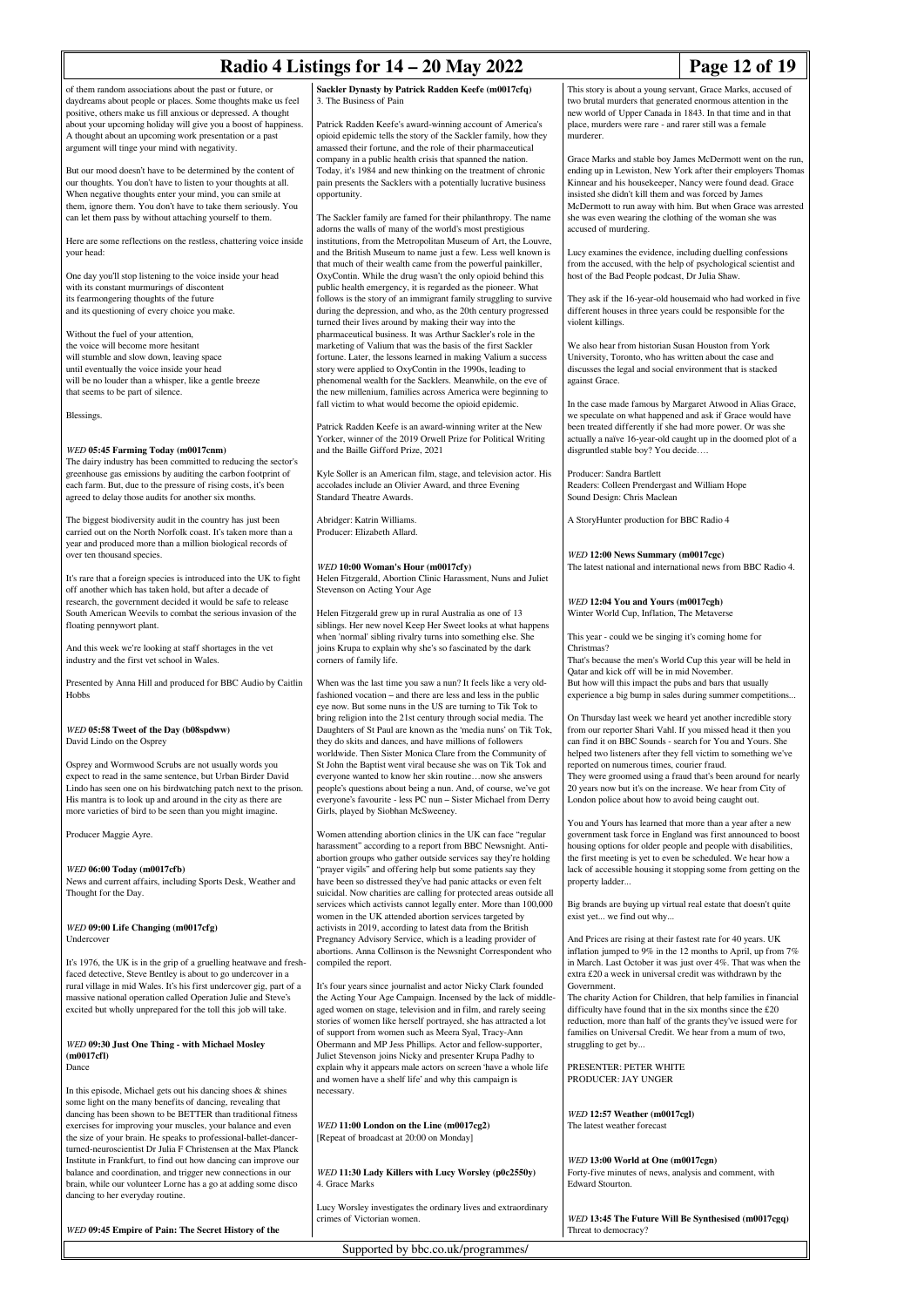| If anything can be a deepfake, perhaps nothing can be trusted -<br>We hear from Jordan, Andrew, Phoebe, and Susan as we try to<br>says she understands.<br>Adil tells Roy he's negotiated a long-term bed and breakfast<br>and politicians can take advantage of the so called "Liars'<br>prepare you for higher education.<br>dividend" by dismissing real media as fake.<br>stay at Ambridge Hall, because of the building work at Grey<br>Panel:<br>In satire, deepfakes have already had a controversial impact,<br>Gables. When Roy asks if Adil's given any more thought to<br>targeting politicians, business leaders, and celebrities.<br>David Thomson - Head of Operational Support - Student Loans<br>offering Roy the job that Kathy turned down, Adil says he<br>Meanwhile, convincing deepfake audio and video have the<br>Company<br>emailed an offer first thing – the job's Roy's if he wants it. Roy<br>potential to create a new wave of fraud where faces, voices and<br>Tom Allingham - Save the Student<br>is less than ecstatic when he notices he'll be on less money than<br>bodies can be stolen.<br>he was before, especially when he'd heard from Kathy there'd<br>These malicious uses of deepfake technology started out<br>be a substantial increase and a car. Adil explains it's for a<br>WED 15:30 All in the Mind (m0017ch0)<br>targeting celebrities and people in the public eye, but have<br>different position and the salary reflects that. Deflated Roy<br>become a mainstream challenge for cyber security professionals<br>[Repeat of broadcast at 21:00 on Tuesday]<br>accepts the job. Adil immediately whisks him off to be<br>and ordinary individuals whose images have been used without<br>photographed for the website as 'the reassuring face of Grey<br>Gables'. When Adil says the holding website will go live today,<br>their consent.<br>Deepfakes can be used to defame or discredit people - but on<br>WED 16:00 Thinking Allowed (m0017ch2)<br>nervous Roy says he's not sure he wants his face out there –<br>the flip side, the cry of 'deepfake' could undermine trust in the<br>Covid and change<br>people may feel betrayed if he makes a big show of coming<br>use of video evidence in the justice system.<br>back to work there. But Adil's having none of it – he needs staff<br>What can we do to protect citizens from synthetic media's<br>who are proud to work there. Roy's the best man for the job and<br>Covid: Laurie Taylor explores the impact of the pandemic on<br>malicious uses? And might there be some positive applications<br>our working and home lives. Will Davies, Professor in Political<br>Adil advises him not to blow it for himself.<br>for deepfakes in politics?<br>Economy at Goldsmiths, University of London, suggests it has<br>Interviewees: Sam Gregory, Witness; Nina Schick, author;<br>revealed the politics of our economy, offering prosperity to<br>Victor Riparbelli, Synthesia<br>some and hardships to others. He's joined by Heejung Chung,<br>WED 19:15 Front Row (m0017chd)<br>Professor of Sociology and Social Policy at the University of<br>Joanna Scanlan; director Indu Rubasingham; the Norfolk and<br>Kent, whose research explores the impact of Covid on flexible<br>Norwich Festival<br>WED 14:00 The Archers (m0017cgt)<br>working. Has it led to a more equal division of labour for<br>[Repeat of broadcast at 19:00 on Tuesday]<br>heterosexual couples or entrenched existing inequalities?<br>Bafta-winning actress Joanna Scanlan on learning Welsh and<br>acting in the language for the very first time in Y Golau - a new<br>crime drama for S4C and BBC iPlayer, set in rural<br>Producer: Jayne Egerton<br>WED 14:15 Drama (m0017cgw)<br>Carmarthenshire and simultaneously filmed in Welsh and<br>Red Lines<br>English.<br>WED 16:30 The Media Show (m0017ch4)<br>Craig Oliver and Anthony Seldon's behind the scenes drama -<br>Wagatha Christie and celebrity journalism<br>Indu Rubasingham on directing The Father and The Assassin - a<br>how Prime Minister Cameron and President Obama failed to<br>new play by long-time collaborator Anu Chandrasekhar about<br>enforce the "red line" against chemical weapons use by Syria's<br>This week we discuss the Wagatha Christie trial and what it told<br>the death of Ghandi, which opens at the National Theatre in<br>President Assad, who was aided by Russia's Vladimir Putin.<br>us about celebrity journalism.<br>London.<br>Simon Boyle, Executive Showbiz Editor at The Sun, tells us<br>Sir Craig Oliver draws on his experience as David Cameron's<br>how the newspaper managed to keep their journalists out of<br>Plus, the Norfolk and Norwich Festival. One of the oldest in the<br>former Head of Communications for a timely drama, co-written<br>court.<br>world, it began in 1772 to help raise money for healthcare, and<br>with the historian Sir Anthony Seldon, revealing for the first<br>John Micklethwait, editor-in-chief of Bloomberg, on new UK<br>is celebrating its 250th anniversary - running for 17 days with a<br>time the inside story of how Cameron and Obama were<br>expansion plans and who Britain's libel laws are really serving.<br>wide variety of cultural events. Andrew Turner from Radio<br>outmanoeuvred by Putin and Assad, then the Prime Minister<br>Also in the programme: Jim Waterson, Media Editor at The<br>Norfolk talks to the director, Daniel Brine, and some of the<br>failed to get support from Parliament to punish Assad's use of<br>Guardian and Pandora Sykes, co-host of Unreal: A Critical<br>artists, programmers, and spectators involved.<br>Sarin gas on his own people.<br>History of Reality TV.<br>Presenter: Tom Sutcliffe<br>Assad was aided and abetted by Vladimir Putin, and writers<br>Producer: Harry Parker<br>WED 17:00 PM (m0017ch6)<br>Oliver and Seldon believe these events in 2013 were a step on<br>Sound Engineer: Harry Parker<br>the road to the invasion of Ukraine. After the UK voted to take<br>Afternoon news and current affairs programme, reporting on<br>no military action, Obama decided against action as well.<br>breaking stories and summing up the day's headlines<br>Instead, Putin brokered a deal with Assad to remove Syria's<br>WED 20:00 Generation Change (m0017chg)<br>declared chemical weapons, but in the subsequent months many<br>Poverty Then & Poverty Now<br>more attacks were carried out using hidden stockpiles.<br>WED 18:00 Six O'Clock News (m0017ch8)<br>Labour has accused Boris Johnson of failing to tackle the rising<br>Samira Ahmed and Katherine Rake bring together activists<br>Starring Toby Stephens as David Cameron, Nicholas Boulton as<br>cost of living - as inflation hits a 40-year high.<br>from two different generations united in their fight for decent<br>Vladimir Putin, and featuring Jon Culshaw as Ed Miliband,<br>social housing and an end to poverty in Britain.<br>William Hague and George Osborne.<br>WED 18:30 The Confessional (m000x60b)<br>In the summer of '66 when most of the country was glued to the<br>In August 2013 President Assad of Syria used chemical<br>Series 1<br>Football World Cup, Des Wilson toured our major cities. He<br>found families packed into crumbling houses, rat infested<br>weapons on a rebel area of Damascus, killing hundreds of<br>civilians, including many women and children. Prime Minister<br>The Confession of Alastair Campbell<br>hovels, and real poverty. Six months later he started the charity<br>David Cameron and President Obama wanted to take limited<br>Shelter.<br>military action, to punish and deter, but both failed to get the<br>Actor and broadcaster Stephen Mangan presents a comedy chat<br>political and public support. Assad, with Putin at his side.<br>show about shame and guilt.<br>A few years later, Ruth Lister had just finished her degree in<br>succeeded in manipulating events to delay a strike and when<br>sociology course at Essex University. She signed a one-year<br>David Cameron then decided he needed a debate and Commons<br>Each week Stephen invites a different eminent guest into his<br>contract as a Legal Research Officer at the recently launched<br>virtual confessional box to make three 'confessions'. This is a<br>vote, the momentum was lost, MPs didn't back him and he<br>Child Poverty Action Group. She went on to become its<br>suffered a humiliating defeat.<br>cue for some remarkable storytelling, and surprising insights.<br>Director.<br>CAST<br>We're used to hearing celebrity interviews, where stars are<br>Joe Walker was still at school and too young to vote in the<br>DAVID CAMERON - Toby Stephens<br>persuaded to show off about their achievements and talk about<br>Brexit referendum. Angered by the growing poverty he saw<br><b>VLADIMIR PUTIN - Nicholas Boulton</b><br>their proudest moments. Stephen's not interested in that. He<br>around him, he volunteered at a foodbank. He now manages<br>SAMANTHA CAMERON - Sarah Lawrie<br>doesn't want to know what his guests are proud of, he wants to<br>that foodbank in Brighton and helps a group of charities<br>know what they're ashamed of. That's surely the way to find out<br>provide vital services to families in need.<br>ED MILIBAND - Jon Culshaw<br>WILLIAM HAGUE - Jon Culshaw<br>what really makes a person tick. Stephen and his guest reflect<br>with empathy and humour on why we get embarrassed, where<br><b>NARRATOR - Veronica Roberts</b><br>When Kwajo Tweneboa moved into his housing association<br><b>BARACK OBAMA - Wil Johnson</b><br>our shame thresholds should be, and the value of guilt.<br>flat, there were mouldy walls, broken windows and part of the<br>ceiling was missing. It took 10 months to get it fixed. Now<br><b>GEORGE OSBORNE - Jon Culshaw</b><br>Kwajo has gone viral - filming the failings of social housing in<br><b>CRAIG OLIVER - Jon Culshaw</b><br>In the final edition of this series, the writer, journalist and<br>political strategist Alastair Campbell speaks about "maladaptive<br>NICK CLEGG - Nicholas Boulton<br>modern Britain and posting on you tube.<br>competitiveness", technology which defeats him and dressing<br>In this programme the four activists share stories of their<br>THERESA VILLIERS - Sarah Lawrie<br>individual experiences fighting for change and consider what<br>ED LLEWELLYN - Wilf Scolding<br>up at Lambeth Palace.<br>lessons they can learn from each other. Finally, they map out a<br><b>GEORGE YOUNG - Wilf Scolding</b><br>plan of action for activists today.<br>HILARY BENN - Wilf Scolding<br>Other guests in this series include Cariad Lloyd, Dr Phil<br>Hammond, Clarke Peters, Suzi Ruffell, Marian Keyes, Phil<br>DOUGLAS ALEXANDER - Nicholas Boulton<br>Samira is joined by social change consultant Katherine Rake,<br>Wang, Joan Bakewell, Lucy Porter and Nigel Planer.<br>Other parts were played by members of the cast.<br>former Chief Executive of The Fawcett Society.<br>Written and presented by Stephen Mangan<br>WRITERS - Sir Craig Oliver and Sir Anthony Seldon<br>With extra material by Nick Doody<br>Presenter: Samira Ahmed<br>Devised with Dave Anderson<br>Producer: Emily Williams<br>PRODUCER - Richard Clemmow<br>Programme consultant: Katherine Rake<br>Produced by Frank Stirling<br>Editor: David Prest<br><b>DIRECTOR - David Morley</b><br>A 7digital production for BBC Radio 4<br>A Whistledown production for BBC Radio 4<br>A Perfectly Normal production for BBC Radio 4<br>WED 19:00 The Archers (m0017chb)<br>WED 20:45 Just One Thing - with Michael Mosley<br>WED 15:00 Money Box (m0017cgy)<br>Mia's horrified to be served by Chelsea when she goes for her<br>(m0017cf1)<br><b>Student Finance</b><br>afternoon tea treat with Will at The Orangery. They snipe at<br>[Repeat of broadcast at 09:30 today]<br>each other undetected by Will, but as it escalates, Freddie steps<br>Are you ready for the start of university? From loans to<br>in and tells Chelsea he'll take over. Later Freddie asserts firmly<br>bursaries, discounts to freebies, Charmaine Cozier puts your<br>to Chelsea that he won't tolerate such behaviour and that she<br>WED 21:00 Costing the Earth (m0017chj)<br>needs to rise above it, even if Mia was winding her up. Chelsea<br>[Repeat of broadcast at 15:30 on Tuesday]<br>questions to our expert panel on all things student finances. | Radio 4 Listings for 14 - 20 May 2022 | Page 13 of 19 |
|-----------------------------------------------------------------------------------------------------------------------------------------------------------------------------------------------------------------------------------------------------------------------------------------------------------------------------------------------------------------------------------------------------------------------------------------------------------------------------------------------------------------------------------------------------------------------------------------------------------------------------------------------------------------------------------------------------------------------------------------------------------------------------------------------------------------------------------------------------------------------------------------------------------------------------------------------------------------------------------------------------------------------------------------------------------------------------------------------------------------------------------------------------------------------------------------------------------------------------------------------------------------------------------------------------------------------------------------------------------------------------------------------------------------------------------------------------------------------------------------------------------------------------------------------------------------------------------------------------------------------------------------------------------------------------------------------------------------------------------------------------------------------------------------------------------------------------------------------------------------------------------------------------------------------------------------------------------------------------------------------------------------------------------------------------------------------------------------------------------------------------------------------------------------------------------------------------------------------------------------------------------------------------------------------------------------------------------------------------------------------------------------------------------------------------------------------------------------------------------------------------------------------------------------------------------------------------------------------------------------------------------------------------------------------------------------------------------------------------------------------------------------------------------------------------------------------------------------------------------------------------------------------------------------------------------------------------------------------------------------------------------------------------------------------------------------------------------------------------------------------------------------------------------------------------------------------------------------------------------------------------------------------------------------------------------------------------------------------------------------------------------------------------------------------------------------------------------------------------------------------------------------------------------------------------------------------------------------------------------------------------------------------------------------------------------------------------------------------------------------------------------------------------------------------------------------------------------------------------------------------------------------------------------------------------------------------------------------------------------------------------------------------------------------------------------------------------------------------------------------------------------------------------------------------------------------------------------------------------------------------------------------------------------------------------------------------------------------------------------------------------------------------------------------------------------------------------------------------------------------------------------------------------------------------------------------------------------------------------------------------------------------------------------------------------------------------------------------------------------------------------------------------------------------------------------------------------------------------------------------------------------------------------------------------------------------------------------------------------------------------------------------------------------------------------------------------------------------------------------------------------------------------------------------------------------------------------------------------------------------------------------------------------------------------------------------------------------------------------------------------------------------------------------------------------------------------------------------------------------------------------------------------------------------------------------------------------------------------------------------------------------------------------------------------------------------------------------------------------------------------------------------------------------------------------------------------------------------------------------------------------------------------------------------------------------------------------------------------------------------------------------------------------------------------------------------------------------------------------------------------------------------------------------------------------------------------------------------------------------------------------------------------------------------------------------------------------------------------------------------------------------------------------------------------------------------------------------------------------------------------------------------------------------------------------------------------------------------------------------------------------------------------------------------------------------------------------------------------------------------------------------------------------------------------------------------------------------------------------------------------------------------------------------------------------------------------------------------------------------------------------------------------------------------------------------------------------------------------------------------------------------------------------------------------------------------------------------------------------------------------------------------------------------------------------------------------------------------------------------------------------------------------------------------------------------------------------------------------------------------------------------------------------------------------------------------------------------------------------------------------------------------------------------------------------------------------------------------------------------------------------------------------------------------------------------------------------------------------------------------------------------------------------------------------------------------------------------------------------------------------------------------------------------------------------------------------------------------------------------------------------------------------------------------------------------------------------------------------------------------------------------------------------------------------------------------------------------------------------------------------------------------------------------------------------------------------------------------------------------------------------------------------------------------------------------------------------------------------------------------------------------------------------------------------------------------------------------------------------------------------------------------------------------------------------------------------------------------------------------------------------------------------------------------------------------------------------------------------------------------------------------------------------------------------------------------------------------------------------------------------------------------------------------------------------------------------------------------------------------------------------------------------------------------------------------------------------------------------------------------------------------------------------------------------------------------------------------------------------------------------------------------------------------------------------------------------------------------------------------------------------------------------------------------------------------------------------------------------------------------------------------------------------------------------------------------------------------------------------------------------------------------------------------------------------------------------------------------------------------------------------------------------------------------------------------------------------------------------------------------------------------------------------------------------------------------------------------------------------------------------------------------------------------------------------------------------------------------------------------------------------------------------------------------------------------------------------------------------------------------------------------------------------------------------------------------------------------------------------------------------------------------------------------------------------------------------------------------------------------------------------------------------------------------------------------------------------------------------------------------------------------------------------------------------------------------------------------------------------------------------------------------------------------------------------------------------------------------------------------------------------------------------------------------------------------------------------------------------------------------------------------------------------------------------------------------------------------------------------------------------------------------------------------------------------------------------------------------------------------------------------------------------------------------------------------------------------------------------------------------------------------------------------------------------------------------------------------------------------------------------------------------------------------------------------------------------------------------------------------------------------------------------------------------------------------------------------------------------------------------------------------------------------------------------------------------------------------------------------------------------------------------------------------------------------------------------------------------------------------------------------------------------------------------------------------------------------------------------------------------------------------------------------------------------------------------------------------------------------------------------------------------------------------------------------------------------------------------------------------------------------|---------------------------------------|---------------|
|                                                                                                                                                                                                                                                                                                                                                                                                                                                                                                                                                                                                                                                                                                                                                                                                                                                                                                                                                                                                                                                                                                                                                                                                                                                                                                                                                                                                                                                                                                                                                                                                                                                                                                                                                                                                                                                                                                                                                                                                                                                                                                                                                                                                                                                                                                                                                                                                                                                                                                                                                                                                                                                                                                                                                                                                                                                                                                                                                                                                                                                                                                                                                                                                                                                                                                                                                                                                                                                                                                                                                                                                                                                                                                                                                                                                                                                                                                                                                                                                                                                                                                                                                                                                                                                                                                                                                                                                                                                                                                                                                                                                                                                                                                                                                                                                                                                                                                                                                                                                                                                                                                                                                                                                                                                                                                                                                                                                                                                                                                                                                                                                                                                                                                                                                                                                                                                                                                                                                                                                                                                                                                                                                                                                                                                                                                                                                                                                                                                                                                                                                                                                                                                                                                                                                                                                                                                                                                                                                                                                                                                                                                                                                                                                                                                                                                                                                                                                                                                                                                                                                                                                                                                                                                                                                                                                                                                                                                                                                                                                                                                                                                                                                                                                                                                                                                                                                                                                                                                                                                                                                                                                                                                                                                                                                                                                                                                                                                                                                                                                                                                                                                                                                                                                                                                                                                                                                                                                                                                                                                                                                                                                                                                                                                                                                                                                                                                                                                                                                                                                                                                                                                                                                                                                                                                                                                                                                                                                                                                                                                                                                                                                                                                                                                                                                                                                                                                                                                                                                                                                                                                                                                                                                                                                                                                                                                                                                                                                                                                                                                                                                                                                                                                                                                                                                                                                                                                                                                                                                                                                                                                                                                                                                                                                                                                                                                                                                                                                                                                                                                                                                                                                                             |                                       |               |
|                                                                                                                                                                                                                                                                                                                                                                                                                                                                                                                                                                                                                                                                                                                                                                                                                                                                                                                                                                                                                                                                                                                                                                                                                                                                                                                                                                                                                                                                                                                                                                                                                                                                                                                                                                                                                                                                                                                                                                                                                                                                                                                                                                                                                                                                                                                                                                                                                                                                                                                                                                                                                                                                                                                                                                                                                                                                                                                                                                                                                                                                                                                                                                                                                                                                                                                                                                                                                                                                                                                                                                                                                                                                                                                                                                                                                                                                                                                                                                                                                                                                                                                                                                                                                                                                                                                                                                                                                                                                                                                                                                                                                                                                                                                                                                                                                                                                                                                                                                                                                                                                                                                                                                                                                                                                                                                                                                                                                                                                                                                                                                                                                                                                                                                                                                                                                                                                                                                                                                                                                                                                                                                                                                                                                                                                                                                                                                                                                                                                                                                                                                                                                                                                                                                                                                                                                                                                                                                                                                                                                                                                                                                                                                                                                                                                                                                                                                                                                                                                                                                                                                                                                                                                                                                                                                                                                                                                                                                                                                                                                                                                                                                                                                                                                                                                                                                                                                                                                                                                                                                                                                                                                                                                                                                                                                                                                                                                                                                                                                                                                                                                                                                                                                                                                                                                                                                                                                                                                                                                                                                                                                                                                                                                                                                                                                                                                                                                                                                                                                                                                                                                                                                                                                                                                                                                                                                                                                                                                                                                                                                                                                                                                                                                                                                                                                                                                                                                                                                                                                                                                                                                                                                                                                                                                                                                                                                                                                                                                                                                                                                                                                                                                                                                                                                                                                                                                                                                                                                                                                                                                                                                                                                                                                                                                                                                                                                                                                                                                                                                                                                                                                                                                             |                                       |               |
|                                                                                                                                                                                                                                                                                                                                                                                                                                                                                                                                                                                                                                                                                                                                                                                                                                                                                                                                                                                                                                                                                                                                                                                                                                                                                                                                                                                                                                                                                                                                                                                                                                                                                                                                                                                                                                                                                                                                                                                                                                                                                                                                                                                                                                                                                                                                                                                                                                                                                                                                                                                                                                                                                                                                                                                                                                                                                                                                                                                                                                                                                                                                                                                                                                                                                                                                                                                                                                                                                                                                                                                                                                                                                                                                                                                                                                                                                                                                                                                                                                                                                                                                                                                                                                                                                                                                                                                                                                                                                                                                                                                                                                                                                                                                                                                                                                                                                                                                                                                                                                                                                                                                                                                                                                                                                                                                                                                                                                                                                                                                                                                                                                                                                                                                                                                                                                                                                                                                                                                                                                                                                                                                                                                                                                                                                                                                                                                                                                                                                                                                                                                                                                                                                                                                                                                                                                                                                                                                                                                                                                                                                                                                                                                                                                                                                                                                                                                                                                                                                                                                                                                                                                                                                                                                                                                                                                                                                                                                                                                                                                                                                                                                                                                                                                                                                                                                                                                                                                                                                                                                                                                                                                                                                                                                                                                                                                                                                                                                                                                                                                                                                                                                                                                                                                                                                                                                                                                                                                                                                                                                                                                                                                                                                                                                                                                                                                                                                                                                                                                                                                                                                                                                                                                                                                                                                                                                                                                                                                                                                                                                                                                                                                                                                                                                                                                                                                                                                                                                                                                                                                                                                                                                                                                                                                                                                                                                                                                                                                                                                                                                                                                                                                                                                                                                                                                                                                                                                                                                                                                                                                                                                                                                                                                                                                                                                                                                                                                                                                                                                                                                                                                                                             |                                       |               |
|                                                                                                                                                                                                                                                                                                                                                                                                                                                                                                                                                                                                                                                                                                                                                                                                                                                                                                                                                                                                                                                                                                                                                                                                                                                                                                                                                                                                                                                                                                                                                                                                                                                                                                                                                                                                                                                                                                                                                                                                                                                                                                                                                                                                                                                                                                                                                                                                                                                                                                                                                                                                                                                                                                                                                                                                                                                                                                                                                                                                                                                                                                                                                                                                                                                                                                                                                                                                                                                                                                                                                                                                                                                                                                                                                                                                                                                                                                                                                                                                                                                                                                                                                                                                                                                                                                                                                                                                                                                                                                                                                                                                                                                                                                                                                                                                                                                                                                                                                                                                                                                                                                                                                                                                                                                                                                                                                                                                                                                                                                                                                                                                                                                                                                                                                                                                                                                                                                                                                                                                                                                                                                                                                                                                                                                                                                                                                                                                                                                                                                                                                                                                                                                                                                                                                                                                                                                                                                                                                                                                                                                                                                                                                                                                                                                                                                                                                                                                                                                                                                                                                                                                                                                                                                                                                                                                                                                                                                                                                                                                                                                                                                                                                                                                                                                                                                                                                                                                                                                                                                                                                                                                                                                                                                                                                                                                                                                                                                                                                                                                                                                                                                                                                                                                                                                                                                                                                                                                                                                                                                                                                                                                                                                                                                                                                                                                                                                                                                                                                                                                                                                                                                                                                                                                                                                                                                                                                                                                                                                                                                                                                                                                                                                                                                                                                                                                                                                                                                                                                                                                                                                                                                                                                                                                                                                                                                                                                                                                                                                                                                                                                                                                                                                                                                                                                                                                                                                                                                                                                                                                                                                                                                                                                                                                                                                                                                                                                                                                                                                                                                                                                                                                                             |                                       |               |
|                                                                                                                                                                                                                                                                                                                                                                                                                                                                                                                                                                                                                                                                                                                                                                                                                                                                                                                                                                                                                                                                                                                                                                                                                                                                                                                                                                                                                                                                                                                                                                                                                                                                                                                                                                                                                                                                                                                                                                                                                                                                                                                                                                                                                                                                                                                                                                                                                                                                                                                                                                                                                                                                                                                                                                                                                                                                                                                                                                                                                                                                                                                                                                                                                                                                                                                                                                                                                                                                                                                                                                                                                                                                                                                                                                                                                                                                                                                                                                                                                                                                                                                                                                                                                                                                                                                                                                                                                                                                                                                                                                                                                                                                                                                                                                                                                                                                                                                                                                                                                                                                                                                                                                                                                                                                                                                                                                                                                                                                                                                                                                                                                                                                                                                                                                                                                                                                                                                                                                                                                                                                                                                                                                                                                                                                                                                                                                                                                                                                                                                                                                                                                                                                                                                                                                                                                                                                                                                                                                                                                                                                                                                                                                                                                                                                                                                                                                                                                                                                                                                                                                                                                                                                                                                                                                                                                                                                                                                                                                                                                                                                                                                                                                                                                                                                                                                                                                                                                                                                                                                                                                                                                                                                                                                                                                                                                                                                                                                                                                                                                                                                                                                                                                                                                                                                                                                                                                                                                                                                                                                                                                                                                                                                                                                                                                                                                                                                                                                                                                                                                                                                                                                                                                                                                                                                                                                                                                                                                                                                                                                                                                                                                                                                                                                                                                                                                                                                                                                                                                                                                                                                                                                                                                                                                                                                                                                                                                                                                                                                                                                                                                                                                                                                                                                                                                                                                                                                                                                                                                                                                                                                                                                                                                                                                                                                                                                                                                                                                                                                                                                                                                                                                             |                                       |               |
|                                                                                                                                                                                                                                                                                                                                                                                                                                                                                                                                                                                                                                                                                                                                                                                                                                                                                                                                                                                                                                                                                                                                                                                                                                                                                                                                                                                                                                                                                                                                                                                                                                                                                                                                                                                                                                                                                                                                                                                                                                                                                                                                                                                                                                                                                                                                                                                                                                                                                                                                                                                                                                                                                                                                                                                                                                                                                                                                                                                                                                                                                                                                                                                                                                                                                                                                                                                                                                                                                                                                                                                                                                                                                                                                                                                                                                                                                                                                                                                                                                                                                                                                                                                                                                                                                                                                                                                                                                                                                                                                                                                                                                                                                                                                                                                                                                                                                                                                                                                                                                                                                                                                                                                                                                                                                                                                                                                                                                                                                                                                                                                                                                                                                                                                                                                                                                                                                                                                                                                                                                                                                                                                                                                                                                                                                                                                                                                                                                                                                                                                                                                                                                                                                                                                                                                                                                                                                                                                                                                                                                                                                                                                                                                                                                                                                                                                                                                                                                                                                                                                                                                                                                                                                                                                                                                                                                                                                                                                                                                                                                                                                                                                                                                                                                                                                                                                                                                                                                                                                                                                                                                                                                                                                                                                                                                                                                                                                                                                                                                                                                                                                                                                                                                                                                                                                                                                                                                                                                                                                                                                                                                                                                                                                                                                                                                                                                                                                                                                                                                                                                                                                                                                                                                                                                                                                                                                                                                                                                                                                                                                                                                                                                                                                                                                                                                                                                                                                                                                                                                                                                                                                                                                                                                                                                                                                                                                                                                                                                                                                                                                                                                                                                                                                                                                                                                                                                                                                                                                                                                                                                                                                                                                                                                                                                                                                                                                                                                                                                                                                                                                                                                                                             |                                       |               |
|                                                                                                                                                                                                                                                                                                                                                                                                                                                                                                                                                                                                                                                                                                                                                                                                                                                                                                                                                                                                                                                                                                                                                                                                                                                                                                                                                                                                                                                                                                                                                                                                                                                                                                                                                                                                                                                                                                                                                                                                                                                                                                                                                                                                                                                                                                                                                                                                                                                                                                                                                                                                                                                                                                                                                                                                                                                                                                                                                                                                                                                                                                                                                                                                                                                                                                                                                                                                                                                                                                                                                                                                                                                                                                                                                                                                                                                                                                                                                                                                                                                                                                                                                                                                                                                                                                                                                                                                                                                                                                                                                                                                                                                                                                                                                                                                                                                                                                                                                                                                                                                                                                                                                                                                                                                                                                                                                                                                                                                                                                                                                                                                                                                                                                                                                                                                                                                                                                                                                                                                                                                                                                                                                                                                                                                                                                                                                                                                                                                                                                                                                                                                                                                                                                                                                                                                                                                                                                                                                                                                                                                                                                                                                                                                                                                                                                                                                                                                                                                                                                                                                                                                                                                                                                                                                                                                                                                                                                                                                                                                                                                                                                                                                                                                                                                                                                                                                                                                                                                                                                                                                                                                                                                                                                                                                                                                                                                                                                                                                                                                                                                                                                                                                                                                                                                                                                                                                                                                                                                                                                                                                                                                                                                                                                                                                                                                                                                                                                                                                                                                                                                                                                                                                                                                                                                                                                                                                                                                                                                                                                                                                                                                                                                                                                                                                                                                                                                                                                                                                                                                                                                                                                                                                                                                                                                                                                                                                                                                                                                                                                                                                                                                                                                                                                                                                                                                                                                                                                                                                                                                                                                                                                                                                                                                                                                                                                                                                                                                                                                                                                                                                                                                                             |                                       |               |
|                                                                                                                                                                                                                                                                                                                                                                                                                                                                                                                                                                                                                                                                                                                                                                                                                                                                                                                                                                                                                                                                                                                                                                                                                                                                                                                                                                                                                                                                                                                                                                                                                                                                                                                                                                                                                                                                                                                                                                                                                                                                                                                                                                                                                                                                                                                                                                                                                                                                                                                                                                                                                                                                                                                                                                                                                                                                                                                                                                                                                                                                                                                                                                                                                                                                                                                                                                                                                                                                                                                                                                                                                                                                                                                                                                                                                                                                                                                                                                                                                                                                                                                                                                                                                                                                                                                                                                                                                                                                                                                                                                                                                                                                                                                                                                                                                                                                                                                                                                                                                                                                                                                                                                                                                                                                                                                                                                                                                                                                                                                                                                                                                                                                                                                                                                                                                                                                                                                                                                                                                                                                                                                                                                                                                                                                                                                                                                                                                                                                                                                                                                                                                                                                                                                                                                                                                                                                                                                                                                                                                                                                                                                                                                                                                                                                                                                                                                                                                                                                                                                                                                                                                                                                                                                                                                                                                                                                                                                                                                                                                                                                                                                                                                                                                                                                                                                                                                                                                                                                                                                                                                                                                                                                                                                                                                                                                                                                                                                                                                                                                                                                                                                                                                                                                                                                                                                                                                                                                                                                                                                                                                                                                                                                                                                                                                                                                                                                                                                                                                                                                                                                                                                                                                                                                                                                                                                                                                                                                                                                                                                                                                                                                                                                                                                                                                                                                                                                                                                                                                                                                                                                                                                                                                                                                                                                                                                                                                                                                                                                                                                                                                                                                                                                                                                                                                                                                                                                                                                                                                                                                                                                                                                                                                                                                                                                                                                                                                                                                                                                                                                                                                                                                             |                                       |               |
|                                                                                                                                                                                                                                                                                                                                                                                                                                                                                                                                                                                                                                                                                                                                                                                                                                                                                                                                                                                                                                                                                                                                                                                                                                                                                                                                                                                                                                                                                                                                                                                                                                                                                                                                                                                                                                                                                                                                                                                                                                                                                                                                                                                                                                                                                                                                                                                                                                                                                                                                                                                                                                                                                                                                                                                                                                                                                                                                                                                                                                                                                                                                                                                                                                                                                                                                                                                                                                                                                                                                                                                                                                                                                                                                                                                                                                                                                                                                                                                                                                                                                                                                                                                                                                                                                                                                                                                                                                                                                                                                                                                                                                                                                                                                                                                                                                                                                                                                                                                                                                                                                                                                                                                                                                                                                                                                                                                                                                                                                                                                                                                                                                                                                                                                                                                                                                                                                                                                                                                                                                                                                                                                                                                                                                                                                                                                                                                                                                                                                                                                                                                                                                                                                                                                                                                                                                                                                                                                                                                                                                                                                                                                                                                                                                                                                                                                                                                                                                                                                                                                                                                                                                                                                                                                                                                                                                                                                                                                                                                                                                                                                                                                                                                                                                                                                                                                                                                                                                                                                                                                                                                                                                                                                                                                                                                                                                                                                                                                                                                                                                                                                                                                                                                                                                                                                                                                                                                                                                                                                                                                                                                                                                                                                                                                                                                                                                                                                                                                                                                                                                                                                                                                                                                                                                                                                                                                                                                                                                                                                                                                                                                                                                                                                                                                                                                                                                                                                                                                                                                                                                                                                                                                                                                                                                                                                                                                                                                                                                                                                                                                                                                                                                                                                                                                                                                                                                                                                                                                                                                                                                                                                                                                                                                                                                                                                                                                                                                                                                                                                                                                                                                                                             |                                       |               |
|                                                                                                                                                                                                                                                                                                                                                                                                                                                                                                                                                                                                                                                                                                                                                                                                                                                                                                                                                                                                                                                                                                                                                                                                                                                                                                                                                                                                                                                                                                                                                                                                                                                                                                                                                                                                                                                                                                                                                                                                                                                                                                                                                                                                                                                                                                                                                                                                                                                                                                                                                                                                                                                                                                                                                                                                                                                                                                                                                                                                                                                                                                                                                                                                                                                                                                                                                                                                                                                                                                                                                                                                                                                                                                                                                                                                                                                                                                                                                                                                                                                                                                                                                                                                                                                                                                                                                                                                                                                                                                                                                                                                                                                                                                                                                                                                                                                                                                                                                                                                                                                                                                                                                                                                                                                                                                                                                                                                                                                                                                                                                                                                                                                                                                                                                                                                                                                                                                                                                                                                                                                                                                                                                                                                                                                                                                                                                                                                                                                                                                                                                                                                                                                                                                                                                                                                                                                                                                                                                                                                                                                                                                                                                                                                                                                                                                                                                                                                                                                                                                                                                                                                                                                                                                                                                                                                                                                                                                                                                                                                                                                                                                                                                                                                                                                                                                                                                                                                                                                                                                                                                                                                                                                                                                                                                                                                                                                                                                                                                                                                                                                                                                                                                                                                                                                                                                                                                                                                                                                                                                                                                                                                                                                                                                                                                                                                                                                                                                                                                                                                                                                                                                                                                                                                                                                                                                                                                                                                                                                                                                                                                                                                                                                                                                                                                                                                                                                                                                                                                                                                                                                                                                                                                                                                                                                                                                                                                                                                                                                                                                                                                                                                                                                                                                                                                                                                                                                                                                                                                                                                                                                                                                                                                                                                                                                                                                                                                                                                                                                                                                                                                                                                                             |                                       |               |
|                                                                                                                                                                                                                                                                                                                                                                                                                                                                                                                                                                                                                                                                                                                                                                                                                                                                                                                                                                                                                                                                                                                                                                                                                                                                                                                                                                                                                                                                                                                                                                                                                                                                                                                                                                                                                                                                                                                                                                                                                                                                                                                                                                                                                                                                                                                                                                                                                                                                                                                                                                                                                                                                                                                                                                                                                                                                                                                                                                                                                                                                                                                                                                                                                                                                                                                                                                                                                                                                                                                                                                                                                                                                                                                                                                                                                                                                                                                                                                                                                                                                                                                                                                                                                                                                                                                                                                                                                                                                                                                                                                                                                                                                                                                                                                                                                                                                                                                                                                                                                                                                                                                                                                                                                                                                                                                                                                                                                                                                                                                                                                                                                                                                                                                                                                                                                                                                                                                                                                                                                                                                                                                                                                                                                                                                                                                                                                                                                                                                                                                                                                                                                                                                                                                                                                                                                                                                                                                                                                                                                                                                                                                                                                                                                                                                                                                                                                                                                                                                                                                                                                                                                                                                                                                                                                                                                                                                                                                                                                                                                                                                                                                                                                                                                                                                                                                                                                                                                                                                                                                                                                                                                                                                                                                                                                                                                                                                                                                                                                                                                                                                                                                                                                                                                                                                                                                                                                                                                                                                                                                                                                                                                                                                                                                                                                                                                                                                                                                                                                                                                                                                                                                                                                                                                                                                                                                                                                                                                                                                                                                                                                                                                                                                                                                                                                                                                                                                                                                                                                                                                                                                                                                                                                                                                                                                                                                                                                                                                                                                                                                                                                                                                                                                                                                                                                                                                                                                                                                                                                                                                                                                                                                                                                                                                                                                                                                                                                                                                                                                                                                                                                                                                             |                                       |               |
|                                                                                                                                                                                                                                                                                                                                                                                                                                                                                                                                                                                                                                                                                                                                                                                                                                                                                                                                                                                                                                                                                                                                                                                                                                                                                                                                                                                                                                                                                                                                                                                                                                                                                                                                                                                                                                                                                                                                                                                                                                                                                                                                                                                                                                                                                                                                                                                                                                                                                                                                                                                                                                                                                                                                                                                                                                                                                                                                                                                                                                                                                                                                                                                                                                                                                                                                                                                                                                                                                                                                                                                                                                                                                                                                                                                                                                                                                                                                                                                                                                                                                                                                                                                                                                                                                                                                                                                                                                                                                                                                                                                                                                                                                                                                                                                                                                                                                                                                                                                                                                                                                                                                                                                                                                                                                                                                                                                                                                                                                                                                                                                                                                                                                                                                                                                                                                                                                                                                                                                                                                                                                                                                                                                                                                                                                                                                                                                                                                                                                                                                                                                                                                                                                                                                                                                                                                                                                                                                                                                                                                                                                                                                                                                                                                                                                                                                                                                                                                                                                                                                                                                                                                                                                                                                                                                                                                                                                                                                                                                                                                                                                                                                                                                                                                                                                                                                                                                                                                                                                                                                                                                                                                                                                                                                                                                                                                                                                                                                                                                                                                                                                                                                                                                                                                                                                                                                                                                                                                                                                                                                                                                                                                                                                                                                                                                                                                                                                                                                                                                                                                                                                                                                                                                                                                                                                                                                                                                                                                                                                                                                                                                                                                                                                                                                                                                                                                                                                                                                                                                                                                                                                                                                                                                                                                                                                                                                                                                                                                                                                                                                                                                                                                                                                                                                                                                                                                                                                                                                                                                                                                                                                                                                                                                                                                                                                                                                                                                                                                                                                                                                                                                                                             |                                       |               |
|                                                                                                                                                                                                                                                                                                                                                                                                                                                                                                                                                                                                                                                                                                                                                                                                                                                                                                                                                                                                                                                                                                                                                                                                                                                                                                                                                                                                                                                                                                                                                                                                                                                                                                                                                                                                                                                                                                                                                                                                                                                                                                                                                                                                                                                                                                                                                                                                                                                                                                                                                                                                                                                                                                                                                                                                                                                                                                                                                                                                                                                                                                                                                                                                                                                                                                                                                                                                                                                                                                                                                                                                                                                                                                                                                                                                                                                                                                                                                                                                                                                                                                                                                                                                                                                                                                                                                                                                                                                                                                                                                                                                                                                                                                                                                                                                                                                                                                                                                                                                                                                                                                                                                                                                                                                                                                                                                                                                                                                                                                                                                                                                                                                                                                                                                                                                                                                                                                                                                                                                                                                                                                                                                                                                                                                                                                                                                                                                                                                                                                                                                                                                                                                                                                                                                                                                                                                                                                                                                                                                                                                                                                                                                                                                                                                                                                                                                                                                                                                                                                                                                                                                                                                                                                                                                                                                                                                                                                                                                                                                                                                                                                                                                                                                                                                                                                                                                                                                                                                                                                                                                                                                                                                                                                                                                                                                                                                                                                                                                                                                                                                                                                                                                                                                                                                                                                                                                                                                                                                                                                                                                                                                                                                                                                                                                                                                                                                                                                                                                                                                                                                                                                                                                                                                                                                                                                                                                                                                                                                                                                                                                                                                                                                                                                                                                                                                                                                                                                                                                                                                                                                                                                                                                                                                                                                                                                                                                                                                                                                                                                                                                                                                                                                                                                                                                                                                                                                                                                                                                                                                                                                                                                                                                                                                                                                                                                                                                                                                                                                                                                                                                                                                                             |                                       |               |
|                                                                                                                                                                                                                                                                                                                                                                                                                                                                                                                                                                                                                                                                                                                                                                                                                                                                                                                                                                                                                                                                                                                                                                                                                                                                                                                                                                                                                                                                                                                                                                                                                                                                                                                                                                                                                                                                                                                                                                                                                                                                                                                                                                                                                                                                                                                                                                                                                                                                                                                                                                                                                                                                                                                                                                                                                                                                                                                                                                                                                                                                                                                                                                                                                                                                                                                                                                                                                                                                                                                                                                                                                                                                                                                                                                                                                                                                                                                                                                                                                                                                                                                                                                                                                                                                                                                                                                                                                                                                                                                                                                                                                                                                                                                                                                                                                                                                                                                                                                                                                                                                                                                                                                                                                                                                                                                                                                                                                                                                                                                                                                                                                                                                                                                                                                                                                                                                                                                                                                                                                                                                                                                                                                                                                                                                                                                                                                                                                                                                                                                                                                                                                                                                                                                                                                                                                                                                                                                                                                                                                                                                                                                                                                                                                                                                                                                                                                                                                                                                                                                                                                                                                                                                                                                                                                                                                                                                                                                                                                                                                                                                                                                                                                                                                                                                                                                                                                                                                                                                                                                                                                                                                                                                                                                                                                                                                                                                                                                                                                                                                                                                                                                                                                                                                                                                                                                                                                                                                                                                                                                                                                                                                                                                                                                                                                                                                                                                                                                                                                                                                                                                                                                                                                                                                                                                                                                                                                                                                                                                                                                                                                                                                                                                                                                                                                                                                                                                                                                                                                                                                                                                                                                                                                                                                                                                                                                                                                                                                                                                                                                                                                                                                                                                                                                                                                                                                                                                                                                                                                                                                                                                                                                                                                                                                                                                                                                                                                                                                                                                                                                                                                                                                             |                                       |               |
|                                                                                                                                                                                                                                                                                                                                                                                                                                                                                                                                                                                                                                                                                                                                                                                                                                                                                                                                                                                                                                                                                                                                                                                                                                                                                                                                                                                                                                                                                                                                                                                                                                                                                                                                                                                                                                                                                                                                                                                                                                                                                                                                                                                                                                                                                                                                                                                                                                                                                                                                                                                                                                                                                                                                                                                                                                                                                                                                                                                                                                                                                                                                                                                                                                                                                                                                                                                                                                                                                                                                                                                                                                                                                                                                                                                                                                                                                                                                                                                                                                                                                                                                                                                                                                                                                                                                                                                                                                                                                                                                                                                                                                                                                                                                                                                                                                                                                                                                                                                                                                                                                                                                                                                                                                                                                                                                                                                                                                                                                                                                                                                                                                                                                                                                                                                                                                                                                                                                                                                                                                                                                                                                                                                                                                                                                                                                                                                                                                                                                                                                                                                                                                                                                                                                                                                                                                                                                                                                                                                                                                                                                                                                                                                                                                                                                                                                                                                                                                                                                                                                                                                                                                                                                                                                                                                                                                                                                                                                                                                                                                                                                                                                                                                                                                                                                                                                                                                                                                                                                                                                                                                                                                                                                                                                                                                                                                                                                                                                                                                                                                                                                                                                                                                                                                                                                                                                                                                                                                                                                                                                                                                                                                                                                                                                                                                                                                                                                                                                                                                                                                                                                                                                                                                                                                                                                                                                                                                                                                                                                                                                                                                                                                                                                                                                                                                                                                                                                                                                                                                                                                                                                                                                                                                                                                                                                                                                                                                                                                                                                                                                                                                                                                                                                                                                                                                                                                                                                                                                                                                                                                                                                                                                                                                                                                                                                                                                                                                                                                                                                                                                                                                                                             |                                       |               |
|                                                                                                                                                                                                                                                                                                                                                                                                                                                                                                                                                                                                                                                                                                                                                                                                                                                                                                                                                                                                                                                                                                                                                                                                                                                                                                                                                                                                                                                                                                                                                                                                                                                                                                                                                                                                                                                                                                                                                                                                                                                                                                                                                                                                                                                                                                                                                                                                                                                                                                                                                                                                                                                                                                                                                                                                                                                                                                                                                                                                                                                                                                                                                                                                                                                                                                                                                                                                                                                                                                                                                                                                                                                                                                                                                                                                                                                                                                                                                                                                                                                                                                                                                                                                                                                                                                                                                                                                                                                                                                                                                                                                                                                                                                                                                                                                                                                                                                                                                                                                                                                                                                                                                                                                                                                                                                                                                                                                                                                                                                                                                                                                                                                                                                                                                                                                                                                                                                                                                                                                                                                                                                                                                                                                                                                                                                                                                                                                                                                                                                                                                                                                                                                                                                                                                                                                                                                                                                                                                                                                                                                                                                                                                                                                                                                                                                                                                                                                                                                                                                                                                                                                                                                                                                                                                                                                                                                                                                                                                                                                                                                                                                                                                                                                                                                                                                                                                                                                                                                                                                                                                                                                                                                                                                                                                                                                                                                                                                                                                                                                                                                                                                                                                                                                                                                                                                                                                                                                                                                                                                                                                                                                                                                                                                                                                                                                                                                                                                                                                                                                                                                                                                                                                                                                                                                                                                                                                                                                                                                                                                                                                                                                                                                                                                                                                                                                                                                                                                                                                                                                                                                                                                                                                                                                                                                                                                                                                                                                                                                                                                                                                                                                                                                                                                                                                                                                                                                                                                                                                                                                                                                                                                                                                                                                                                                                                                                                                                                                                                                                                                                                                                                                                             |                                       |               |
|                                                                                                                                                                                                                                                                                                                                                                                                                                                                                                                                                                                                                                                                                                                                                                                                                                                                                                                                                                                                                                                                                                                                                                                                                                                                                                                                                                                                                                                                                                                                                                                                                                                                                                                                                                                                                                                                                                                                                                                                                                                                                                                                                                                                                                                                                                                                                                                                                                                                                                                                                                                                                                                                                                                                                                                                                                                                                                                                                                                                                                                                                                                                                                                                                                                                                                                                                                                                                                                                                                                                                                                                                                                                                                                                                                                                                                                                                                                                                                                                                                                                                                                                                                                                                                                                                                                                                                                                                                                                                                                                                                                                                                                                                                                                                                                                                                                                                                                                                                                                                                                                                                                                                                                                                                                                                                                                                                                                                                                                                                                                                                                                                                                                                                                                                                                                                                                                                                                                                                                                                                                                                                                                                                                                                                                                                                                                                                                                                                                                                                                                                                                                                                                                                                                                                                                                                                                                                                                                                                                                                                                                                                                                                                                                                                                                                                                                                                                                                                                                                                                                                                                                                                                                                                                                                                                                                                                                                                                                                                                                                                                                                                                                                                                                                                                                                                                                                                                                                                                                                                                                                                                                                                                                                                                                                                                                                                                                                                                                                                                                                                                                                                                                                                                                                                                                                                                                                                                                                                                                                                                                                                                                                                                                                                                                                                                                                                                                                                                                                                                                                                                                                                                                                                                                                                                                                                                                                                                                                                                                                                                                                                                                                                                                                                                                                                                                                                                                                                                                                                                                                                                                                                                                                                                                                                                                                                                                                                                                                                                                                                                                                                                                                                                                                                                                                                                                                                                                                                                                                                                                                                                                                                                                                                                                                                                                                                                                                                                                                                                                                                                                                                                                                             |                                       |               |
|                                                                                                                                                                                                                                                                                                                                                                                                                                                                                                                                                                                                                                                                                                                                                                                                                                                                                                                                                                                                                                                                                                                                                                                                                                                                                                                                                                                                                                                                                                                                                                                                                                                                                                                                                                                                                                                                                                                                                                                                                                                                                                                                                                                                                                                                                                                                                                                                                                                                                                                                                                                                                                                                                                                                                                                                                                                                                                                                                                                                                                                                                                                                                                                                                                                                                                                                                                                                                                                                                                                                                                                                                                                                                                                                                                                                                                                                                                                                                                                                                                                                                                                                                                                                                                                                                                                                                                                                                                                                                                                                                                                                                                                                                                                                                                                                                                                                                                                                                                                                                                                                                                                                                                                                                                                                                                                                                                                                                                                                                                                                                                                                                                                                                                                                                                                                                                                                                                                                                                                                                                                                                                                                                                                                                                                                                                                                                                                                                                                                                                                                                                                                                                                                                                                                                                                                                                                                                                                                                                                                                                                                                                                                                                                                                                                                                                                                                                                                                                                                                                                                                                                                                                                                                                                                                                                                                                                                                                                                                                                                                                                                                                                                                                                                                                                                                                                                                                                                                                                                                                                                                                                                                                                                                                                                                                                                                                                                                                                                                                                                                                                                                                                                                                                                                                                                                                                                                                                                                                                                                                                                                                                                                                                                                                                                                                                                                                                                                                                                                                                                                                                                                                                                                                                                                                                                                                                                                                                                                                                                                                                                                                                                                                                                                                                                                                                                                                                                                                                                                                                                                                                                                                                                                                                                                                                                                                                                                                                                                                                                                                                                                                                                                                                                                                                                                                                                                                                                                                                                                                                                                                                                                                                                                                                                                                                                                                                                                                                                                                                                                                                                                                                                                             |                                       |               |
|                                                                                                                                                                                                                                                                                                                                                                                                                                                                                                                                                                                                                                                                                                                                                                                                                                                                                                                                                                                                                                                                                                                                                                                                                                                                                                                                                                                                                                                                                                                                                                                                                                                                                                                                                                                                                                                                                                                                                                                                                                                                                                                                                                                                                                                                                                                                                                                                                                                                                                                                                                                                                                                                                                                                                                                                                                                                                                                                                                                                                                                                                                                                                                                                                                                                                                                                                                                                                                                                                                                                                                                                                                                                                                                                                                                                                                                                                                                                                                                                                                                                                                                                                                                                                                                                                                                                                                                                                                                                                                                                                                                                                                                                                                                                                                                                                                                                                                                                                                                                                                                                                                                                                                                                                                                                                                                                                                                                                                                                                                                                                                                                                                                                                                                                                                                                                                                                                                                                                                                                                                                                                                                                                                                                                                                                                                                                                                                                                                                                                                                                                                                                                                                                                                                                                                                                                                                                                                                                                                                                                                                                                                                                                                                                                                                                                                                                                                                                                                                                                                                                                                                                                                                                                                                                                                                                                                                                                                                                                                                                                                                                                                                                                                                                                                                                                                                                                                                                                                                                                                                                                                                                                                                                                                                                                                                                                                                                                                                                                                                                                                                                                                                                                                                                                                                                                                                                                                                                                                                                                                                                                                                                                                                                                                                                                                                                                                                                                                                                                                                                                                                                                                                                                                                                                                                                                                                                                                                                                                                                                                                                                                                                                                                                                                                                                                                                                                                                                                                                                                                                                                                                                                                                                                                                                                                                                                                                                                                                                                                                                                                                                                                                                                                                                                                                                                                                                                                                                                                                                                                                                                                                                                                                                                                                                                                                                                                                                                                                                                                                                                                                                                                                                             |                                       |               |
|                                                                                                                                                                                                                                                                                                                                                                                                                                                                                                                                                                                                                                                                                                                                                                                                                                                                                                                                                                                                                                                                                                                                                                                                                                                                                                                                                                                                                                                                                                                                                                                                                                                                                                                                                                                                                                                                                                                                                                                                                                                                                                                                                                                                                                                                                                                                                                                                                                                                                                                                                                                                                                                                                                                                                                                                                                                                                                                                                                                                                                                                                                                                                                                                                                                                                                                                                                                                                                                                                                                                                                                                                                                                                                                                                                                                                                                                                                                                                                                                                                                                                                                                                                                                                                                                                                                                                                                                                                                                                                                                                                                                                                                                                                                                                                                                                                                                                                                                                                                                                                                                                                                                                                                                                                                                                                                                                                                                                                                                                                                                                                                                                                                                                                                                                                                                                                                                                                                                                                                                                                                                                                                                                                                                                                                                                                                                                                                                                                                                                                                                                                                                                                                                                                                                                                                                                                                                                                                                                                                                                                                                                                                                                                                                                                                                                                                                                                                                                                                                                                                                                                                                                                                                                                                                                                                                                                                                                                                                                                                                                                                                                                                                                                                                                                                                                                                                                                                                                                                                                                                                                                                                                                                                                                                                                                                                                                                                                                                                                                                                                                                                                                                                                                                                                                                                                                                                                                                                                                                                                                                                                                                                                                                                                                                                                                                                                                                                                                                                                                                                                                                                                                                                                                                                                                                                                                                                                                                                                                                                                                                                                                                                                                                                                                                                                                                                                                                                                                                                                                                                                                                                                                                                                                                                                                                                                                                                                                                                                                                                                                                                                                                                                                                                                                                                                                                                                                                                                                                                                                                                                                                                                                                                                                                                                                                                                                                                                                                                                                                                                                                                                                                                                             |                                       |               |
| Supported by bbc.co.uk/programmes/                                                                                                                                                                                                                                                                                                                                                                                                                                                                                                                                                                                                                                                                                                                                                                                                                                                                                                                                                                                                                                                                                                                                                                                                                                                                                                                                                                                                                                                                                                                                                                                                                                                                                                                                                                                                                                                                                                                                                                                                                                                                                                                                                                                                                                                                                                                                                                                                                                                                                                                                                                                                                                                                                                                                                                                                                                                                                                                                                                                                                                                                                                                                                                                                                                                                                                                                                                                                                                                                                                                                                                                                                                                                                                                                                                                                                                                                                                                                                                                                                                                                                                                                                                                                                                                                                                                                                                                                                                                                                                                                                                                                                                                                                                                                                                                                                                                                                                                                                                                                                                                                                                                                                                                                                                                                                                                                                                                                                                                                                                                                                                                                                                                                                                                                                                                                                                                                                                                                                                                                                                                                                                                                                                                                                                                                                                                                                                                                                                                                                                                                                                                                                                                                                                                                                                                                                                                                                                                                                                                                                                                                                                                                                                                                                                                                                                                                                                                                                                                                                                                                                                                                                                                                                                                                                                                                                                                                                                                                                                                                                                                                                                                                                                                                                                                                                                                                                                                                                                                                                                                                                                                                                                                                                                                                                                                                                                                                                                                                                                                                                                                                                                                                                                                                                                                                                                                                                                                                                                                                                                                                                                                                                                                                                                                                                                                                                                                                                                                                                                                                                                                                                                                                                                                                                                                                                                                                                                                                                                                                                                                                                                                                                                                                                                                                                                                                                                                                                                                                                                                                                                                                                                                                                                                                                                                                                                                                                                                                                                                                                                                                                                                                                                                                                                                                                                                                                                                                                                                                                                                                                                                                                                                                                                                                                                                                                                                                                                                                                                                                                                                                                                                          |                                       |               |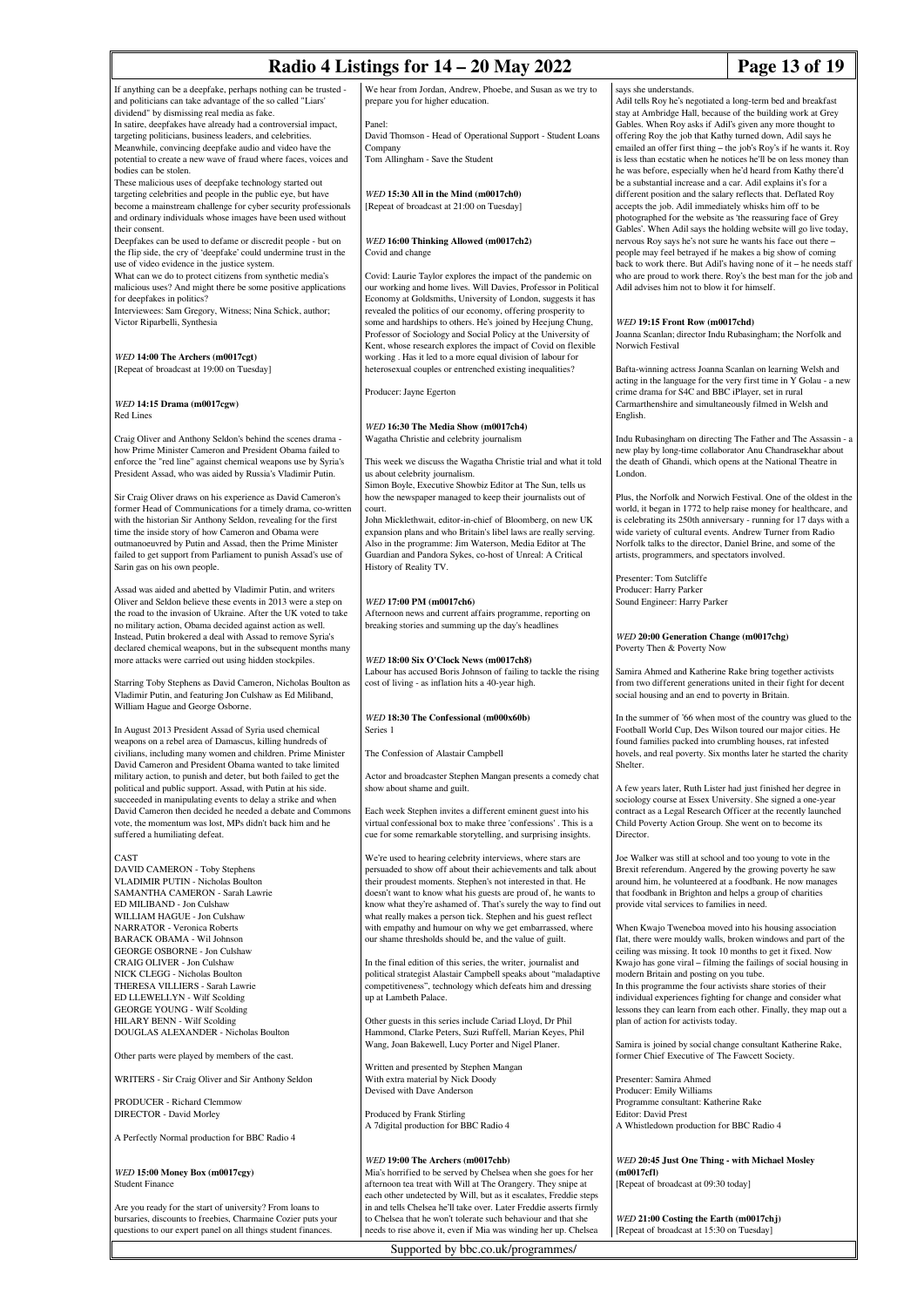| Radio 4 Listings for $14 - 20$ May 2022                                                                                                                                                                                                                                            |                                                                                                                                                                                                                                                                                                                        |                                                                                                                                                                                                           | Page 14 of 19                                                                                                                                                                                       |
|------------------------------------------------------------------------------------------------------------------------------------------------------------------------------------------------------------------------------------------------------------------------------------|------------------------------------------------------------------------------------------------------------------------------------------------------------------------------------------------------------------------------------------------------------------------------------------------------------------------|-----------------------------------------------------------------------------------------------------------------------------------------------------------------------------------------------------------|-----------------------------------------------------------------------------------------------------------------------------------------------------------------------------------------------------|
| WED 21:30 The Media Show (m0017ch4)<br>[Repeat of broadcast at 16:30 today]                                                                                                                                                                                                        | THU 05:30 News Briefing (m0017cjr)<br>The latest news from BBC Radio 4                                                                                                                                                                                                                                                 | Producer Andrew Dawes.                                                                                                                                                                                    |                                                                                                                                                                                                     |
| WED 22:00 The World Tonight (m0017chl)<br>Inflation at 40 year high of 9%                                                                                                                                                                                                          | THU 05:43 Prayer for the Day (m0017cjw)<br>A spiritual comment and prayer to begin the day with Dr Steve<br>Taylor, author on psychology and spirituality.                                                                                                                                                             | THU 06:00 Today (m0017cht)<br>News and current affairs, including Sports Desk, Weather and<br>Thought for the Day.                                                                                        |                                                                                                                                                                                                     |
| In-depth reporting, intelligent analysis and breaking news from<br>a global perspective.                                                                                                                                                                                           | Good morning.                                                                                                                                                                                                                                                                                                          | THU 09:00 In Our Time (m0017chy)<br>Comenius                                                                                                                                                              |                                                                                                                                                                                                     |
| WED 22:45 Love Marriage by Monica Ali (m0017chn)<br>3: Reckless decisions                                                                                                                                                                                                          | As a young man I spent a lot of time alone and had pretty poor<br>social skills. I was hopeless at small talk. When shopkeepers or<br>bus drivers tried to talk me about the weather or about last<br>night's football match, I would shrug my shoulders and mutter                                                    | Melvyn Bragg and guests discuss the Czech educator Jan Amos<br>Komenský (1592-1670) known throughout Europe in his<br>lifetime under the Latin version of his name, Comenius. A                           |                                                                                                                                                                                                     |
| Meera Syal reads Monica Ali's first new novel for a decade, a<br>bighearted and hilarious story of two very different families<br>brought together by marriage.                                                                                                                    | "I dunno."<br>Now I'm the opposite. I love being friendly to people. One of<br>my favourite pastimes is chatting to strangers in queues in                                                                                                                                                                             | of his life in exile, expelled from his homeland under the<br>Catholic Counter-Reformation, and he wanted to address the<br>deep antagonisms underlying the wars that were devastating                    | Protestant and member of the Unity of Brethren, he lived much                                                                                                                                       |
| Yasmin Ghorami has brilliant career in medicine, and is<br>engaged to a charming junior doctor, Joe Sangster. But as their<br>wedding approaches, and the two families are thrown together,<br>they all find themselves confronting long-held secrets, lies and<br>betrayals.      | shops, or on trains or buses. I love chatting to shop assistants,<br>waiters and taxi drivers. I find that no one ever takes umbrage -<br>they always respond with friendliness. Every time I have a<br>friendly exchange – even if for just a few seconds - I feel that<br>I've created a connection.                 | part of his plan was Universal Education, in which everyone<br>His ideas were to have a lasting influence on education, even<br>though the peace that followed the Thirty Years War only                  | Europe especially The Thirty Years War (1618-1648). A major<br>could learn about everything, and better understand each other<br>and so tolerate their religious differences and live side by side. |
| Today: with her brother's baby on the way, and her relationship<br>with Joe strained. Yasmin makes a reckless decision                                                                                                                                                             | The world is full of discord because it's full of disconnection.<br>It's full of separate people, competing with one another, feeling<br>that they're in conflict, or that they can't trust or understand                                                                                                              | impossible.                                                                                                                                                                                               | entrenched the changes in his homeland that made his life there                                                                                                                                     |
| Author: Monica Ali<br>Reader: Meera Syal<br>Abridger: Katrin Williams<br>Producer: Justine Willett                                                                                                                                                                                 | each other. Every expression of friendliness, every exchange of<br>empathy or generosity, transmutes discord into harmony.<br>Such exchanges are not just important for us individually, but                                                                                                                           | The image above is from a portrait of Comenius by Jürgen<br>and held in the Rikjsmuseum                                                                                                                   | Ovens, 1650 - 1670, painted while he was living in Amsterdam                                                                                                                                        |
| WED 23:00 Sunil Patel: An Idiot's Guide to                                                                                                                                                                                                                                         | for the human race as a whole. The more connections we create<br>with another, the more harmony and unity we bring into the<br>world.                                                                                                                                                                                  | With<br>Vladimir Urbanek                                                                                                                                                                                  |                                                                                                                                                                                                     |
| Cryptocurrency (m0017chs)<br>How to Get Rich off Crypto Alone                                                                                                                                                                                                                      | So, as you go about your day today, make us make connections<br>as you can. Here a few thoughts to reflect on:                                                                                                                                                                                                         | of the Czech Academy of Sciences                                                                                                                                                                          | Senior Researcher in the Department of Comenius Studies and<br>Early Modern Intellectual History at the Institute of Philosophy                                                                     |
| In a desperate bid to become rich, comedian and broadcaster<br>Sunil Patel attempts to live off cryptocurrency alone. In this<br>episode, Sunil tries to pay for everything only using<br>cryptocurrency, and ends up having to travel to El Salvador to<br>get his big shop done. | It's your responsibility<br>to radiate benevolence to everyone you meet<br>to be reckless with your friendliness<br>and to surprise strangers with your openness                                                                                                                                                       | Suzanna Ivanic<br>Lecturer in Early Modern European History at the University of<br>Kent                                                                                                                  |                                                                                                                                                                                                     |
| Including interviews with academic Patrick Shortis and the<br>performing talents of Christopher Biggins.                                                                                                                                                                           | on behalf of the whole human race.<br>It's your responsibility                                                                                                                                                                                                                                                         | And<br><b>Howard Hotson</b>                                                                                                                                                                               |                                                                                                                                                                                                     |
| Written by and Starring Sunil Patel<br>Featuring Helen Bauer and Christopher Biggins<br>Additional Material from Charlie Dinkin                                                                                                                                                    | to turn suspicion to trust, hostility to sympathy<br>to expose the absurdity of prejudice<br>to return hatred with implacable goodwill<br>until your enemies have no choice but to love you                                                                                                                            | of Oxford and Fellow of St Anne's College<br>Producer: Simon Tillotson                                                                                                                                    | Professor of Early Modern Intellectual History at the University                                                                                                                                    |
| Assistant Producer - Ewan McAdam<br>Production Manager - Laura Shaw                                                                                                                                                                                                                | on behalf of the whole human race.<br>Make as many connections as you can                                                                                                                                                                                                                                              | THU 09:45 Empire of Pain: The Secret History of the                                                                                                                                                       |                                                                                                                                                                                                     |
| Producer - Benjamin Sutton                                                                                                                                                                                                                                                         | so that this broken world can become whole again.                                                                                                                                                                                                                                                                      | Sackler Dynasty by Patrick Radden Keefe (m0017cj3)<br>4. Sell, Sell, Sell                                                                                                                                 |                                                                                                                                                                                                     |
| A Daddy's SuperYacht production for BBC Radio 4                                                                                                                                                                                                                                    | Blessings.                                                                                                                                                                                                                                                                                                             | Patrick Radden Keefe's award winning account of America's                                                                                                                                                 | opioid epidemic tells the story of the Sackler family, how they                                                                                                                                     |
| WED 23:15 The Skewer (m0017chz)<br>Series <sub>6</sub><br>Episode 7                                                                                                                                                                                                                | THU 05:45 Farming Today (m0017ck0)<br>Farmers and food businesses in Northern Ireland say anything<br>other than a negotiated deal on changing the Protocol would be<br>'sub optimal'. With the UK Government planning to unilaterally<br>change the agreement it made with the EU, this has raised fears              | amassed their fortune, and the role of their pharmaceutical<br>company in a public health crisis that spanned the nation.<br>reps spread out across the nation to sell, sell, sell. Kyle Soller<br>reads. | Today, it's 1996. OxyContin is launched and a phalanx of sales                                                                                                                                      |
| Jon Holmes remixes the news into twisted audio shapes. This<br>week: Bears, protocols, horsemen. And The Little Mermaid<br>finds Rebekah Vardy's agent's phone at the bottom of the sea.                                                                                           | of a trade war.<br>This week we're looking at worker shortages in the vet industry<br>and we hear what's being done to increase diversity within the<br>sector, after a study from 2015 found only 3% of the UK                                                                                                        | adorns the walls of many of the world's most prestigious                                                                                                                                                  | The Sackler family are famed for their philanthropy. The name<br>institutions, from the Metropolitan Museum of Art, the Louvre,<br>and the British Museum to name just a few. Less well known is    |
| WED 23:30 Today in Parliament (m0017cj2)<br>Susan Hulme and team with all the top stories from<br>Westminster.                                                                                                                                                                     | veterinary profession is non-white - compared to a UK<br>population that is 14% non-white.<br>And we hear the answer to 'which bird is it?' from yesterday's                                                                                                                                                           | that much of their wealth came from the powerful painkiller,<br>OxyContin. While the drug wasn't the only opioid behind this<br>public health emergency, it is regarded as the pioneer. What              | follows is the story of an immigrant family struggling to survive                                                                                                                                   |
|                                                                                                                                                                                                                                                                                    | programme.<br>Presented by Charlotte Smith and produced for BBC Audio by                                                                                                                                                                                                                                               | turned their lives around by making their way into the<br>pharmaceutical business. It was Arthur Sackler's role in the                                                                                    | during the depression, and who, as the 20th century progressed                                                                                                                                      |
| <b>THURSDAY 19 MAY 2022</b>                                                                                                                                                                                                                                                        | Caitlin Hobbs                                                                                                                                                                                                                                                                                                          | marketing of Valium that was the basis of the first Sackler                                                                                                                                               | fortune. Later, the lessons learned in making Valium a success                                                                                                                                      |
| THU 00:00 Midnight News (m0017cj6)<br>The latest news and weather forecast from BBC Radio 4.                                                                                                                                                                                       | THU 05:58 Tweet of the Day (b04t0sxg)<br>Red-Eyed Vireo                                                                                                                                                                                                                                                                | story were applied to OxyContin in the 1990s, leading to<br>fall victim to what would become the opioid epidemic.                                                                                         | phenomenal wealth for the Sacklers. Meanwhile, on the eve of<br>the new millenium, families across America were beginning to                                                                        |
| THU 00:30 Empire of Pain: The Secret History of the<br>Sackler Dynasty by Patrick Radden Keefe (m0017cfq)<br>[Repeat of broadcast at 09:45 on Wednesday]                                                                                                                           | Michael Palin presents the red-eyed vireo from North America.<br>About the size of British great tits the red-eyed vireo is a<br>common summer visitors to much of North America where<br>they breed in woodlands. The adult vireos are mainly olive<br>green with white bellies and grey heads and their red eyes are | Patrick Radden Keefe is an award-winning writer at the New<br>and the Baille Gifford Prize, 2021                                                                                                          | Yorker, winner of the 2019 Orwell Prize for Political Writing                                                                                                                                       |
| THU 00:48 Shipping Forecast (m0017cjc)<br>The latest weather reports and forecasts for UK shipping.                                                                                                                                                                                | highlighted by a white eyestripe. Seeing the birds as they hunt<br>insects among the leaves is much harder than hearing them,<br>because red-vireos are tireless songsters. They used to be known<br>locally as "preacher birds" and territorial males hold the record                                                 | accolades include an Olivier Award, and three Evening<br>Standard Theatre Awards.                                                                                                                         | Kyle Soller is an American film, stage, and television actor. His                                                                                                                                   |
| <b>THU 01:00 Selection of BBC World Service Programmes</b><br>$(m0017\text{c}jh)$                                                                                                                                                                                                  | for the largest repertoire produced by a songbird in a single day.                                                                                                                                                                                                                                                     | Abridger: Katrin Williams.<br>Producer: Elizabeth Allard.                                                                                                                                                 |                                                                                                                                                                                                     |
| BBC Radio 4 presents a selection of news and current affairs,<br>arts and science programmes from the BBC World Service.                                                                                                                                                           | Each vireo can have a repertoire of between a dozen and over a<br>hundred different song-types. And while these marathon<br>"question- and- answer" sessions are the soundtrack to many<br>North American woods, they aren't universally appreciated. The                                                              | THU 10:00 Woman's Hour (m0017cj7)<br>Actor Anne Marie Duff, Chinese feminism, the story of                                                                                                                |                                                                                                                                                                                                     |
| THU 05:20 Shipping Forecast (m0017cjm)<br>The latest weather reports and forecasts for UK shipping.                                                                                                                                                                                | nature writer Bradford Torrey wrote in 1889 that "whoever<br>dubbed this vireo the preacher could have had no very exalted<br>opinion of the clergy"                                                                                                                                                                   | Henrietta Howard<br>Actor Anne Marie Duff talks to Emma Barnett playing a                                                                                                                                 | working class matriarch in a new play that spans five decades of                                                                                                                                    |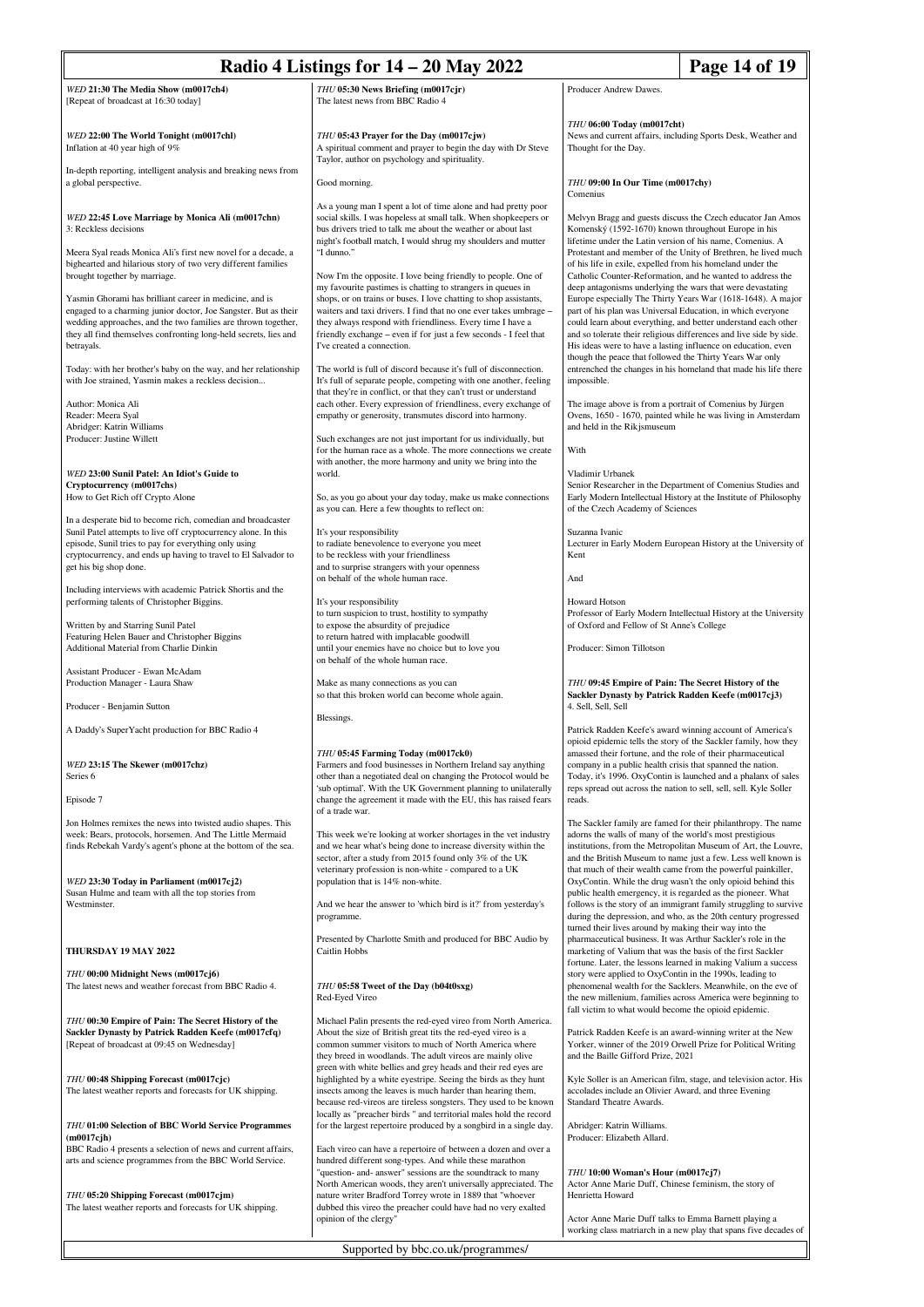# **Radio 4 Listings for 14 – 20 May 2022 Page 15 of 19**

the lives, and deaths, of the Webster family.

Last September 19, 2021, Sophia Huang Xueqin, the Chinese journalist who kick-started China's #MeToo movement, disappeared. We find out what has happened to her from BBC Eye journalist Jessie Lau who's been investigating her disappearance,. Plus writer and journalist Lijia Zhang explains what it's like to be a feminist in China.

Plus Anna Eavis the Curatorial director at English Heritage tells us the the story of Henrietta Howard, Countess of Suffolk, and mistress of King George II, as Marble Hill, a Palladian villa built in the 1720s for her, prepares to open to the public following its restoration

Presenter Emma Barnett Producer Beverley Purcell Photo credit; Helen Murray

*THU* **11:00 Crossing Continents (m0017cjb)** Love-bombing Estonia's Russian Speakers

Can music and culture help unite Estonia? Guitar riffs lilt through the air and over the narrow river that marks the border between Estonia and Russia. It's the first time Estonia's annual festival Tallinn Music Week has been held in Narva, bringing coach loads of musicians from 30 countries around the world to a normally sleepy city. The organiser moved the festival when the war in Ukraine broke out in order to send a message of unity and to encourage Estonians from the capital to mix with people in Narva, where 97% of Estonians have Russian as their mother tongue. Many can barely speak Estonian at all. Across Estonia, one quarter of the population are Russian speakers, prompting many to describe this as a threat. When Putin invaded Ukraine on the premise of liberating Russian speakers there, it lead to many in the press to ask 'is Narva next?' but a new generation of Russian speaking Estonians are increasingly frustrated by this rhetoric and say it simply isn't true. Russian speakers are even signing up to Estonia's volunteer defence force, ready to fight to defend Estonia should the worst happen. Their allegiance is clear. But is music and culture enough to unite Estonia's Russian speakers?

Presenter: Lucy Ash Producer: Phoebe Keane

Music Credits:

Artist: Trad Attack! Track: Sõit Writers: Jalmar Vabarna, Sandra Vabarna, Tõnu Tubli

Artist: Gameboy Tetris and Nublu Track: Für Oksana Writers: Pavel Botsarov, Markkus Pulk, Fabry El Androide, Ago Teppand

Artist: Pale Alison Track: забывай Writers: Evelina Koop, Nikolay Rudakov

Artist: Jaakko Sound Installation: On the Border / Rajalla

# *THU* **11:30 Youth Unites (m0017cjg)**

Singer, songwriter and broadcaster Cerys Matthews returns to her roots to celebrate the success of a unique message of Peace and Goodwill from the Youth of Wales to the Youth of the World. The message and the organisation now responsible, Urdd Gobaith Cymru (Welsh League of Hope), both celebrate their centenary this year.

The message was the brainchild of a Baptist Preacher who believed that communication between the children of nation was the best way of promoting world peace. The first message was sent via Morse Code from the UK in 1922, kindly reproduced for the programme by Duncan Fisken. A ne message has been shared every year since, written by Urdd members about issues that concern them, and translated into as many languages as possible. Replies have been received from all over the world in letters and post cards. Last year, the message was sent in 65 languages to 59 countries and had 84 million responses on social media.

Cerys looks back at the history, discovering how the messages have affected the young people composing them. She demonstrates how the Urdd, a gender equal organisation from day one, expanded from Camps and Eisteddfods to a humanitarian organisation offering aid and safe havens for refugees. Cerys talks to Urdd members old and new, a recent Afghan refugee, Urdd staff and authors of messages over the years.

This year, the message is being presented to the World from Nobel Peace Centre Oslo, the first time outside the UK.

A Telesgop Cyf production for BBC Radio 4

*THU* **12:00 News Summary (m0017cjl)** The latest national and international news from BBC Radio 4.

*THU* **12:04 You and Yours (m0017cjq)** Gap Finders - Marcia Kilgore

Today's guest is Marcia Kilgore, the founder of Beauty Pie.

The daughter of a Polish immigrant family, she was born in Canada. Her father died when she was just 11. His death meant she grew up quickly, taking on part-time jobs to earn money. She moved to New York at the age of 18 after being accepted as a student at Columbia University. She wasn't able to take her up her university place because she couldn't afford the tuition fees, and it was too late for her, as a Canadian, to apply for a foreign student loan. With just \$300 in her pocket, she became a personal trainer. After saving up enough funds, she started giving facials from home and began her first business Let's Face It.

From there, she launched Bliss Spas which sold later for millions of dollars. She then started Soap & Glory, a line of affordable bath, body and cosmetic products, which was bough by Boots in 2014. In 2007, she founded FitFlop footwear, a brand of biomechanically engineered shoes. In October 2016, she launched Soaper Duper, a range of naturally-derived, vegan and cruelty-free bath and body products, with recycled and recyclable plastic packaging. Then just two months later in December 2016, she started Beauty Pie, a skincare and makeup subscription service. For £59 a year, Marcia says Beauty Pie members can buy premium beauty products for a fraction of the price they'd normally pay for similar cosmetics from other brands.

In this episode of Gap Finders, we explore the ways in which Marcia wanted to disrupt the beauty industry by helping women to avoid big mark ups on the products they love.

Presenter: Winifred Robinson Producer: Tara Holme

#### *THU* **12:32 Sliced Bread (m0017cjv)** Blue Light Filtering Glasses

According to some businesses, the laptop, phone and TV screens we use every day are causing us big problems.

They claim these devices emit concentrations of "harmful blue light" which leaves us with tired eyes and poor sleep. One firm goes even further by suggesting this may contribute to a worrying long term condition, macular degeneration which leaves you with a permanent black hole in the centre of your vision.

Their solution? A pair of trendy looking spectacles which claim to filter out this blue light.

Listener, Sophie spends roughly 12 hours a day at a screen of some sort.

She bought a pair but isn't sure if they work. So she's asked Greg to look into them and find out.

We get answers from two leading lights in the science of our eyes. Professor John O'Hagan has been a public health scientist for 46 years and is Visiting Professor in Laser and Optical Radiation Safety at Loughborough University.

Greg also meets sleep expert Russell Foster, professor of Circadian Neuroscience at the University of Oxford who's been researching body clocks for 38 years.

We put the evidence directly to Dhruvin Patel. He's the boss of one of the largest blue light filtering brands, Ocushield which turned over £2m last year.

How does he respond? And will Sophie keep using her trendy specs?

This series, we're testing your suggested wonder-products. Seen an ad, trend or fad and wonder if there's any evidence to back up the claim? Tell us! Drop us an line to sliced.bread@bbc.co.uk .

Presenter: Greg Foot Producer: Julian Paszkiewicz

*THU* **12:57 Weather (m0017cjz)** The latest weather forecast

*THU* **13:00 World at One (m0017ck2)** Forty-five minutes of news, analysis and comment, with Sarah Montague.

*THU* **13:45 The Future Will Be Synthesised (m0017ck4)**

#### Art and business

The commercial uses of synthetic media are the key driving force behind the technology's rapid adoption. This has enabled personalised advertising where content can be tailored for individual audiences, the rise of virtual digital influencers with multi-million pound deals and millions of followers, and virtual designer clothing. Who's driving the commercial and creative ses of synthetic media? Should these synthetic creations be labelled to avoid deception? Deceased actors and singers are being used by advertisers to sell their products - should their likeness be used in this way without their consent? Start-ups are enabling celebrities to license their image or voice to be synthetically replicated for product endorsements at the pr a button. In a future where the market is saturated with synthetic advertising and personalisation, is authenticity going to be prized more than ever? Synthetic media has been embraced by some as the future of creativity. Generative a rapidly growing field, with artists both creating and collaborating with algorithms to push boundaries, generating infinite new music, scripts, paintings, and experimental projects. With synthetic media presenting new ways of creating artistic content, are human artists at risk? And who owns the art that AI produces?

Interviewees: The synthetic voice of YouTuber Vocal Synthesis; Kelsey Farish, media lawyer; Cathy Hackl, metaverse expert; Victor Riparbelli, Synthesia

# *THU* **14:00 The Archers (m0017chb)**

[Repeat of broadcast at 19:00 on Wednesday]

#### *THU* **14:15 Our Friends in the North (m0017ck6)** Episode 7: 1984

Peter Flannery once famously said of Our Friends in the North, "I've always said it's just a posh soap opera - but it's a posh soap opera with something to say."

And now he has rewritten his multi-award winning and highly acclaimed television series as an audio drama for BBC Radio 4.

Ambitious in scale and scope, the drama chronicles the lives of four friends over three decades beginning in the 1960s. The series tackles corporate, political and police corruption in the 1960s, the rise and fall of the Soho porn empires in the 1970s, the nouveau riche and the Miners' Strike of the 1980s and the rise of New Labour in the 1990s. Some of the stories are directly based on the real-life controversies involving T. Dan Smith and John Poulson in Newcastle during the 60s and 70s.

And the adapted series will now end with a new, tenth episode by writer Adam Usden, bringing the story up to the present day.

In episode 7 it's now 1984 and the miners' strike dominate political life throughout the country. Mary is leader of Newcastle City Council and supports the miners. Her son Roy is a young police constable, with divided loyalties. Nicky's care as a photographer is taking off and Tosker, with his new wife Elaine, is becoming a wealthy businessman. No one knows where Geordie is.

Cast

Felix: Trevor Fox Florrie / Claudia Seabrook: Tracey Wilkinson Mary: Norah Lopez Holden Nicky / Christopher Collins: James Baxter Anthony: Luke MacGregor Eddie Wells: James Gaddas Tosker / Toby Roddy: Philip Correia Alan Roe / The Close Encounterer / Tony Hirst Superintendent: Darren Kuppan

Writer: Peter Flannery Studio Engineer: Paul Clark Sound Design: Steve Brooke Producer: Melanie Harris Executive Producer: Jeremy Mortimer

A Sparklab production for BBC Radio 4

*THU* **15:00 Ramblings (m0017ck8)** Bloody Bridge

In the first of two back-to-back hikes in the Mourne Mountains Clare walks from Bloody Bridge near Newcastle, on the coast of County Down, up into the hills. Led by Alex Rose of the Northern Ireland Young Walkers, they begin at a stone sculpture which – from a certain angle – look like a human face in profile. This is the Smuggler's Head which helps to tell the story of the 'Brandy Pad' a local smuggler's route. It's a historyrich Ramblings which continues by following the Bloody Bridge River, so called because bodies thrown into the water, following a massacre during the 1641 rebellion, turned it blood red. Soon they're climbing steeply up to one of the Mourne summits, Chimney Rock, partly following an old quarry-rail track used to bring granite down to sea-level.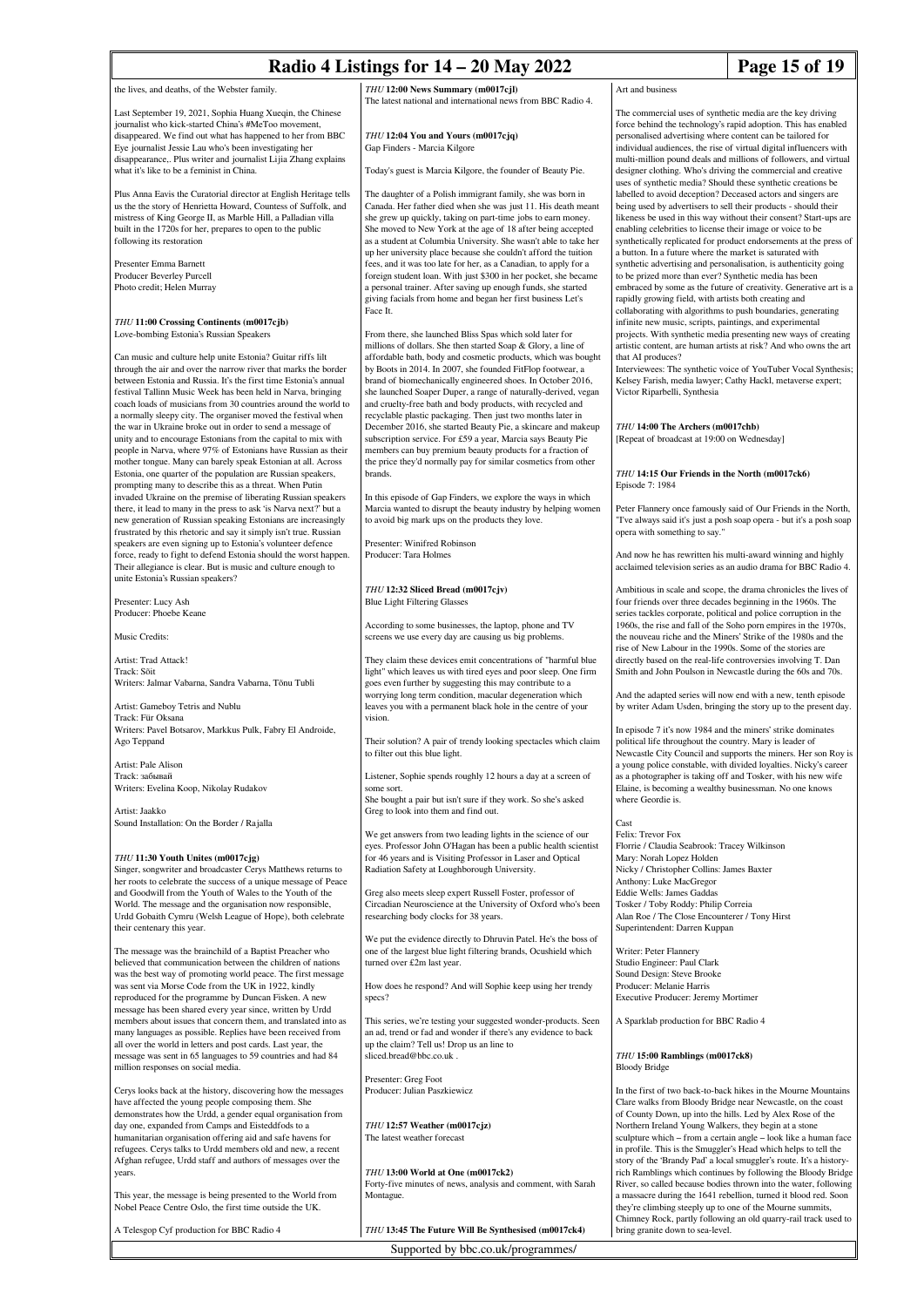| Radio 4 Listings for $14 - 20$ May 2022<br>Page 16 of 19                                                                                                                                                                                                                                                                                                                                                   |                                                                                                                                                                                                                                                                                                                                 |                                                                                                                                                                                                                                                                                                                                  |
|------------------------------------------------------------------------------------------------------------------------------------------------------------------------------------------------------------------------------------------------------------------------------------------------------------------------------------------------------------------------------------------------------------|---------------------------------------------------------------------------------------------------------------------------------------------------------------------------------------------------------------------------------------------------------------------------------------------------------------------------------|----------------------------------------------------------------------------------------------------------------------------------------------------------------------------------------------------------------------------------------------------------------------------------------------------------------------------------|
| The Northern Ireland Young Walkers were formed in 2005 as a                                                                                                                                                                                                                                                                                                                                                | THU 18:00 Six O'Clock News (m0017ckl)                                                                                                                                                                                                                                                                                           | Last week cryptocurrency suffered it's 'black Wednesday'                                                                                                                                                                                                                                                                         |
| way of getting more youthful hikers out and about. It's such a<br>successful club that people don't like to leave, so the age range<br>has widened as the members have aged.                                                                                                                                                                                                                               | BBC probe finds MI5 agent used secret status to terrorist<br>girlfriend                                                                                                                                                                                                                                                         | moment. Investors raced to withdraw their funds and more than<br>\$200billion was wiped off the cryptocurrency market. One<br>currency lost 98% of its value.                                                                                                                                                                    |
| The second Mournes ramble – recorded on the same day - will<br>be broadcast next in the series. It starts at a place whose name<br>couldn't be more of a contrast: Happy Valley.                                                                                                                                                                                                                           | THU 18:30 Thanks a Lot, Milton Jones! (m0017ckn)<br>Series 5                                                                                                                                                                                                                                                                    | Ironically it was a so-called "stablecoin", whose value is meant<br>to be pegged to currencies like the dollar, that collapsed.                                                                                                                                                                                                  |
| Grid Ref for Bloody Bridge Car Park: SB472822                                                                                                                                                                                                                                                                                                                                                              | Hair Today, Goal Tomorrow                                                                                                                                                                                                                                                                                                       | Was this a solitary - but very costly - blip or is the crypto bubble<br>in danger of bursting?                                                                                                                                                                                                                                   |
| Presenter: Clare Balding<br>Producer for BBC Audio in Bristol: Karen Gregor                                                                                                                                                                                                                                                                                                                                | When Milton accidentally invents a new hair tonic with<br>surprising powers, the local football team can't wait to see the<br>highlights.                                                                                                                                                                                       | Joining David in the briefing room are:                                                                                                                                                                                                                                                                                          |
| THU 15:27 Radio 4 Appeal (m0017ckb)<br>[Repeat of broadcast at 07:54 on Sunday]                                                                                                                                                                                                                                                                                                                            | Mention Milton Jones to most people and the first thing they<br>think is 'Help!'. Because each week Milton and his trusty<br>assistant Anton (played by Milton regular, Tom Goodman-Hill)<br>set out to help people and soon find they're embroiled in a new<br>adventure. When you're close to the edge, Milton can give you a | Gavin Brown, Associate Professor in Financial Technology at<br>The University of Liverpool<br>Jemima Kelly, columnist at the Financial Times<br>Dominic Frisby, MoneyWeek columnist and author of Bitcoin:<br>The Future of Money?<br>David Shrier, Professor of Practice, AI & Innovation with                                  |
| THU 15:30 Open Book (m0017ckd)<br>[Repeat of broadcast at 16:00 on Sunday]                                                                                                                                                                                                                                                                                                                                 | push<br>"Milton Jones is one of Britain's best gagsmiths with a flair for                                                                                                                                                                                                                                                       | Imperial College Business School<br>Stephen Diehl, a software engineer and crypto writer.                                                                                                                                                                                                                                        |
| THU 16:00 Elon Musk: The Evening Rocket (m000xz37)<br>Baby X                                                                                                                                                                                                                                                                                                                                               | creating daft yet perfect one-liners" - The Guardian.<br>"King of the surreal one-liners" - The Times                                                                                                                                                                                                                           | Producer: Ben Carter<br>Editor: Richard Vadon<br>Studio manager: Neil Churchill                                                                                                                                                                                                                                                  |
| The science fiction that Silicon Valley techno-billionaires like<br>Elon Musk, Jeff Bezos and Peter Thiel adore often concerns                                                                                                                                                                                                                                                                             | "If you haven't caught up with Jones yet – do so!" – The Daily                                                                                                                                                                                                                                                                  | Production co-ordinators: Siobhan Reed & Sophie Hill                                                                                                                                                                                                                                                                             |
| gleaming futures in which fantastically powerful and often<br>immensely rich men colonize other planets. In this episode, Jill<br>Lepore takes a look at the science fiction that's usually left out                                                                                                                                                                                                       | Mail<br>Written by Milton with James Cary (Bluestone 42, Miranda),<br>and Dan Evans (who co-wrote Milton's Channel 4 show House                                                                                                                                                                                                 | THU 20:30 Life Changing (m0017cfg)<br>[Repeat of broadcast at 09:00 on Wednesday]                                                                                                                                                                                                                                                |
| of this vision. New Wave, feminist, post-colonial science<br>fiction. Including the story of Baby X, a story from the 1970s<br>about a child - like Musk's youngest son - named X.                                                                                                                                                                                                                         | Of Rooms), the man they call "Britain's funniest Milton" returns<br>to the radio with a fully-working cast and a shipload of new<br>jokes.                                                                                                                                                                                      | THU 21:00 BBC Inside Science (m0017ckg)<br>[Repeat of broadcast at 16:30 today]                                                                                                                                                                                                                                                  |
| The Evening Rocket is presented by Jill Lepore, Professor of<br>American History at Harvard University and staff writer at The<br>New Yorker. Her latest book is If Then: How the Simulmatics<br>Corporation Invented the Future. She is also the host of The<br>Last Archive, a podcast from Pushkin Industries.                                                                                          | The cast includes regulars Tom Goodman-Hill (Spamalot, Mr.<br>Selfridge) as the ever-faithful Anton, Josie Lawrence and Dan<br>Tetsell (Peep Show, Upstart Crow)<br>With music by Guy Jackson.                                                                                                                                  | THU 21:30 In Our Time (m0017chy)<br>[Repeat of broadcast at 09:00 today]                                                                                                                                                                                                                                                         |
| Producer: Viv Jones                                                                                                                                                                                                                                                                                                                                                                                        | Produced and Directed by David Tyler                                                                                                                                                                                                                                                                                            | THU 22:00 The World Tonight (m0017ckz)<br>In depth reporting, intelligent analysis and breaking news from                                                                                                                                                                                                                        |
| Researcher: Oliver Riskin-Kutz<br>Editor: Hugh Levinson                                                                                                                                                                                                                                                                                                                                                    | A Pozzitive production for BBC Radio 4                                                                                                                                                                                                                                                                                          | a global perspective                                                                                                                                                                                                                                                                                                             |
| Mixing: Graham Puddifoot<br>Original music by Corntuth                                                                                                                                                                                                                                                                                                                                                     |                                                                                                                                                                                                                                                                                                                                 | THU 22:45 Love Marriage by Monica Ali (m0017cl1)                                                                                                                                                                                                                                                                                 |
|                                                                                                                                                                                                                                                                                                                                                                                                            | THU 19:00 The Archers (m0017ckr)<br>Will helps Mia with GCSE revision and she thanks him for                                                                                                                                                                                                                                    | 4: Passion                                                                                                                                                                                                                                                                                                                       |
| THU 16:30 BBC Inside Science (m0017ckg)<br>Buried Mars Landers, Freezing Species, and Low-Tide<br>Archaeology                                                                                                                                                                                                                                                                                              | everything, including afternoon tea at Lower Loxley. Mia<br>admits she sniped at Chelsea to get back at her for dumping<br>Jake. Later Mia catches Will looking at evening classes. He<br>explains that helping Mia with revision has made him realise                                                                          | Meera Syal reads Monica Ali's first new novel for a decade, a<br>bighearted and hilarious story of two very different families<br>brought together by marriage.                                                                                                                                                                  |
| Since 2018, Nasa's InSight Mars lander has been sitting on the<br>surface listening to the seismic rumbles of the red planet's deep<br>interior. But this week, plans were announced to finally phase                                                                                                                                                                                                      | how ignorant he is.<br>Whilst Adil walks Roy though his plans for Grey Gables, Roy is                                                                                                                                                                                                                                           | Yasmin Ghorami has brilliant career in medicine, and is<br>engaged to a charming junior doctor, Joe Sangster. But as their<br>wedding approaches, and the two families are thrown together,                                                                                                                                      |
| down its activity, as martian dust obscures too much of its solar<br>panels to power it through the forthcoming winter. Jon Amos<br>tells Vic Gill of some of its many successes, and quite why it<br>didn't fly with a duster on board.                                                                                                                                                                   | interrupted by angry messages, including ones from Jazzer and<br>Freddie. Adil bats them away; Roy's picture on the Grey<br>Gables' website may have sparked a couple of hostile reactions,<br>but they're already getting traffic. It will blow over. Roy's just                                                               | they all find themselves confronting long-held and dark secrets.<br>Today: Yasmin finds passion, while tempers rise to boiling<br>point in the Ghorami household                                                                                                                                                                 |
| 50 years of observations across Australia's northern tropical<br>forests suggest yet more bad news for the climate. Trees'<br>mortality has, it seems, doubled since the 1980s. As Oxford                                                                                                                                                                                                                  | signed his contract; he has a lot to celebrate. However, they're<br>stopped in their tracks when they see that someone has<br>graffitied Roy's car with the word 'Judas'.                                                                                                                                                       | Author: Monica Ali is the author of several novels including<br>Brick Lane, shortlisted for the Booker Prize.<br>Reader: Meera Syal                                                                                                                                                                                              |
| University's David Bauman tells Vic, it seems to be linked to a<br>drying of the air as temperatures rise, and if the trend is also<br>true across the world's other moist tropical forests, they could                                                                                                                                                                                                    | When Brian asks Jakob to do some digging with Chris on his<br>behalf, Jakob declines - his only concern is Kate. So Brian<br>suggests that Jakob should tell Chris to leave Spiritual Home out                                                                                                                                  | Abridger: Katrin Williams<br>Producer: Justine Willett                                                                                                                                                                                                                                                                           |
| rapidly slip from being carbon sinks, to carbon sources.<br>Conservationists say we're losing animal species faster today                                                                                                                                                                                                                                                                                  | of it and stop terrorising Kate. Later when Jakob asks Chris<br>about it, Chris says he's putting himself and Martha first; he's<br>not going to let the Aldridges treat him like dirt anymore. When                                                                                                                            | THU 23:00 Gaslit, Groomed and Ghosted (m0017cl3)<br>Episode 1                                                                                                                                                                                                                                                                    |
| than at any point in the last 10 million years of Earth's history.<br>And one approach aims to save as many of those lost animals as<br>possible – after they've died. Biobanking – saving frozen tissue<br>from dead animals for future cloning or other reproductive<br>technologies could buy us time to prevent extinction - or even<br>reverse it. Vic visits Nature's Safe, where technology used in | Brian suddenly reappears, disgruntled Chris heads off to settle<br>up with a client. Brian's delighted when Chris is paid cash in<br>hand. Brian asks Jakob if Chris makes a habit of this. When<br>reluctant Jakob admits he does sometimes, Brian wonders about<br>Chris and the lies he's been telling the tax man.          | Luisa Omielan won awards, critical acclaim and huge audiences<br>for her show 'What Would Beyoncé Do?'. In her first series for<br>Radio 4, Luisa looks at the new terms for behaviour that's as old<br>as the hills; she brings her unique perspective to bear on why<br>women throughout history have been Gaslit, Groomed and |
| pedigree breeding is being deployed to preserve the cells and<br>tissue of endangered species when individuals die or are<br>euthanised, for possible research in the future, or even cloning.                                                                                                                                                                                                             | <b>THU 19:15 Front Row (m0017ckt)</b><br>Cornelia Parker and Emergency reviewed, The Wreckers, Ivor<br>Novello Awards                                                                                                                                                                                                           | Ghosted.<br>Luisa compares her own experiences with an important<br>historical figure to illustrate her point that the same tactics have                                                                                                                                                                                         |
| Meanwhile, 2.5 miles off the coast of Jersey, archaeologists are<br>holing up in a medieval fortress waiting for the few lowest tides<br>of the year to give them access to the Violet Bank - an area of<br>reef thought once to have been home to Neanderthal                                                                                                                                             | Melly Still on directing 'The Wreckers', by Ethel Smyth, the<br>first ever opera by a woman composer to be performed at the<br>Glyndebourne Festival.                                                                                                                                                                           | been used to denigrate women and dismiss their work, for<br>centuries.<br>Episode 1; Emma Goldman was an anarchist political activist                                                                                                                                                                                            |
| populations, but which now is for most of the year submerged<br>by the sea. Marnie Chesterton has been talking to UCL's Matt<br>Pope between the ebbs and flows.                                                                                                                                                                                                                                           | Morgan Quaintance and Hettie Judah join us to review<br>Emergency, the new film directed by Carey Williams and the<br>Cornelia Parker exhibition at The Tate.                                                                                                                                                                   | and writer. Her famous quote 'Live, Love, Dance' is inscribed<br>on fridge magnets across the country but she herself is largely<br>forgotten. Luisa remedies this by bringing her to life and<br>describing how this woman combined political radicalism with                                                                   |
| Presented by Victoria Gill                                                                                                                                                                                                                                                                                                                                                                                 | Ivor Novello Awards: Sam Fender's track Seventeen Going                                                                                                                                                                                                                                                                         | the desire for joy; "If I can't dance I don't want to be in your<br>revolution." [Emma Goldman (1869-1940)]                                                                                                                                                                                                                      |
| Reporters: Marnie Chesterton and Jonathan Amos                                                                                                                                                                                                                                                                                                                                                             | Under, taken from his album of the same name, was today<br>awarded the accolade of Best Song Musically and Lyrically at                                                                                                                                                                                                         | Luisa reflects on how a desire to combine serious political and                                                                                                                                                                                                                                                                  |
| Produced by Alex Mansfield                                                                                                                                                                                                                                                                                                                                                                                 | this year's Ivor Novello Awards. We step inside the anatomy of<br>the song with singer, musician, composer and lyricist Joe<br>Stilgoe as he talks us through its prize-winning qualities.                                                                                                                                      | social commentary with popular culture, if you're a woman, is<br>still frowned upon.                                                                                                                                                                                                                                             |
| THU 17:00 PM (m0017ckj)<br>Afternoon news and current affairs programme, reporting on<br>breaking stories and summing up the day's headlines                                                                                                                                                                                                                                                               | THU 20:00 The Briefing Room (m0017ckw)<br>Is the crypto bubble bursting?                                                                                                                                                                                                                                                        | "I want to share the true strength behind the historical figures<br>who were so much more than just their scandal or how male<br>history decided to record them. I want to know what they<br>believed, how they fought, what they stood for and how badass<br>they actually were. Me Too has given a voice to recent women       |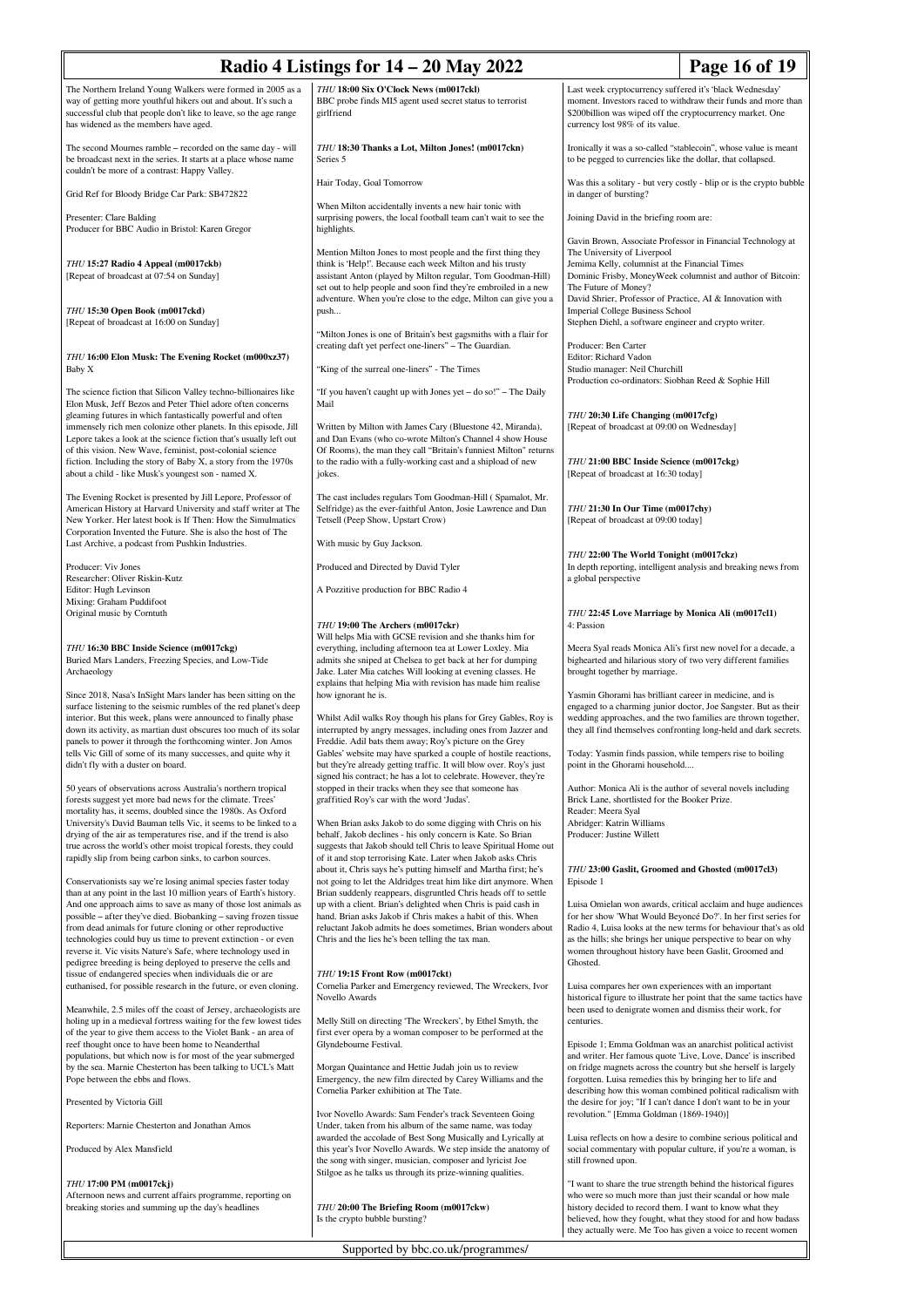# **Radio 4 Listings for 14 – 20 May 2022** Page 17 of 19

Blessings

but not to women from history. This series idea is to address how women in history have been recorded as sluts, whores, witches and stupid bitches, when the reality was very different."

Luisa Omielan

Written and performed by Luisa Omielan

Producer Alison Vernon-Smith

A Yada-yada Audio Production

# *THU* **23:30 Today in Parliament (m0017cl6)**

Sean Curran reports as ministers come under pressure over the rising cost of food.

# **FRIDAY 20 MAY 2022**

# *FRI* **00:00 Midnight News (m0017cl8)**

The latest news and weather forecast from BBC Radio 4.

*FRI* **00:30 Empire of Pain: The Secret History of the Sackler Dynasty by Patrick Radden Keefe (m0017cj3)** [Repeat of broadcast at 09:45 on Thursday]

## *FRI* **00:48 Shipping Forecast (m0017clb)**

The latest weather reports and forecasts for UK shipping.

#### *FRI* **01:00 Selection of BBC World Service Programmes (m0017cld)**

BBC Radio 4 presents a selection of news and current affairs, arts and science programmes from the BBC World Service.

## *FRI* **05:20 Shipping Forecast (m0017clh)** The latest weather reports and forecasts for UK shipping.

*FRI* **05:30 News Briefing (m0017clm)** The latest news from BBC Radio 4

## *FRI* **05:43 Prayer for the Day (m0017clr)**

A spiritual comment and prayer to begin the day with Dr Steve Taylor, author on psychology and spirituality.

#### Good morning.

A few years ago, I did some research on the experiences of astronauts, for a book I was writing about spiritual transformation. I found that astronauts often return to the Earth as changed people. In particular, they have a new sense of gratitude. Alan Bean, the fourth man on the moon, once said that since his visit to the moon, he's never complained the weather – he is just glad that there is weather! When he returned from the moon, he went to shopping malls just to watch people walk by, thinking how lucky we are all just be here on the surface of this beautiful planet.

We human beings often suffer from what I call the 'taking for granted syndrome.' It's easy for us to forget the value of aspects of our lives such as our health, prosperity, freedom and love – and even the gift of life itself. We often switch off to the reality of these blessings, and so become prone to dissatisfaction and anxiety.

People sometimes transcend the taking for granted syndrome after a brush with death, through a diagnosis of serious illness or an accident. Death reminds us that life is precious, fragile and temporary. It wakes us up to the value of life itself, and all of the people in our lives.

But fortunately we don't need to go to the moon or have a brush with death to stop taking life for granted. We can do this just by reminding ourselves of our blessings, and contemplating them.

Here are some thoughts to reflect on:

As you breathe, inhale deeply in gratitude for the gift of air.

As you eat, swallow slowly in gratitude for the gift of food.

As you see, look attentively in gratitude for the wonder of the world.

As you love, be passionate in gratitude for the beauty of flesh and form.

As you live, be authentic and fearless in gratitude for the gift of life.

*FRI* **05:45 Farming Today (m0017clw)** Badger cull, Shellfish protest, Veterinary chaplain

There's a new row over figures on badger culling. DEFRA has admitted that it got its sums wrong when calculating the impact of culling on the number of cattle with TB - but it insists what it's calling a 'minor discrepancy' doesn't change its conclusion that the policy is effective.

That's disputed by ecologist Tom Langton who - along with other campaigners against the culls - analysed publicly available data on them for a peer reviewed study which was published earlier this year in the journal Vet Record. His conclusions we roundly criticised by DEFRA's chief vet and chief scientific advisor, who have now sent that correction which the Vet Record will also publish. Tom Langton says he thinks the corrected figures demonstrate that the culls aren't working. But DEFRA told us the paper was produced to fit a clear campaign, and that they had discovered and corrected a minor discrepancy in their calculations. They added this does not change their position that data was manipulated in a way that makes it impossible to see the actual effects of badger culling on reducing TB rates.

Shellfish producers have taken to the sea to protest about what they say is Government inaction over the seemingly unexplained death of thousands of crabs and lobsters. They claim dredging is uncovering harmful chemicals, and it's destroying their livelihood. But Defra says it's down to an unusual algal bloom.

We've been talking about vets this week – and as we've heard they're four times more likely to die by suicide than the rest of the population. Many have a stressful workload, and as practices work independently, they can feel isolated. That's part of the reason Allan Wright was appointed as the country's first chaplain to the veterinary community.

And if you've been affected by any of the issues mentioned in this programme, there are details of organisations that offer advice and support at BBC Action Line

# *FRI* **05:58 Tweet of the Day (b038qk6z)** Hobby

Tweet of the Day is a series of fascinating stories about our British birds inspired by their calls and songs.

Brett Westwood presents the Hobby. Sickle winged, redtrousered and black-moustached, the hobby is a strikingly beautiful falcon. Hobbies arrive in the UK in late April or May from their wintering grounds in Africa. They are now flourishing in the UK where there are now around 2000 pairs, breeding mainly on farmland and heaths in England and Wales.

#### *FRI* **06:00 Today (m0017cq4)**

News and current affairs, including Sports Desk, Weather and Thought for the Day.

*FRI* **09:00 Desert Island Discs (m0017cq7)** [Repeat of broadcast at 11:00 on Sunday]

### *FRI* **09:45 Empire of Pain: The Secret History of the Sackler Dynasty by Patrick Radden Keefe (m0017cqc)** 5. OxyContin & Drug Abuse

Patrick Radden Keefe's award winning account of America's opioid epidemic tells the story of the Sackler family, how they amassed their fortune, and the role of their pharmaceutical company in a public health crisis that spanned the nation. Today, OxyContin drug abuse makes disturbing headlines and the Sacklers response is unexpected. Kyle Soller reads

The Sackler family are famed for their philanthropy. The name adorns the walls of many of the world's most prestigious institutions, from the Metropolitan Museum of Art, the Louvre, and the British Museum to name just a few. Less well known is that much of their wealth came from the powerful painkiller, OxyContin. While the drug wasn't the only opioid behind this public health emergency, it is regarded as the pioneer. What follows is the story of an immigrant family struggling to survive during the depression, and who, as the 20th century progressed turned their lives around by making their way into the pharmaceutical business. It was Arthur Sackler's role in the marketing of Valium that was the basis of the first Sackler fortune. Later, the lessons learned in making Valium a success story were applied to OxyContin in the 1990s, leading to phenomenal wealth for the Sacklers. Meanwhile, on the eve of the new millenium, families across America were beginning to fall victim to what would become the opioid epidemic.

Patrick Radden Keefe is an award-winning writer at the New Yorker, winner of the 2019 Orwell Prize for Political Writing and the Baille Gifford Prize, 2021

Kyle Soller is an American film, stage, and television actor. His

Supported by bbc.co.uk/programmes/

accolades include an Olivier Award, and three Evening Standard Theatre Awards.

Abridger: Katrin Williams. Producer: Elizabeth Allard.

# *FRI* **10:00 Woman's Hour (m0017cqh)**

US singer/songwriter Beth Nielsen Chapman, Laura Bates, Menstrual leave/abortion reform in Spain, Feminine power & goddesses

It's been ten years since the writer and activist Laura Bates founded the Everyday Sexism project, giving a platform to thousands of women to document their everyday experience sexism, harassment and assault. In her new book, 'Fix the System Not the Women' she argues we have wasted decade telling women and girls how to fix things, how to fix themselves, how to stay safe, it hasn't worked because women were never the problem in the first place. She is calling for systematic reform of our key institutions and societal system that she says are failing to protect women.

Spanish women with severe Menstrual symptoms could be entitled to three days of leave a month - extended to five in some circumstances - if a draft bill going through the Spanish parliament is approved. It would make it the first legal entitlement of its kind in Europe. The bill is part of a package of reforms that could also overturn laws passed by the previous government, including 16 and 17 year old girls no longer needing parental consent to have an abortion. Maria Ramirez is a journalist and Deputy Managing Editor from ElDiario an online investigative and political news service based in Madrid.

A new exhibition exploring female spiritual beings in world belief and mythological traditions around the globe opens at the British Museum this week. Feminine power: the divine to the demonic is the first exhibition of its kind to bring together ancient sculpture, sacred artifacts and contemporary art from six continents. It will look at how femininity has been perceived across the world, and how feminine power has been used in deities, goddesses, demons, saints and other spiritual beings. Belinda Crerar is Exhibition Curator at the British Museum and Dr Janina Ramirez is a British Art Historian and author of Goddess a book for children written to accompany this exhibition

Two-time Grammy nominee Beth Nielsen Chapman has had a career spanning 40 years. Inducted into the Songwriters Hall of Fame in 2016, Nashville-based Beth, has released more than a dozen albums and written number one hits and songs recorded by the likes of Bonnie Raitt, Willie Nelson, Bette Midler, Elton John and Neil Diamond. Beth joins Krupa to discuss her music and to perform her bluesy new single 'Hey Girl' (We Can Deal With It) an anthemic reaction to the 'Me Too' movement, a song Beth calls her "celebratory shout out to our sisters making their way in the world."

Presenter: Krupa Padhy Producer: Kirsty Starkey

Interviewed Guest: Laura Bates Interviewed Guest: Maria Ramirez Interviewed Guest: Belinda Crerar Interviewed Guest: Dr Janina Ramirez Interviewed Guest: Beth Nielsen Chapman

### *FRI* **11:00 Sketches: Stories of Art and People (m000s1sf) Tribute**

Capturing someone's essence, really seeing them, is a way of honouring them. The writer Anna Freeman hears stories of people using their creativity to pay tribute to others, through drawing, painting and song.

There's the Leeds-based writer and musician using song to honour elderly members of the local community though a series of musical portraits. An art teacher drawing every member of the British armed forces to have lost their lives in the Iraq and Afghanistan conflicts. And there's a mural that appears on a wall in Leith depicting a face familiar to many locals. But where has the subject of the painting gone?

Produced by Mair Bosworth and Maggie Ayre

#### *FRI* **11:30 Believe It! (m0017cqr)** Series 6

Stuff

This is the sixth series of Jon Canter's "radiography" of Richard Wilson - exploring elements of Richard's life that are very nearly true.

Expect visits from David Tennant, Sir Ian McKellen, Arabella Weir and Stephen Mangan to name but four.

Written by Jon Canter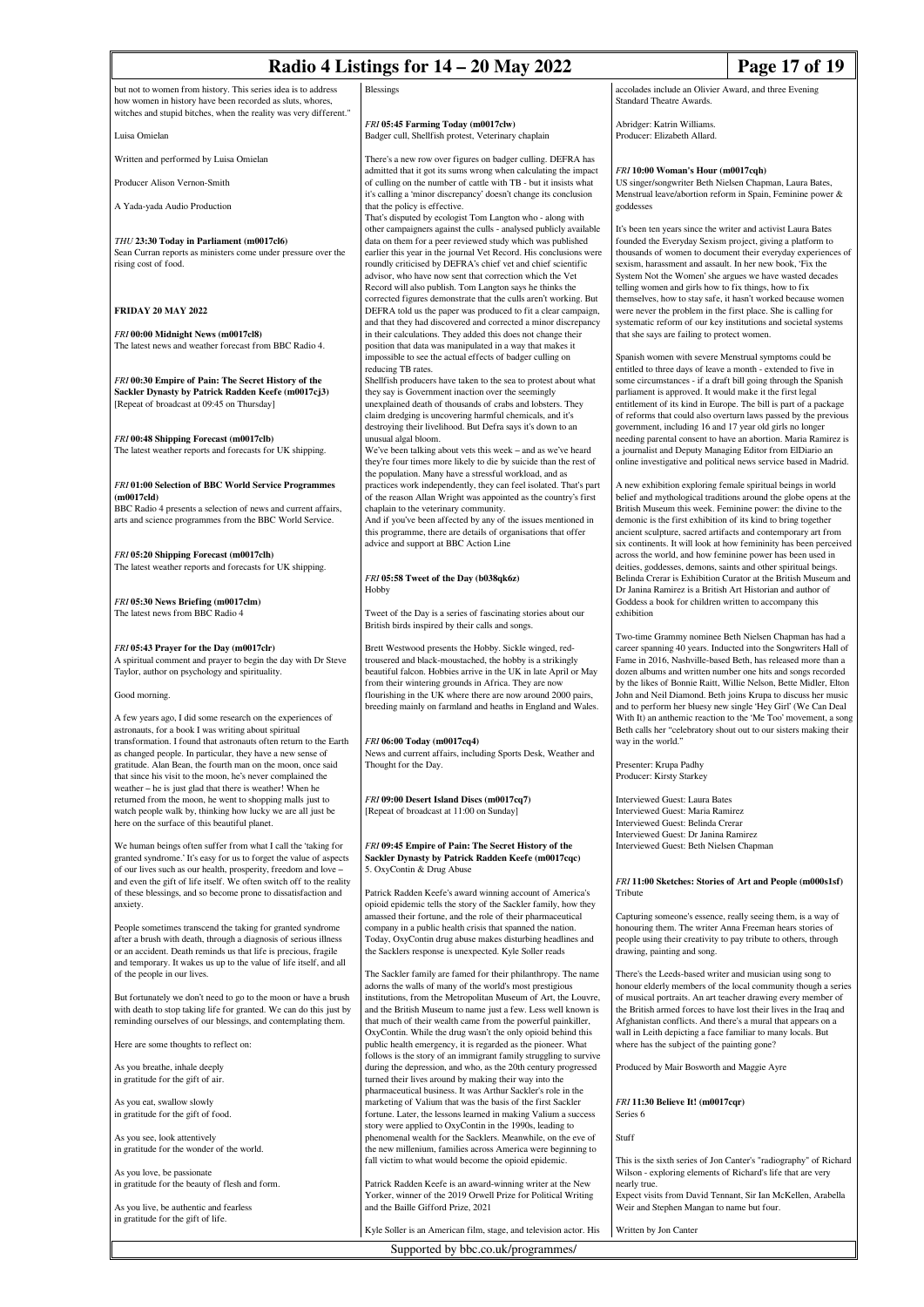# **Radio 4 Listings for 14 – 20 May 2022 Page 18 of 19**

#### Starring

Richard Wilson Stephen Mangan and Arabella Weir

Produced by Clive Brill A Brill production for BBC Radio 4

*FRI* **12:00 News Summary (m0017cqw)** The latest national and international news from BBC Radio 4.

## *FRI* **12:04 A Brief History of Progress (m0017cfp)**

American satirist Joe Queenan follows up his programmes on blame, shame and truth with a question that has troubled many of us in recent years - has progress come to a halt? Beginning with the end of the Neanderthals, Queenan charts the ascent of man with the help of some surprising guests including Emma Garland, Terry Jones, Bertrand Russell and Edith Ha

definition one: forward or onward movement towards an advanced or improved condition

Queenan tackles all the major areas of concern, including progress and nature, progress and money, and progress and war.

"I think it's inevitable that men will gather together and club each other to death," he says. "I don't think you can pin that one on women. If women were running Afghanistan things would be great<sup>1</sup>

The producer in Bristol is Miles Warde

*FRI* **12:57 Weather (m0017cr1)** The latest weather forecast

*FRI* **13:00 World at One (m0017cr5)** Forty-five minutes of news, analysis and comment, with Jonny Dymond.

#### *FRI* **13:45 The Future Will Be Synthesised (m0017cr8)** Communication and relationships

Synthetic media could revolutionise the way we communicate. We could cut out unnecessary business travel by sending an avatar in our place, or allow people with degenerative diseases to speak in their own voices using AI. However, in our increasingly digital world, signs have already begun to suggest synthetic media is warping our perception of ourselves. Filters, photo and video editing, and constant airbrushing of reality may be contributing to a mental health crisis amongst young women, feeding into a withering of authenticity. Advances in synthetic media mean we can synthetically

replicate people more realistically than ever before. This includes activists bringing victims of injustice back to 'life' to spread a message, and private individuals who want to bring back their loved ones or to preserve themselves digitally. As synthetic media changes the way we see ourselves, others, and the world around us, how will this change our thinking about our individuality and existence? Interviewees: Manuel Oliver, campaigner; Alex Serdiuk, Respeecher, Brittan Heller, Atlantic Council

*FRI* **14:00 The Archers (m0017ckr)** [Repeat of broadcast at 19:00 on Thursday]

*FRI* **14:15 Lusus (m0017crc)** 3. Rituals

Magnus (Alistair Petrie) is a surgeon who secretly believes that if he doesn't do his daily rituals, his patients will die. We follow Magnus through the habitual voicemail messages he leaves for his ex-girlfriend Julia, but with each day she doesn't answer, his rituals are further interrupted. The mindfulness podcast he listens to, in a desperate attempt to change, isn't helping and might in fact be making things much worse.

Cas

Magnus - Alistair Petrie Julia - Ella Bruccoleri Mindfulness Narrator - Caroline Faber Old Lady - Tamar Baruch Voicemail/Lift - Stevie Ward Doctor - Annabel Miller Man - John Newton Kevin - Henry Newton

**Crew** 

Production Company - Clarence Beeks

Co-Creator/Writer - Samantha Newton Co-Creator/Director - Rachel Zisser Executive Producer - Sara Johnson Executive Producer - Daniel M Jackson Producer - Hannah Charman, Sister Music Casting Director - Sophie Kingston-Smith Casting Assistant - Lainey Lipson Composer - Na'ama Zisser Vocalists - Tomer Damsky, Aya Gavriel, Ron Sheskin, Quantum Choir Sound engineer - Laura Blake Sound engineer - Charlie Braham Sound engineer - Gareth Wood Sound Recording - The Sound Company Vocalist Recording - Marco Milevski, Mazkeka Studio Sound Design - King Lear Music & Sound Lead Sound Designer - Dugal Macdiarmid Asst Sound Designer - Ned Sisson Asst Sound Designer - Lauren Cooper

*FRI* **14:45 Living with the Gods (b09byqfc)** Mother and Child

Neil MacGregor continues his series on the expression of shared beliefs in communities around the world and across time.

He focuses on how societies and communities seek to protect the newly-born and their mothers, including the role of St Margaret of Antioch, patron saint of childbirth, and the use of protective omamori in Japan.

Producer Paul Kobrak

Produced in partnership with the British Museum Photograph (c) The Trustees of the British Museum.

*FRI* **15:00 Gardeners' Question Time (m0017crf)** Wellcome Collection

Kathy Clugston and the panel are in London. Fielding your horticultural queries this week are Anne Swithinbank, Pippa Greenwood and James Wong.

This week, the team get suitably scientific as they answer questions from a live audience at Wellcome Collection, London, a museum exploring health and the human experience. The panel share their knowledge on vernalisation, chimeral variegation, and the process that makes watermelons from Bulgaria taste so sweet. They'll also be offering up some adventurous recommendations for climbers to grow in total shade and planting on a narrowboat.

Away from the questions, curator Emily Sargent shows regular panellist James Wong around the Rooted Beings exhibition at Wellcome Collection, an exhibition which asks us to reconsider our relationship to the plants we take for granted in our everyday life.

Producer: Dominic Tyerman Assistant Producer: Bethany Hocken

A Somethin' Else production for BBC Radio 4

*FRI* **15:45 Short Works (m0017crh)** Mother

A man takes a job in a very unusual bakery in Copenhagen that relies on a unique ingredient.

Copenhagen-born Heidi Amsinck has written numerous short stories for radio. Her collection, Last Train To Helsingør, was published in 2018. Her first novel, My Name Is Jensen, was published in 2021. The follow-up, The Girl In The Photo, is due <sub>.</sub><br>out later in 2022.

Writer: Heidi Amsinck Reader: Tim McInnerny Producer: Jeremy Osborne

A Sweet Talk production for BBC Radio 4

*FRI* **16:00 Last Word (m0017crk)** Shireen Abu Akleh, Robert Gillmor, Leonid Kravchuk (pictured), Carrie White

Matthew Bannister on

Shireen Abu Akleh, the respected Al Jazeera reporter who was shot dead while covering an Israeli military raid in Jenin in the occupied West Bank.

Robert Gillmor, the wildlife artist best known for his striking paintings of birds.

Supported by bbc.co.uk/programmes/

Leonid Kravchuk who oversaw Ukraine's transition to independence after the collapse of the Soviet Union and e its President

Carrie White, the hairdresser who styled some of Hollywood's biggest stars and became addicted to drink and drugs.

Producer: Neil George

Interviewed guest: Dalia Hatuqa Interviewed guest: Stephen Moss Interviewed guest: Dr Taras Kuzio Interviewed guest: Helena de Bertodano Interviewed guest: Pitita Alcala White

Archive clips used: BBC News 24, Newsday 12/05/2022; BBC News,14/05/2022; Al Jazeera English, 74 years of Nakba 2022; xeno-canto.org, Pied Avocet (Recurvirostra avosetta); BBC One, Animal Magic 23/11/1971; YouTube/Behind Nhu, Eurasian collared dove call 17/05/2020; BBC Radio 4, The World Tonight 28/04/1986; BBC News, Ukranian Referendum Results 02/12/1991; AP Archive, Ukraine - Preparations for Presidential Elections 25/06/1994; BBC One, six o'clock new Ukraine Nuclear Weapons 14/01/1994; Connie Martinson YouTube channel, Upper Cut - Carrie White interview 31/10/2011.

*FRI* **16:30 Feedback (m0017crm)**

What is it like being the BBC's Defence Correspondent during the Russian Ukrainian conflict?

How does he work out what is fact and what is propaganda? Jonathan Beale answers listeners' questions.

Listeners also give their views on where inevitable cuts are to be made at the Corporation

And do young farmers find the Archers storylines credible?

Presenter: Roger Bolton Producer: Kate Dixon Executive Producer: Samir Shah

A Juniper Connect production for BBC Radio 4

*FRI* **17:00 PM (m0017crp)**

Afternoon news and current affairs programme, reporting on breaking stories and summing up the day's headline

*FRI* **18:00 Six O'Clock News (m0017crr)** The US says the row with the EU about Northern Ireland risks western unity over Ukraine.

*FRI* **18:30 The News Quiz (m0017crt)** Series 108

Episode 5

It's a special UK vs Rest of the World edition of the show recorded with a virtual online audience. Anuvab Pal (India) and Alice Fraser (Australia) take on Scott Bennett (Nottingham) and Susie McCabe (Glasgow), all under the watchful eye of news referee, Andy Zaltzman. On the menu is UK inflation, this weekend's Australian elections and the "de-arching" of Russia's **McDonalds** 

Written by Andy Zaltzman with additional material from Alice Fraser, Max Davis, Aidan Fitzmaurice and Jade Gebbie.

Producer: Richard Morris Production co-ordinator: Ryan Walker-Edwards A BBC Studios Production

*FRI* **19:00 Past Forward: A Century of Sound (m0015lsv)** Get Out of My Pub

Greg Jenner looks at the evolution of the pub across the last half century, after hearing a clip from 1976 of a man saying that men 'aren't very keen' on women joining them for a game of darts in the bar. He's joined by Dr Thomas Thurnell-Read and Rhondell Stabana, to discuss changes in drinking culture and alcohol-free bars.

Marking the centenary of the BBC, Past Forward uses a random date generator to alight somewhere in the BBC's vast archive over the past 100 years. Greg Jenner hears an archive clip for the first time at the top of the programme, and uses it as  $\frac{1}{4}$ starting point in a journey towards the present day. The archive captures a century of British life in a unique way - a history of ordinary people's lives, as well as news of the great events. Greg uncovers connections through people, places and ideas that link the archive fragment to Britain in 2022, pulling in help from experts and those who remember the time, and looking at how far we've come since then.